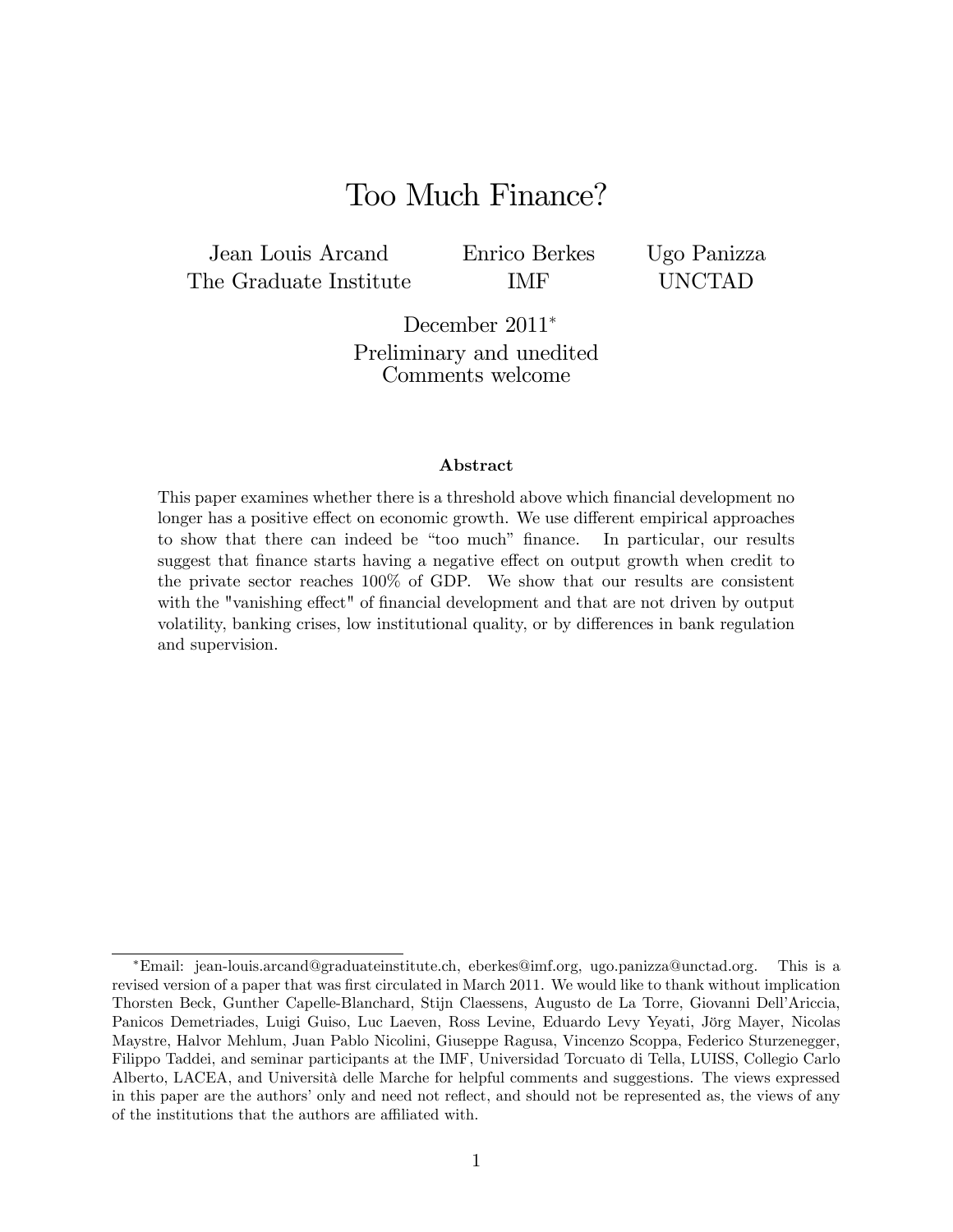..we are throwing more and more of our resources, including the cream of our youth, into Önancial activities remote from the production of goods and services, into activities that generate high private rewards disproportionate to their social productivity.

James Tobin (1984)

# 1 Introduction

This paper reexamines the relationship between financial depth and economic growth. It reproduces the standard result that, at intermediate levels of financial depth, there is a positive relationship between the size of the Önancial system and economic growth, but it also shows that, at high levels of financial depth, more finance is associated with less growth. This non-monotonic relationship between economic growth and the size of the financial sector is consistent with the hypothesis that there can be "too much" finance and can explain the recent finding of a vanishing effect of financial depth on economic growth.

The idea that a well-working financial system plays an essential role in promoting economic development dates back to Bagehot (1873) and Schumpeter (1911). Empirical evidence on the relationship between finance and growth is more recent. Goldsmith (1969) was the first to show the presence of a positive correlation between the size of the financial system and long-run economic growth. He argued that this positive relationship was driven by the fact that financial intermediation improves the efficiency rather than the volume of investment (this is also the channel emphasized by Greenwood and Jovanovich, 1990, and Bencivenga and Smith,  $1991$ .<sup>1</sup> However, Goldsmith made no attempt to establish whether there was a causal link going from financial depth to economic growth. Several economists remained thus of the view that a large financial system is simply a by-product of the overall process of economic development. This position is well-represented by Joan Robinsonís  $(1952)$  claim that: "where enterprise leads, finance follows."

In the early 1990s, economists started working towards identifying a causal link going from finance to growth. King and Levine (1993) were the first to show that financial depth is a predictor of economic growth and Levine and Zervos (1998) showed that stock market liquidity (but not the size of the stock market) predicts GDP growth. More evidence in this direction came from Levine, Loayza, and Beck (2000) and Beck, Levine, and Loayza (2000) who used different types of instruments and econometric techniques to identify the presence of a causal relationship going from finance to growth.<sup>2</sup> Finally, Rajan and Zingales (1998) provided additional evidence for a causal link going from Önancial to economic development by showing that industrial sectors that, for technological reasons, are more dependent on finance grow relatively more in countries with a larger financial sector.<sup>3</sup>

<sup>&</sup>lt;sup>1</sup>There is limited empirical support for the Shaw (1973) and McKinnon (1973) view that finance affects growth because it mobilizes savings and thus increases the quantity (rather than the quality) of investment.

<sup>2</sup>Levine, Loayza, and Beck (2000) instrumented their cross sectional regressions with legal origin (La Porta et al., 1998) and Beck, Levine, and Loayza (2000) argued for causality by using the GMM estimators developed by Arellano and Bond (1991), Arellano and Bover (1995), and Blundell and Bond (1998).

<sup>&</sup>lt;sup>3</sup>While the Rajan and Zingales (1998) approach can only be used to evaluate the relative effect of financial development, it does provide strong support for the main channel through which finance should affect growth.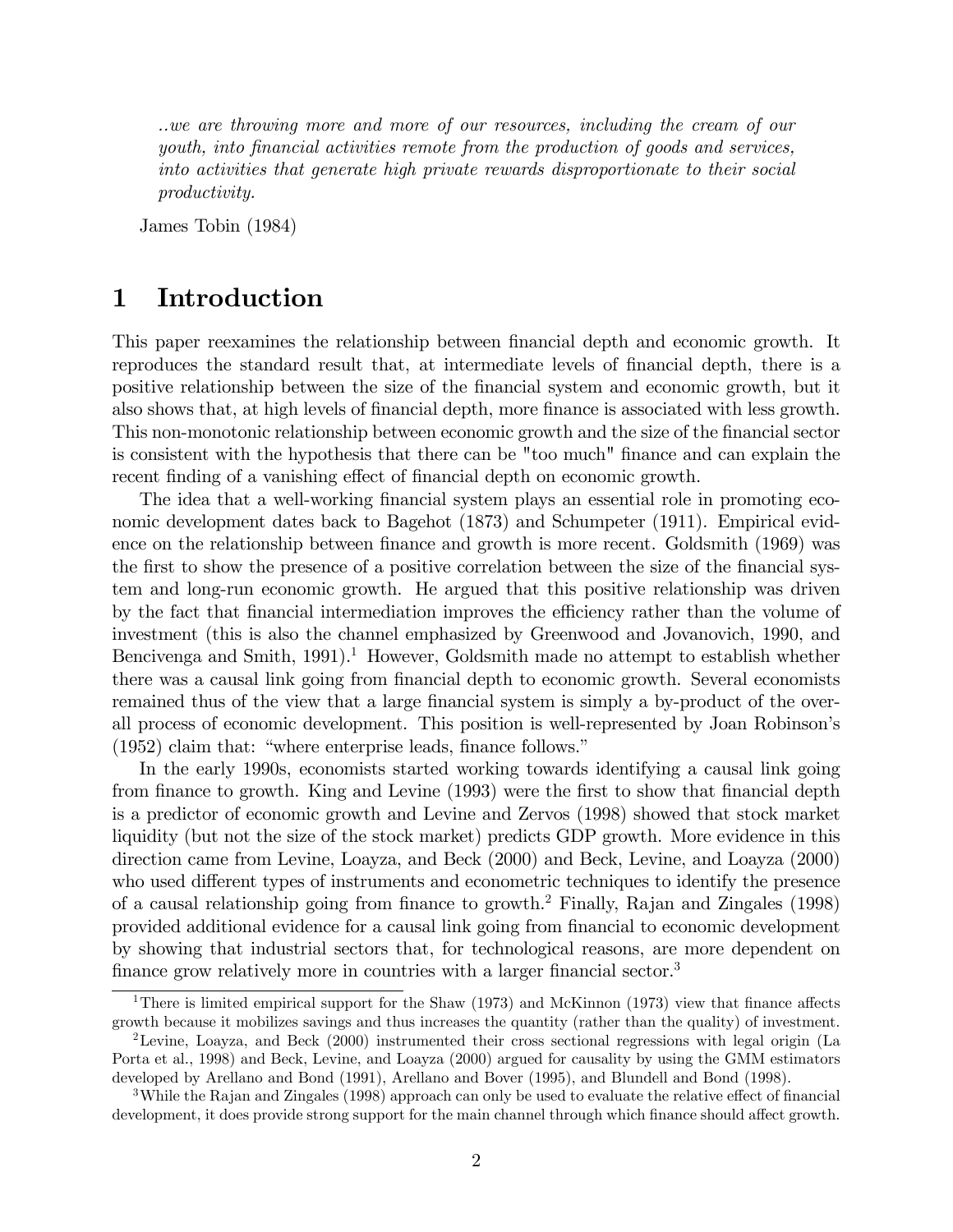Although there is by now a large literature showing that finance plays a positive role in promoting economic development (Levine, 2005), there are also a few papers that question the robustness of the finance-growth nexus.<sup>4</sup> Demetriades and Hussein  $(1996)$  apply time series techniques to a sample of 16 countries and find no evidence of a causal relationship going from Önance to growth. Arestis and Demetriades (1997) and Arestis et al. (2001) discuss how institutional factors may affect the relationship between finance and growth and warn against the one-size-fits-all nature of cross-sectional exercises. Demetriades and Law  $(2006)$  show that financial depth does not affect growth in countries with poor institutions and Rousseau and Wachtel (2002) find that finance has no effect on growth in countries with double digit inflation. De Gregorio and Guidotti (1995) show that in high income countries Önancial depth is positively correlated with output growth over the 1960-1985 period but that the correlation between financial depth and growth becomes negative for the 1970-85 period. They suggest that high income countries may have reached the point at which financial depth no longer contributes to increasing the efficiency of investment. Rousseau and Wachtel (2011) also find a vanishing effect of financial depth and show that credit to the private sector has no statistically significant impact on GDP growth over the 1965-2004 period.

The recent crisis also raised concerns that some countries may have financial systems which are "too large" compared to the size of the domestic economy.<sup>5</sup> The idea that there could be a threshold above which Önancial development hits negative social returns is hardly new. Minsky (1974) and Kindleberger (1978) emphasized the relationship between finance and macroeconomic volatility and wrote extensively about financial instability and financial manias. More recently, in a paper that seemed controversial then, and looks prophetic now, Rajan (2005) discussed the dangers of financial development suggesting that the presence of a large and complicated financial system had increased the probability of a "catastrophic" meltdown." In an even more recent paper, Gennaioli, Shleifer, and Vishny (2010) show that in the presence of some neglected tail risk financial innovation can increase financial fragility even in the absence of leverage.

Easterly, Islam, and Stiglitz (2000) empirically show that there is a convex and nonmonotone relationship between financial depth and the volatility of output growth. Their point estimates suggest that output volatility starts increasing when credit to the private sector reaches 100% of GDP. Besides increasing volatility, a large financial sector may also lead to a suboptimal allocation of talents. Tobin (1984), for instance, suggested that the social returns of the financial sector are lower than its private returns and worried about the fact that a large financial sector may "steal" talents from the productive sectors of the economy and therefore be inefficient from society's point of view. $6$ 

<sup>4</sup>Among the remaining skeptics, Levine (2005) cites Robert Lucas (1988). Rodrik and Subramanian (2009) also suggest that economists may overemphasize the role of finance in economic development. For a recent survey see Panizza (2011).

 $5Wolf (2009)$  noted that over the last three decades the US financial sector grew six times faster than nominal GDP and argued that there is something wrong with a situation in which: "instead of being a servant, finance had become the economy's master." Rodrik (2008) asked whether there is evidence that financial innovation has made our lives measurably and unambiguously better.

<sup>&</sup>lt;sup>6</sup>There are two distortions that may create a wedge between private and social returns: bank bailouts and the remuneration structure of bank managers (Rajan, 2010, Crotty, 2009). The second distortion may also lead to a reduction of shareholder value. Deidda (2006) develops a model in which the financial sector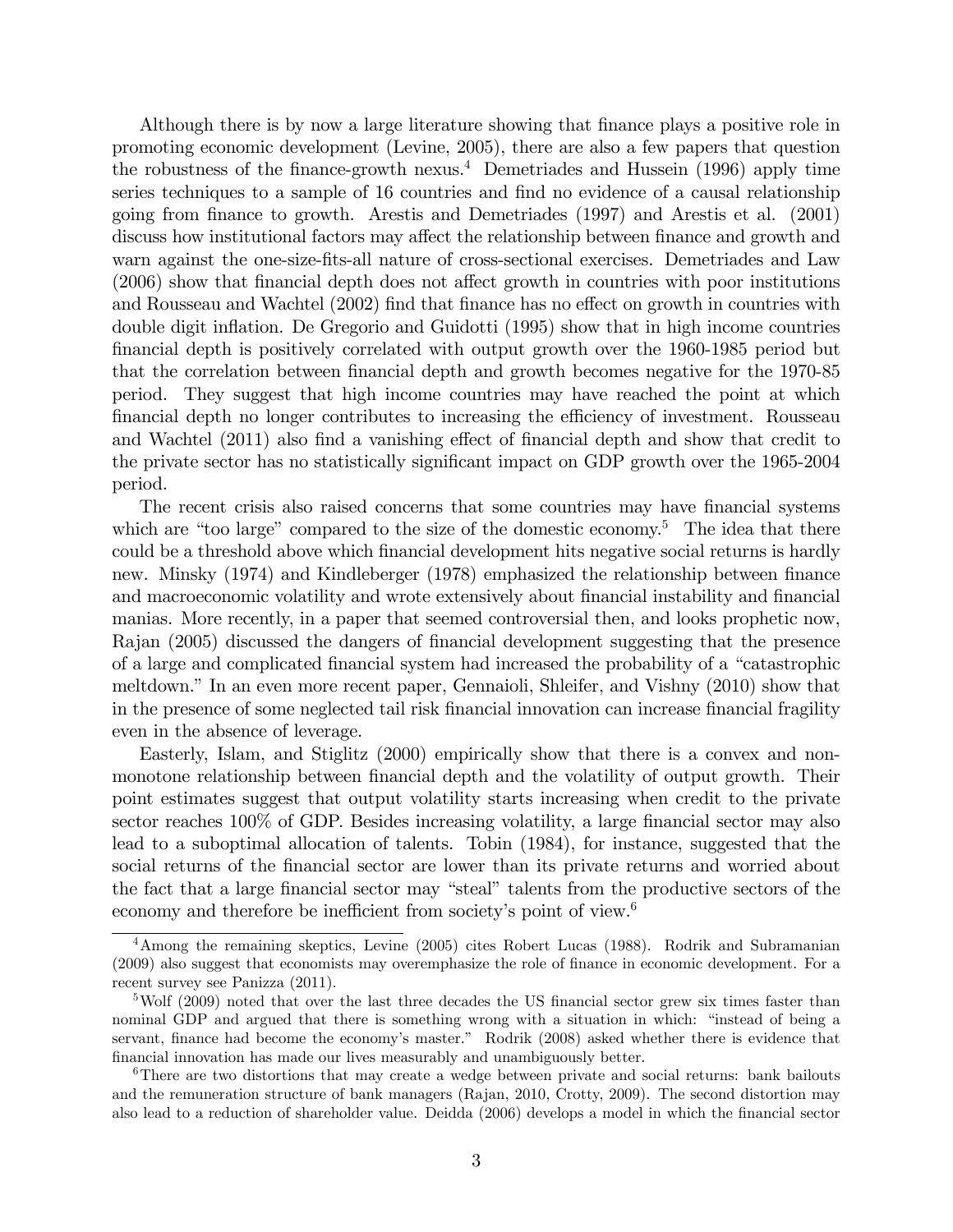Although there seem to be a contradiction between the empirical literature that finds a positive effect of financial depth on economic development and the literature that has shown that credit growth is a predictor of banking and currency crises (e.g., Kaminsky and Reinhart, 1999), the fact that a large financial sector may increase volatility does not necessarily mean that large financial systems are bad. It is possible that countries with large Önancial sectors pay a price in terms of volatility but are rewarded in terms of higher growth (Rancière, Tornell, and Westermann, 2008). Loayza and Rancière (2006) reconcile these two findings by using a panel error correction model to jointly estimate the short and long-run effects of financial depth. They find that a positive long-run relationship between financial depth and economic growth coexists with a negative short-run relationship between these two variables, and that this negative short-run relationship is mostly driven by financial crises. These authors, however, do not allow for a non-monotone effect of financial depth. In order to ascertain whether there can be "too much" finance, it is thus necessary to test whether there is a threshold above which financial depth starts having a negative impact on growth.

Surprisingly, there is limited work that considers a non-monotone relationship between Önancial and economic development. To the best of our knowledge, Deidda and Fattouh (2002) and Rioja and Valev (2004) are the only authors who consider a non-monotone relationship between financial and economic development. Deidda and Fattouh (2002) use cross-country data and a threshold regressions model to show that Önancial depth has a positive but statistically insignificant impact on output growth in countries with low level of economic or financial depth and that financial depth has a positive and statistically significant impact on growth in countries with higher levels of economic and financial depth. Rioja and Valev (2004) split a panel of 72 countries into three regions and show that there is no statistically significant relationship between finance and growth at low levels of financial depth, there is a strong and positive relationship at intermediate levels of financial depth, and that there is a weaker but still positive and statistically significant effect of finance at higher levels of financial depth.

In this paper we use different datasets and empirical approaches to show that there can indeed be "too much" finance. In particular, our results show that the marginal effect of Önancial depth on output growth becomes negative when credit to the private sector reaches 80-100% of GDP. This result is surprisingly consistent across different types of estimators (simple cross-sectional and panel regressions as well as semi-parametric estimators) and data (country-level and industry-level). The threshold at which we find that financial depth starts having a negative effect on growth is similar to the threshold at which Easterly, Islam, and Stiglitz (2000) find that financial depth starts having a positive effect on volatility. This finding is consistent with the literature on the relationship between volatility and growth (Ramey and Ramey, 1995) and that on the persistence of negative output shocks (Cerra and Saxena, 2008). However, we show that our finding of a non-monotone relationship between financial depth and economic growth is robust to controlling for macroeconomic volatility, banking crises, and institutional quality.

Our results differ from those of Rioja and Valev (2004) who find that, even in their "high region," finance has a positive, albeit small, effect on economic growth. This difference is

can have a negative effect on growth because it subtracts resources from the productive sectors.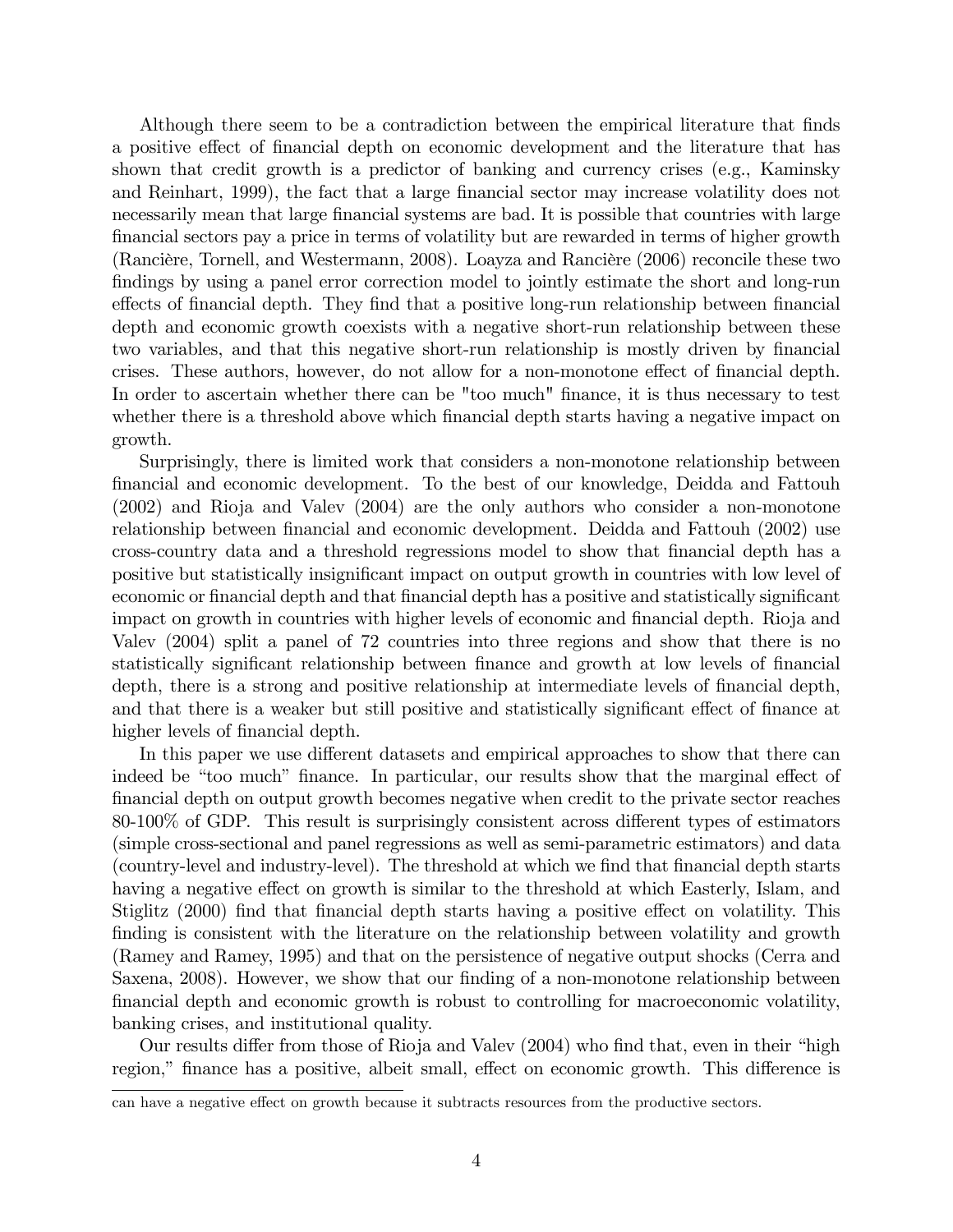probably due to the fact that they set their threshold for the "high region" at a level of Önancial depth which is much lower than the level for which we start Önding that Önance has a negative effect on growth.<sup>7</sup>

Our results are instead consistent with the vanishing effect of financial depth found by Rousseau and Wachtel (2011). If the true relationship between Önancial depth and economic growth is non-monotone, models that do not allow for non-monotonicity will lead to a downward bias in the estimated relationship between financial depth and economic growth. Empirical work that used data up to the 1990s found a positive effect of financial depth on growth because the sample included few countries with a level of financial depth above the point at which finance starts having a negative marginal effect. Over the last twenty years financial sectors have grown rapidly.<sup>8</sup> As the downward bias increases with the size of the financial sector, it is not surprising that exercises that use recent data find a vanishing effect of financial depth. This vanishing effect, however, is not driven by the fact that something changed in the fundamental relationship between financial depth and economic growth, but by the fact that models that do not allow for a non-monotone relationship between financial depth and economic growth are miss-specified.

The rest of this paper is organized as follows. Section 2 looks at the relationship between Önancial depth and economic growth using country-level data. Section 3 studies the role of volatility, crises, institutional quality, and bank regulation and supervision. Section 4 investigates non-linearities using industry-level data and the Rajan and Zingales (1998) approach. Section 5 concludes.

# 2 Country-Level Data

We build on the large literature that uses country-level data to show the presence of a causal positive relationship going from financial depth to economic growth (Levine, 2005) and use parametric and non-parametric techniques to look at what happens if we allow for a non-monotonic relationship between financial depth and economic growth.<sup>9</sup>

In order to compare our results with the existing literature we stay as close as possible to the set-up described in Beck and Levine (2004). We think that this paper is a good benchmark because it is one of the most recent empirical pieces on financial depth and economic growth by the two leading scholars in the Öeld and it is thus a good proxy of the quasi-consensus in the economics literature.<sup>10</sup> However, we deviate from Beck and Levine's in a few important

<sup>&</sup>lt;sup>7</sup>In Rioja and Valev (2004) the highest threshold for credit to the private sector is 37 percent of GDP. Our result also differ from those of Deidda and Fattouh (2002) who, however, concentrate on non-linearities at the bottom of the distribution of the financial development variable.

<sup>8</sup>A typical regression that uses 5-year non overlapping growth periods to study the relationship between financial depth and economic growth over the period 1960-90 includes 16 country-periods (3.5% of the total number of observations) for which the standard measure of financial depth (credit to the private sector as a share of GDP) is greater than 90%. A similar regression that covers the 1960-2010 period includes 99 country-periods (11% of the total number of observations) for which credit to the private sector is greater than 90% of GDP.

 $9$ Most studies use the log of financial development and therefore allow for a non-linear relationship between Önancial development and economic growth. However, they do not include higher polynomial terms and thus they do not allow for a non-monotonic relationship between these two variables.

 $10$ With the caveats mentioned in the introduction.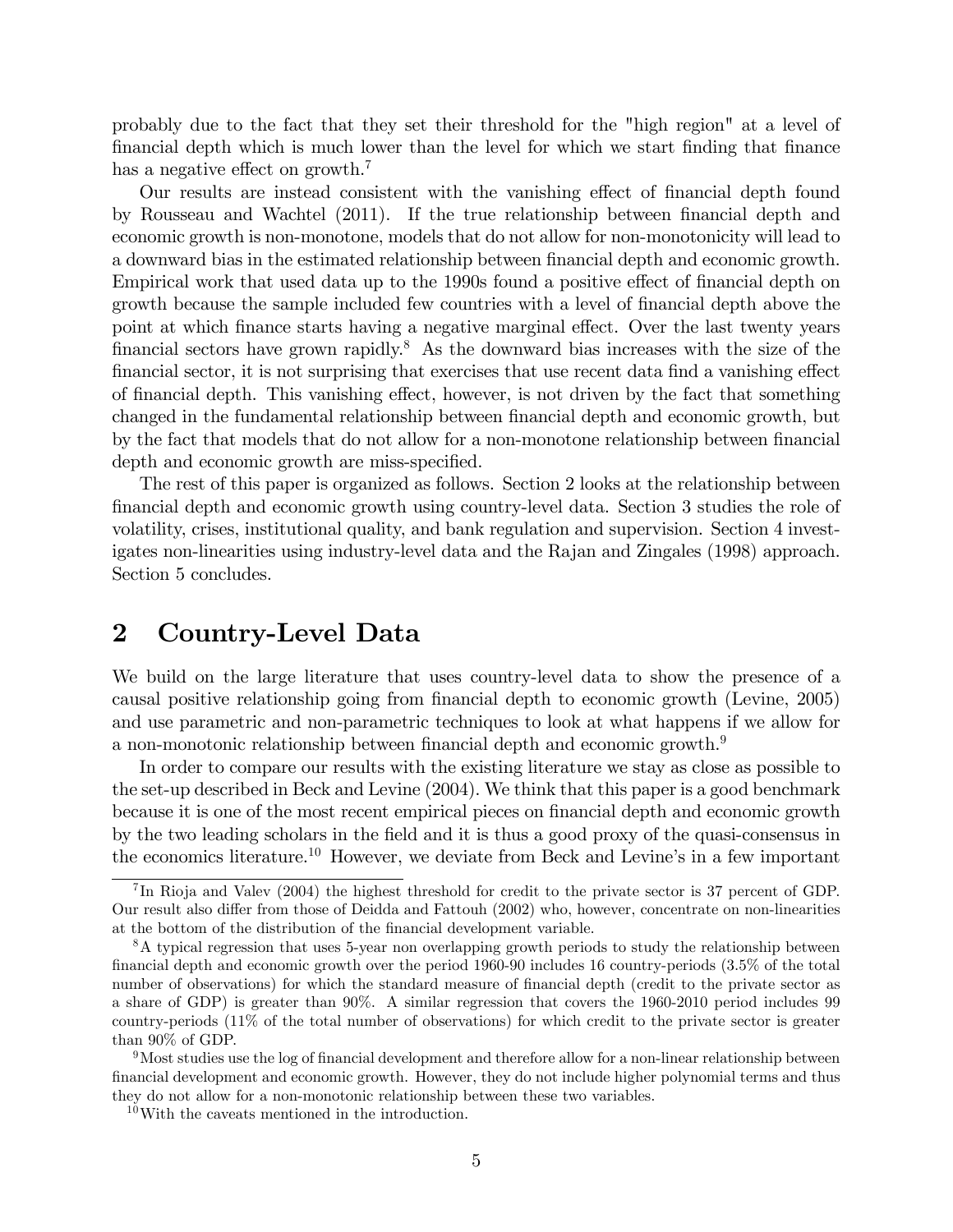ways, which we describe below.

As in most of the literature that looks at the relationship between finance and growth, we quantify financial depth by using credit to the private sector. The use of this variable is usually justified with the argument that a financial system that lends to private firms is more likely to stimulate growth through its risk evaluation and corporate control capacities than a financial system that only provides credit to the government or state-owned enterprises (King and Levine, 1993). There are many reasons why this variable, which only captures quantities, is an imperfect measure of financial development (for a discussion, see Levine, 2005) but at this stage it remains the best indicator of Önancial depth which is available for a large cross-section of countries.

In measuring credit to the private sector, we depart from Beck and Levine (2004) and use total credit to the private sector extended by deposit banks and other financial institutions (this is the same variable used by King and Levine, 1993) instead of using total credit to the private sector extended by deposit banks. Until the late 1990s, bank credit to the private sector was almost identical to total credit to the private sector. Since most papers that study the relationship between financial depth and growth use data that end in the year 2000, the choice between these two variables did not really matter. However, these two measures of Önancial depth started diverging at the beginning of the new millennium and there are now several countries in which total credit to the private sector is much larger than bank credit to the private sector. In the United States, for instance, the creation of a "shadow banking" system" has led to a situation in which total credit to the private sector is almost four times larger than credit extended by deposit-taking banks. Moreover, since we are attempting to assess the impact of financial depth in countries where the sector is particularly large, it is arguably wiser to use a measure of financial depth that is more in tune with our hypothesis of there being potentially "too much" Önance.

In a previous version of this paper (Arcand et al., 2011), we followed Beck and Levine  $(2004)$  and used the turnover ratio in the stock market as a second indicator of financial depth. However, controlling for the turnover ratio imposes severe constraints in term of country and time coverage. Therefore, we now decided to concentrate on credit to the private sector. The results described below are robust to controlling for the turnover ratio.<sup>11</sup>

As is standard in the literature on financial depth and economic growth, all of our regressions include the log of initial GDP per capita to control for convergence, the initial stock human capital accumulation, trade openness, inflation, and the ratio of government expenditures to GDP. Our data cover the period 1960-2010 and we estimate models for different sub-periods.<sup>12</sup>

<sup>&</sup>lt;sup>11</sup>The results are in Arcand et al.,  $(2011)$ . In the regressions that include turnover we find that there is a positive and monotone relationship between the turnover ratio and economic growth, and that the nonmonotone relationship between credit to the private sector and economic growth is robust to controlling for the turnover ratio.

 $12$ Table 10 describes all the variables used in the empirical analysys and provides a list of sources. Table 11 reports the summary statistics.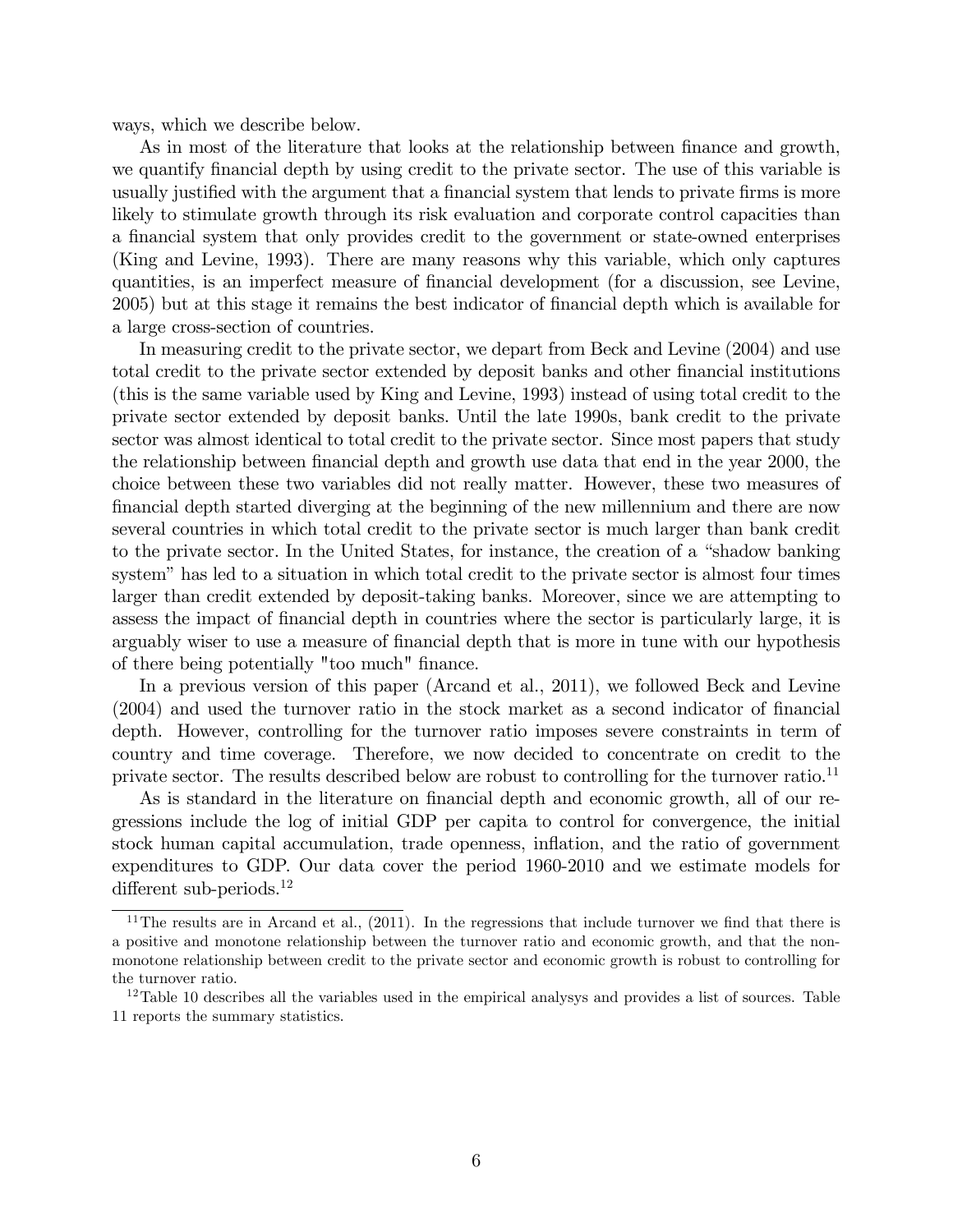## 2.1 Cross-Sectional Regressions

We follow Beck and Levine (2004) and start our analysis with a set of simple cross-country regressions in which we regress average GDP per capita growth for the different time periods over the set of variables described above. While we are aware of the fact that there serious endogeneity problems with the simple cross-sectional regressions of this section, we think that there is some value in this exercise as simple OLS is the most transparent way to look at the data.

Column 1 of Table 1 estimates a specification similar to that used by Beck and Levine  $(2004)$ . Even though we use a slightly different time period  $(1970-2000$  instead of 1975-1998), we can reproduce their result of a positive and statistically significant correlation between GDP growth and the log of credit to the private sector over GDP.

In Column 2, we start exploring the "too much" finance hypothesis by replacing the log of credit to the private sector with the level of credit to the private sector  $(PC)$  and a quadratic term in this variable  $(PC^2)$ . We find that both PC and PC<sup>2</sup> are statistically significant. While the coefficient of the linear term is positive, the quadratic term is negative, indicating a concave relationship between credit to the private sector and GDP growth. The last row of the table shows that the point estimates indicate that financial depth starts yielding negative returns when credit to the private sector reaches 83% of GDP.

In Columns 3 and 4, we estimate the same models of columns 1 and 2, now focusing on the period 1970-2005. We still Önd a positive correlation between the log of credit to the private sector and GDP growth (column 3), but the coefficient is slightly smaller than that of column 1 and less precisely estimated. The linear and quadratic terms of column 4 are instead very close to those of column 2 and they still indicate that the marginal effect of credit to the private sector becomes negative at 82% of GDP. If we estimate the model for the period 1970-2010 we obtain similar results (columns 5 and 6 of Table 1).

Figure 1 plots the marginal effect of credit to the private sector on growth based on the estimates of column 6,Table 1. It shows that the positive effect of financial depth is no longer statistically significant when credit to the private sector reaches  $51\%$  of GDP (nearly  $40\%$  of the observations in the regression of column  $6$  are above this threshold) and that the effect of Önancial depth becomes negative and statistically signiÖcant when credit to the private sector surpasses 97% of GDP (10% of the observations in the regression of column 6 are above this threshold).

We obtain similar results if we move our starting year to 1980 and estimate the model for the period 1980-2010 (columns 1 and 2 of Table 2). However, if we estimate the model for the period 1990-2010, we find that the coefficient associated with the log of credit to the private sector decrease by nearly  $50\%$  and it is no longer statistically significant (column 3). This is consistent with Rousseau and Wachtel's  $(2011)$  vanishing effect. However, the vanishing effect does not apply to the quadratic model of column 6. In that case, both coefficients remain statistically significant and still imply a turning point when credit to the private sector approached 100% of GDP.

Figure 1 shows that the correlation between credit to the private sector and economic growth is positive and statistically significant when financial depth is low and negative and statistically significant when financial depth is high. These are necessary but not sufficient conditions for the presence of a non-monotonic relationship between credit to the private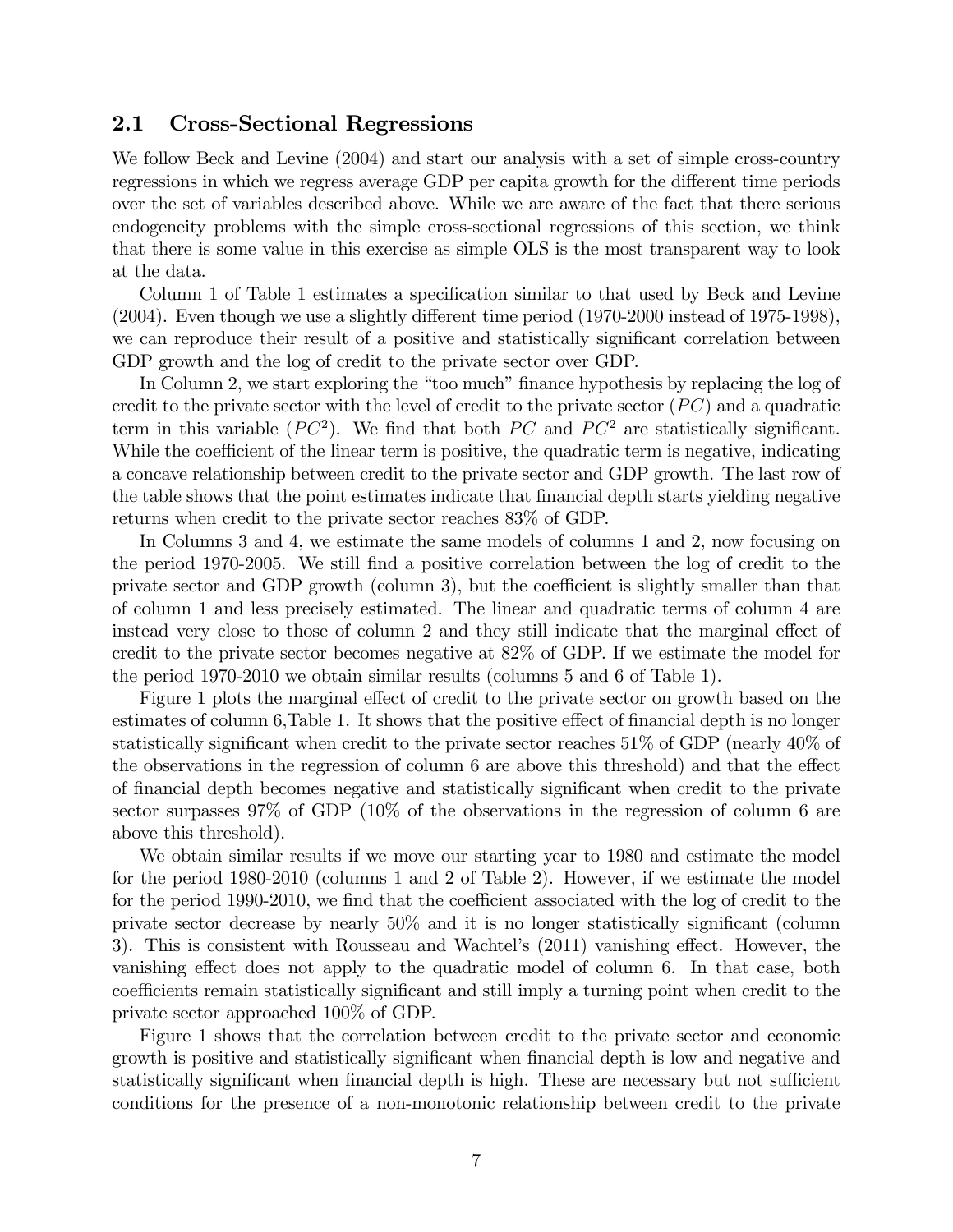sector and economic growth. Given a model of the type  $y_i = aPC_i + bPC_i^2 + Z_iC + u_i$ , Lind and Mehlum (2011) show that in order to check for the presence of an inverted U relationship it is necessary to formulate the following joint null hypothesis:

$$
H_0: (a + b2PC_{\min} \le 0) \cup (a + 2bPC_{\max} \ge 0).
$$
 (1)

against the alternative:

$$
H_1: (a + b2PC_{\min} > 0) \cap (a + 2bPC_{\max} < 0). \tag{2}
$$

Where  $PC_{\text{min}}$  and  $PC_{\text{max}}$  are the minimum and maximum values of credit to the private sector. The test described in  $(1)$  and  $(2)$  is non-trivial because of the presence of inequality constraints. Lind and Mehlum (2011) use Sasabuchi's (1980) likelihood ratio test to build a test for the joint hypotheses of Equations (1) and (2).

The first column of Table 3 reports the results of the Sasabuchi-Lind-Mehlum (SLM) test based on the results of column 2 of Table 1. The top panel of the table shows that the marginal effect of credit to the private sector is positive and statistically significant at  $PC_{\text{min}}$ and negative and statistically significant at  $PC_{\text{max}}$  (we already saw this in Figure 1). The bottom panel of the table shows that the SLM test rejects  $H_0$  and thus indicates that our results are consistent with the presence of an inverted U relationship between credit to the private sector and economic growth. The last row of Table 3 reports a 90% Fieller interval and shows that the relationship between credit to the private sector and economic growth is not statistically significant when PC ranges between  $65\%$  and  $124\%$  of GDP. The second and third columns of Table 3 shows that the SLM test yields even stronger results when we use regressions based on more recent data.

#### 2.1.1 Semi-parametric estimations

The OLS regressions of Table 1 support the idea that the square of credit to the private sector belongs in the regression model and that the effect of credit to the private sector on growth is concave and non-monotone. However, our results differ from those of Rioja and Valev (2004) who find an S-shaped relationship between financial depth and economic growth which could be better described by a cubic polynomial. Our results could thus be spurious and driven by the particular parametric relationship that we chose to estimate. To address this issue and uncover the true relationship between financial depth and economic growth, we estimate a set of semi-parametric regressions which allow financial depth to take a general functional form.

Formally, we use the differencing procedure suggested by Yatchew (2003) and approximate the functional space with a penalized spline smoother (Wand, 2005) to estimate different variants of the following model:

$$
GR_i = \beta_0 + X_i \beta + f(PC_i) + \varepsilon_i.
$$
\n(3)

When we estimate the model of column 6, Table 1 without controlling for inflation, government consumption and trade openness and by allowing credit to the private sector to take a general form, we find that the relationship between  $\overline{PC}$  and GDP growth is concave and non-monotone. The semi-parametric estimator plotted by the solid black line in the left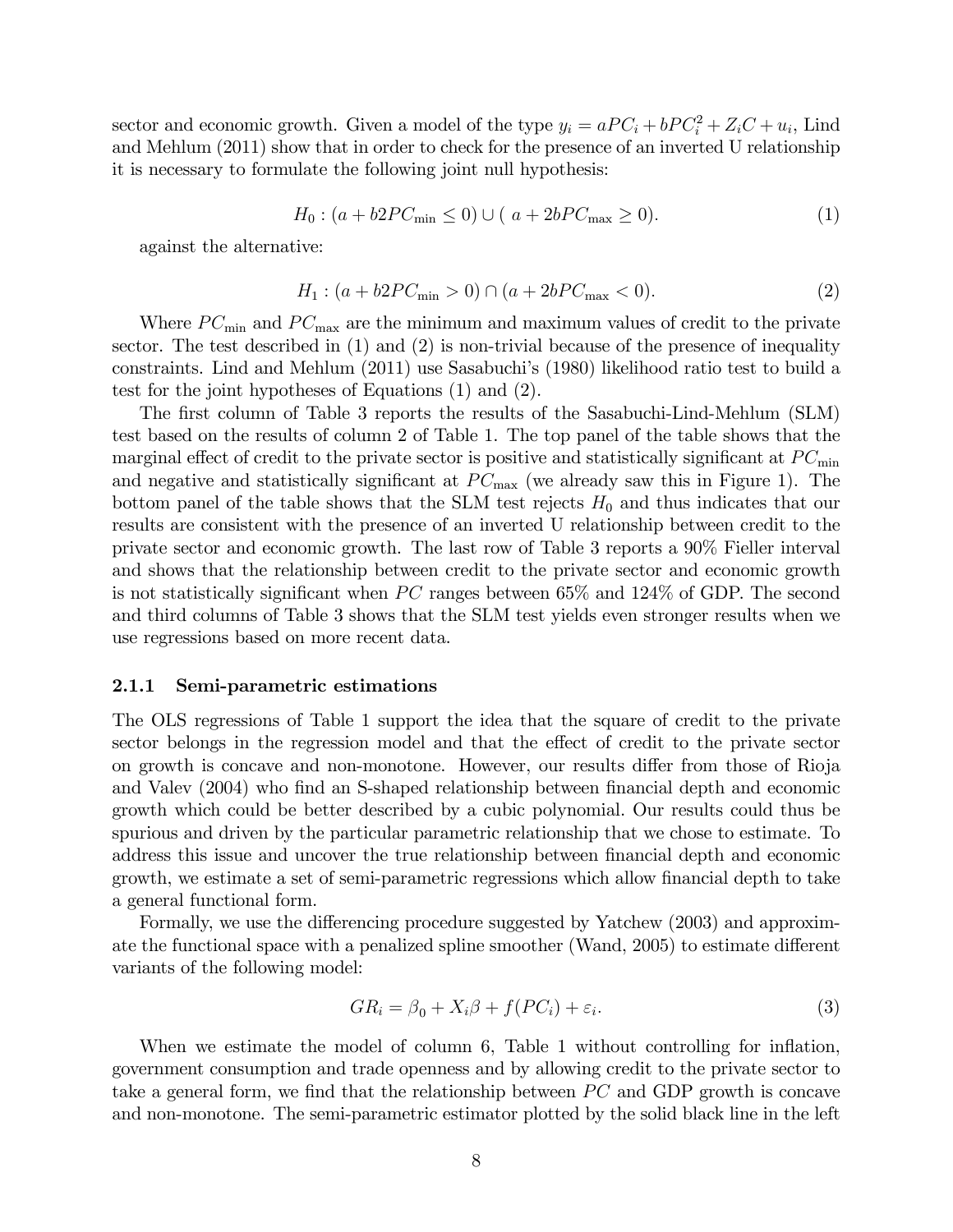panel of Figure 2 shows that GDP growth reaches a maximum when credit to the private sector is at 92% of GDP. This threshold is slightly higher but similar to the one obtained with the quadratic model. The figure also shows that the quadratic fit (the solid light line) obtained from Table 1 is a good approximation of the semi-parametric Öt. The solid black line in the right panel of Figure 2 shows the results of the semi-parametric estimation of a model which includes the same controls used in column 6 of Table 1. Again, we find that the relationship between  $\overline{PC}$  and GDP growth is concave and non-monotone and that the level of financial depth that maximizes GDP growth is slightly lower than what we found with the simple quadratic model of Table 1 (78% percent of GDP instead of 88% of GDP). Also in this case, the quadratic Öt (the light solid line) appears to be a good approximation of the semi-parametric estimation of the relationship between Önancial depth and economic growth.

Summing up, the preliminary analysis based on cross-sectional data suggests that there is a non-monotonic, concave relationship between private credit and GDP growth and that a quadratic functional form does a good job at approximating this non-linear relationship.

## 2.2 Panel Regressions

Having established the presence of a non-monotonic relationship between credit to the private sector and economic growth using cross-sectional data, we now exploit the time variation of our sample by splitting our 30 years of data into 6 non-overlapping 5-year periods.

As is now standard, we estimate our model using the GMM system estimator originally proposed by Arellano and Bover (1995) and Blundell and Bond (1998). In all of our regressions we use the two-step procedure proposed by Arellano and Bond (1991) and obtain robust standard errors using the Windmeijer (2005) finite sample correction.<sup>13</sup>

As in the cross country analysis, we start by replicating the standard model that impose a monotonic relationship between financial depth and economic growth. In the first four columns of Table 4, we measure financial depth using the log of credit to the private sector over GDP (this is the same variable used by, among others, Beck and Levine, 2004) and in the last four columns we use the level of credit to the private sector over GDP. Besides the lagged value of credit to the private sector over GDP (or the log of this variable), all regressions include time fixed effects and the lagged values of the controls that are normally used in the literature that studies the link between financial development and economic growth: initial GDP per capita, average years of education; government consumption over GDP; trade openness; and inflation.<sup>14</sup> The bottom panel of the table reports the standard specification tests and show that all regressions reject the null of no first order autocorrelation, and that most models do not reject the null of no second order autocorrelation (the exception is

 $13$ One source of concerns when estimating fixed effect model is that the limited within-country variability of the data tends to amplify the attenuation bias brought about by the presence of measurement errors. However, our variables of interest display substantial cross-country and within-country variation. Credit to the private sector, for instance, has a between-country standard deviation of 0.30 and a within-country standard deviation of 0.22 (the overall standard deviation is 0.37). All regressions use all available lags as instrument, but the results are robust to only using up to 4 lags.

 $14$ As in Beck and Levine, we take logs of all this variables. We deal with zero values by applying the inverse hyperbolic sine transformation  $(\hat{x} = \ln(x + \sqrt{x^2 + 1}))$  described by Burbidge et al. (1988).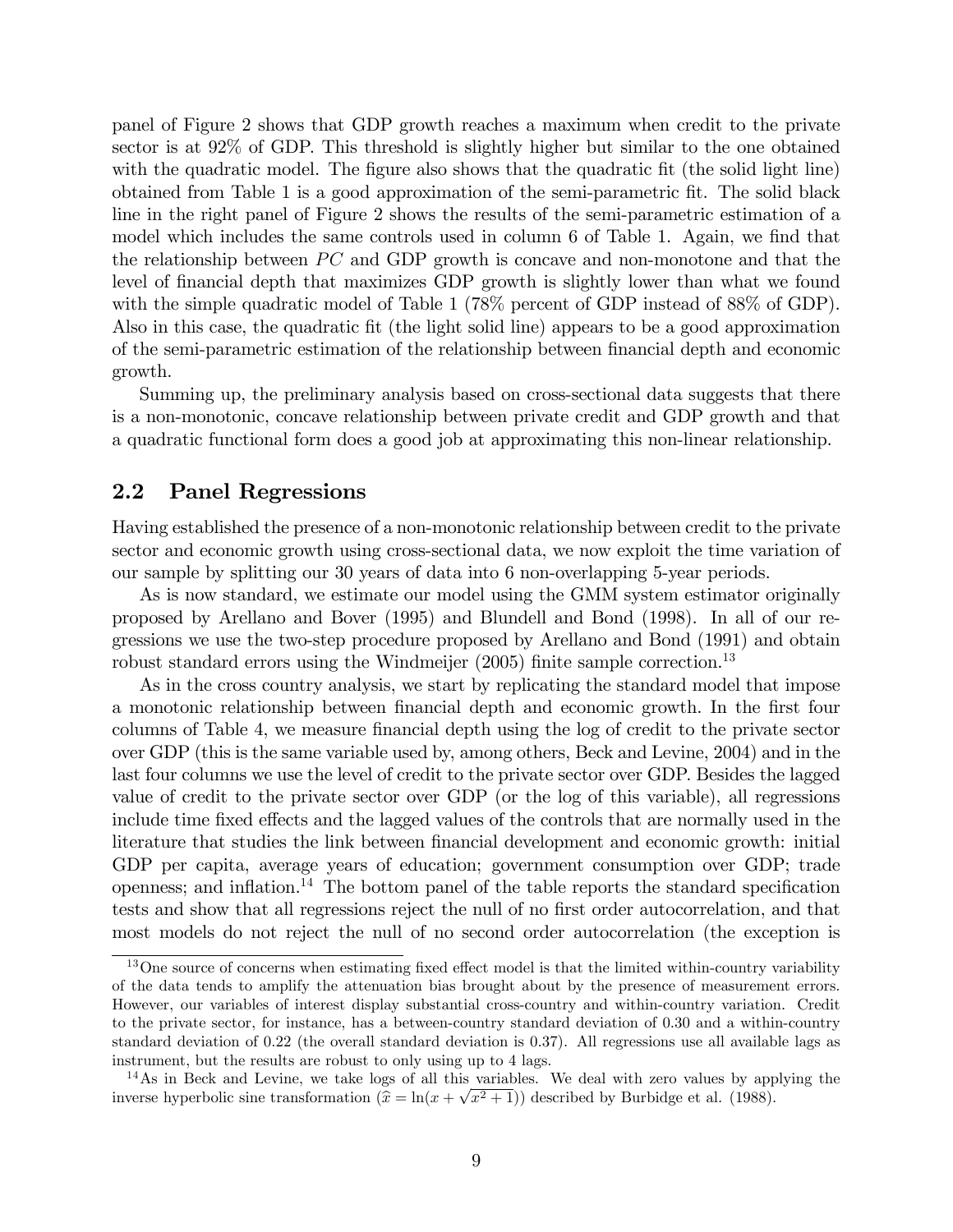column 4, where the AR2 coefficient is marginally significant with a p-value of  $0.09$ ). The Hansen test of overidentification restrictions never rejects the null, and thus support the validity of our exclusion restrictions.<sup>15</sup>

The first column of Table 4 estimates the model for the period 1960-1995 and confirms the presence of a positive and statistically significant correlation between the log of financial depth and economic growth. Our point estimate of 1.9 is close to what found by Beck and Levine  $(2004)$  who in their system estimations find coefficients that range between 1.7 and 2.2. When we estimate the model for the period 1960-2000 (column 2), we still find a positive and statistically significant correlation between financial depth and economic growth. However, the coefficient is now much lower (about one-third that of column 1) and less precisely estimated. If we use even more recent data (1960-2005 in column 3 and 1960-2010 in column 4), we find even smaller coefficients which are no longer statistically significant. The last four columns of Table 4 show the same pattern using the level of financial development: the correlation between financial depth and growth decreases when we add more data and is not statistically significant for the 1960-2005 and 1960-2010 periods. Like in the crosscountry regressions, the models of Table 4 show the vanishing effect of financial deepening documented in great detail by Russeau and Wachtel (2011). The fact that using more recent data weakens the relationship between financial depth and growth is also consistent with De Gregorio and Guidotti's (1995) finding that the positive correlation between credit to the private sector and GDP growth weakened after the 1970s.

There are two possible explanations for the vanishing effect documented in Table 4. One possibility is that something has changed in the fundamental relationship between financial depth and economic growth. The second explanation has to do with the fact that the true relationship between financial development and economic growth is non-monotone and the models of Table 4 are miss-specified and suffer from a downward bias.

This downward bias is likely to be small for regressions that include relatively few country-period with high levels of financial development. However, financial sectors grew rapidly over the 2000-10 period, with the cross-country average of credit to the private sector going from 36% of GDP in 1985 to 55% of GDP in 2005 (left panel of Figure 3). Over the same period, the number of countries in which private credit was greater than 90% of GDP increased from  $4\%$  to  $22\%$  of the total (right panel of Figure 3). As a consequence, the regressions of columns 1 and 5 of Table 4 include 27 observations (5% of the total) for which  $PC$  is greater than 90% of GDP, but the regressions of columns 4 and 8 include 99 observations (11% of the total) for which  $PC$  is greater that 90% of GDP.

If the relationship between financial depth and growth is indeed non-monotonic, the increase in the share of observations with a large financial sector must have played a role in amplifying the downward bias of the miss-specified regressions of Table 4, leading to the low and insignificant point estimates of columns 3-4 and 7-8. In other words, even if wrong, the standard specification worked well with smaller financial sectors, but may lead to a severe downward bias in the presence of larger financial sectors.

In Table 5 we explore non-linearities by using the same approach that we used with

<sup>&</sup>lt;sup>15</sup>The high p-values of the OID test, however, suggest that we might be overfitting the model. By reducing the number of lags in the set of instruments, we find results which are similar to those of Table 4, but with slightly lower values of the OID test.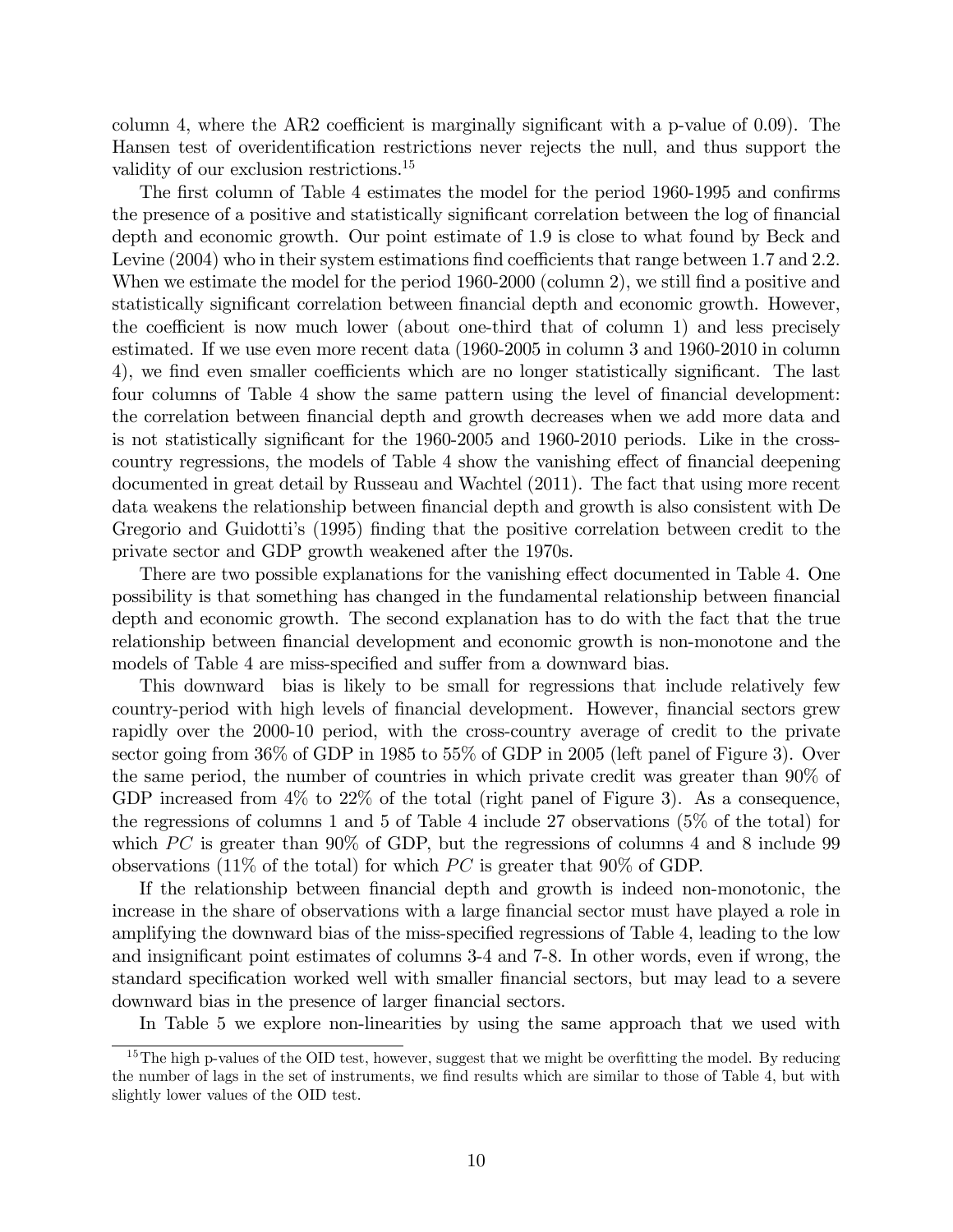the cross-sectional regressions of Table 1. Specifically, we augment the model of the last 4 columns of Table 4 with the square of credit to the private sector over GDP and check for the presence of a non-monotonic relationship between credit to the private sector and GDP growth. We find that both the linear and quadratic terms are always statistically significant. The point estimates of the regressions that use data for the period 1960-1995 and 1960-2000 (columns 1 and 2) suggest that the marginal effect of financial depth becomes negative when credit to the private sector reaches 140% of GDP (last row of Table 5). Including more recent data lowers this threshold to 100% (for the 1960-2005 period, column 3) and 90% (for the 1960-2010 period, column 4). Using more recent data also leads to more precise estimates of the quadratic term. This fact is consistent with the idea that recent data amplify and the downward bias of the miss-specified models of Table 4.

Figure 4 plots the marginal effect of credit to the private sector on economic growth. It shows that the positive effect of financial depth is no longer statistically significant when credit to the private sector reaches 42% of GDP (more than 30% of the observations in the regression of column 4 are above this threshold), it becomes negative when  $PC$  is at  $90\%$ of GDP (11% of of the observations in the regression of column 4 are above this threshold), and negative and statistically significant when financial depth reaches  $113\%$  of GDP (6% of the observations in the regression of column 4 are above this threshold). Column 4 of Table 3 shows that the SLM test rejects  $H_0$  and thus supports the presence of a non-monotonic relationship between financial depth and economic growth.

In 2006 (the last year for which we have complete data on credit to the private sector), there were 64 countries above the 50% threshold, 27 countries above the 90% threshold, (these are the countries included in Figure 5), and 17 countries above the 113% threshold. The list of countries above the 110% threshold includes almost all the countries which have been most affected by the current crisis: Iceland, the United States, Ireland, the United Kingdom, Spain, and Portugal. The exception is Greece, which has a relatively small financial sector but serious public finance problems.

Although growth model are not normally used for forecasting purposes, it is interesting that the quadratic model of column 3 in Table 5 (that is the model estimated over the period 1960-2005) does a better job at forecasting output growth over the period 2005-2010 than the linear model of column 7 of Table 4 (the mean squared errors of the out-of-sample forecast for GDP growth over 2005-2010 of the two models are 5.6 and 6.4, respectively). The same applies if we use the model estimated over 1960-2000 to forecast growth over 2005-2010. In this case, the mean squared error of the linear model is 9.4 and that of the quadratic model is  $6.3^{16}$ 

The remaining three columns of Table 5 show that our results are robust to controlling for different types of outliers. In column 5 we exclude all the countries with a very large Önancial sector (in particular, we exclude six countries that at any point in time had a level of credit to the private sector greater than 165% of GDP). The results are similar to those of full sample of column 4. If anything, we now find a lower threshold  $(69\% \text{ of GDP})$ above which the marginal effect of credit to the private sector becomes negative. Next, we

 $^{16}$ In fact, a quadratic model without controls yields better out of sample forecasts (MSE 5.7, when we use 1960-2005 to forecast 2005-2010) than the linear model with the full set of controls used in Table 4 (MSE 6.4, when we use 1960-2005 to forecast 2005-2010).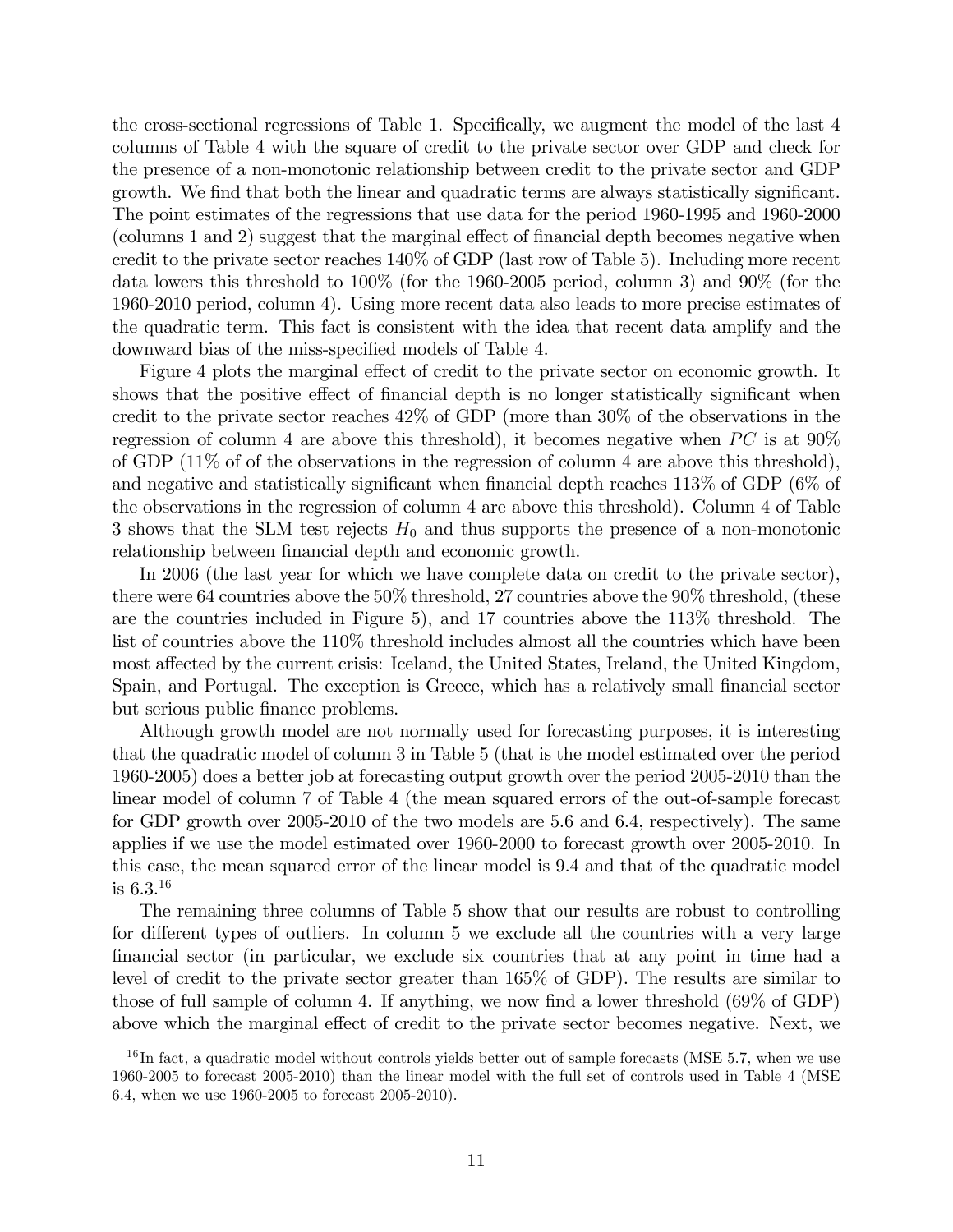exclude the United States, Iceland, Spain, and Ireland. We find that our results are robust to dropping these countries that have a large financial sector and were severely affected by the recent financial crisis (Column 6; we explore the effect of banking crises in the next section). Finally, we show that our results are robust to dropping the top and bottom 1% of the distribution of the dependent variable. (in particular, column 7 drops all observations for which average GDP growth over any given five year period is lower than  $-6\%$  and greater than  $9\%$ ).

The literature that uses panel data to study the relationship between financial depth and economic growth has traditionally focused on five-year growth spells. As Loayza and Rancière (2006) find that credit expansion may have a negative short-run and a positive long-run impact on growth, it would be interesting to check whether our findings are robust to using longer growth spells. In the cross-country estimations of Table 1, we already showed that our results hold when we use 30, 35, and 40-year growth spells. Since we have observations for the 1960-2010 period, we can also use panel data to study the relationship between financial depth and economic growth using ten-year growth episodes. We start with a linear specification similar to that of Table 4 and find that credit to the private sector is significantly correlated with economic growth when we use data for the period 1960-2000 (column 1 of Table 6). However, the vanishing effect is also at work for the  $10$ -year panel, and we find that the correlation between financial depth and growth is no longer statistically significant when we use data for the period  $1960-2010$  (column 2 of Table 6; the specification tests in the bottom panel of the table suggest that there may be problems with the exclusion restrictions of column 2). When we use the quadratic model, instead, we find that the coefficients are statistically significant in both sub-periods (columns  $3$  and  $4$  of Table  $6$ ). The point estimates of columns 3 and 4 suggest that the marginal effect of financial depth becomes negative when credit to the private sector is between 80% and 90% of GDP. Also in this case, the SLM test supports the idea of a non-monotonic relationship between financial depth and economic growth (column 5 of Table 3).

#### 2.2.1 Semi-parametric estimations

Next, we check whether our results are robust to using the same semi-parametric estimator that we used with the cross-country data. When we estimate the model of column 7, Table 5 by allowing credit to the private sector to take a general form, we find that the relationship between  $\overline{PC}$  and GDP growth is concave and non-monotone. While at very low levels of of financial depth  $(PC<10\%$  of GDP) the relationship between these two variables is fairly flat (a fact which is partly consistent with the findings of Rioja and Valev, 2004), at higher levels of financial development we find a curvature which is consistent with a quadratic relationship.

The semi-parametric estimator plotted by the solid black line in Figure 6 shows that GDP growth reaches a maximum when credit to the private sector is at 71% of GDP. This threshold is consistent with what we obtained in Table 5 (using the data for 1960-2010, the last three columns of Table 5 find thresholds that range between  $69\%$  and  $90\%$ ). The figure also shows that the quadratic Öt (the solid light line) obtained from Column 7 of Table 5 is a good approximation of the semi-parametric Öt.

As in the case of the cross-country analysis, panel data suggest that there is a concave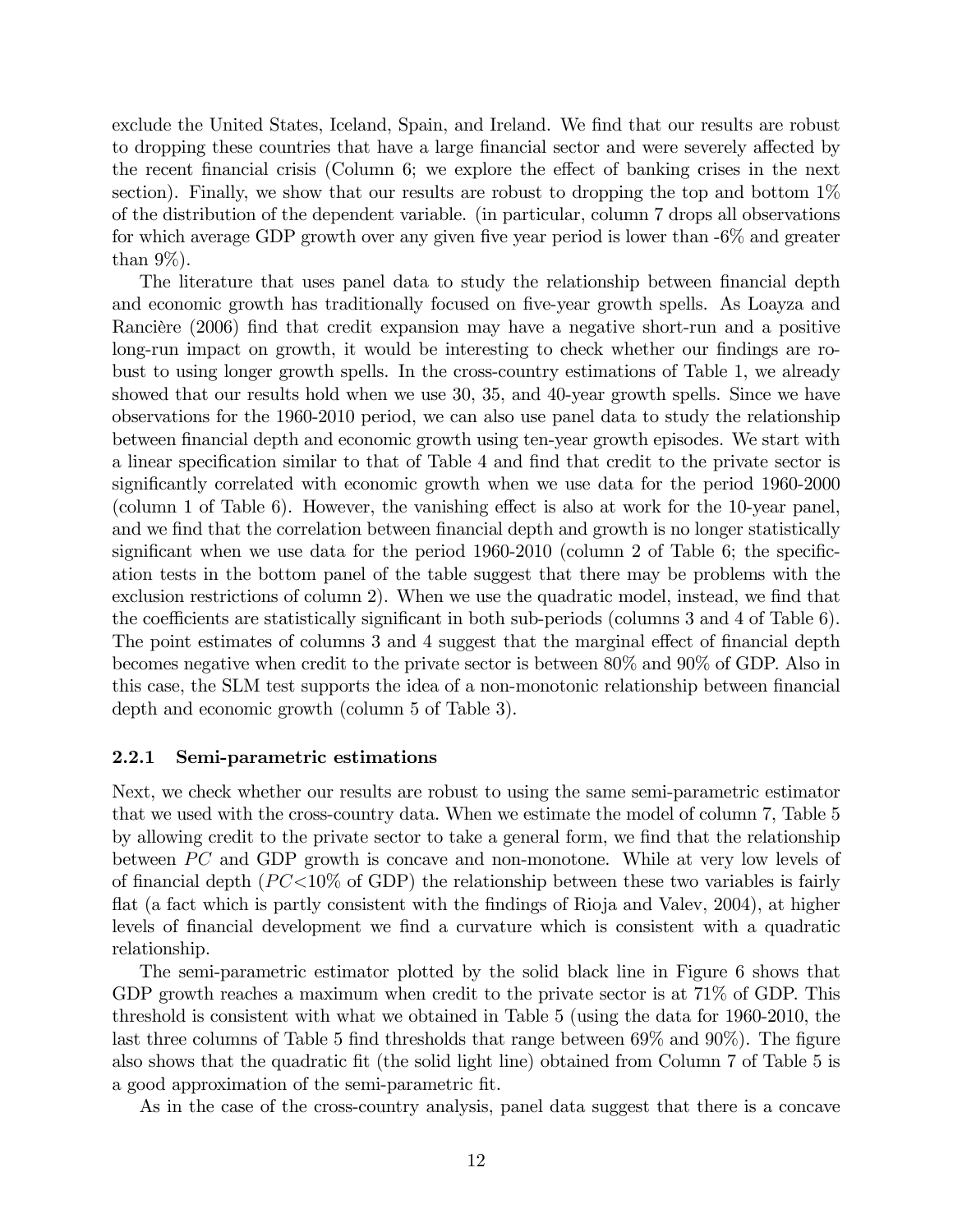non-monotone relationship between credit to the private sector and GDP growth which is well approximated by a quadratic functional form.

# 3 Volatility, Crises, and Heterogeneity

The introduction mentions several reasons why financial depth may hit negative returns. The most plausible of these reasons is that rapid credit growth can increase macroeconomic volatility or lead to financial and banking crises (Kaminsky and Reinhart, 1999) which, in turn, may have a negative effect on growth. In fact, Russeau and Wachtel (2011) find that banking crises are the culprits of the vanishing effect. Such an explanation would also be consistent with the fact that the threshold for which we find that credit to the private sector starts having a negative marginal effect on growth is similar to the threshold for which Easterly et al. (2000) find that financial depth starts having a positive effect on macroeconomic volatility.

An alternative explanation has to do with the presence of heterogeneity in the relationship between financial depth and economic growth. According to this view, large financial sectors are growth promoting in the presence of a good institutional and regulatory framework, but could be damaging in countries that lack an appropriate regulatory infrastructure.

In this section, we check whether our results are driven by macroeconomic volatility, banking crises, or poor institutional and regulatory framework. We start by looking at the effect of macroeconomic volatility. We define volatility as the within-country standard deviation of annual output growth for each of our five-year periods and then create a dummy variable  $(HVOL)$  that takes a value of one for country-periods in which volatility is greater than the sample average of 3.5 and zero when volatility is below this threshold.

Next, we augment our baseline model with this measure of volatility and find that volatility is negatively correlated with growth (column 1 of Table 7). We thus establish that our data can reproduce the well-known finding of Ramey and Ramey (1995) that volatility is negatively correlated with output growth. We also find that the linear and quadratic terms of  $PC$  remain statistically significant and that their point estimates indicate that the marginal effect of financial depth becomes negative when credit to the private sector surpasses 74% of GDP.

To test for the presence of heterogeneous effects in the relationship between financial depth and economic growth, we now estimate the following model:

$$
GR_{i,t} = \beta_0 PC_{i,t-1} + \beta_1 PC_{i,t-1}^2 + (b_0 PC_{i,t-1} + b_1 PC_{i,t-1}^2 + \delta) * HVOL_{i,t} +
$$
  
+
$$
X_{i,t-1} \Gamma + \alpha_i + \tau_t + \varepsilon_{i,t}.
$$
 (4)

In this set up  $\beta_0$  and  $\beta_1$  measure the relationship between financial depth and economic growth in low-volatility country-periods and  $(\beta_0 + b_0)$  and  $(\beta_1 + b_1)$  capture the relationship between financial depth and economic growth in high-volatility country-periods.<sup>17</sup>

Column 2 of Table 7 reports the results. We start by noting that the coefficients of  $PC$ and  $PC<sup>2</sup>$  are statistically significant and those of the interacted variables are not statistically

<sup>&</sup>lt;sup>17</sup>While in (4) we described our estimating equation by using the standard fixed effect approach, we are actually estimating with a system GMM in which the fixed effects are substituted by differencing.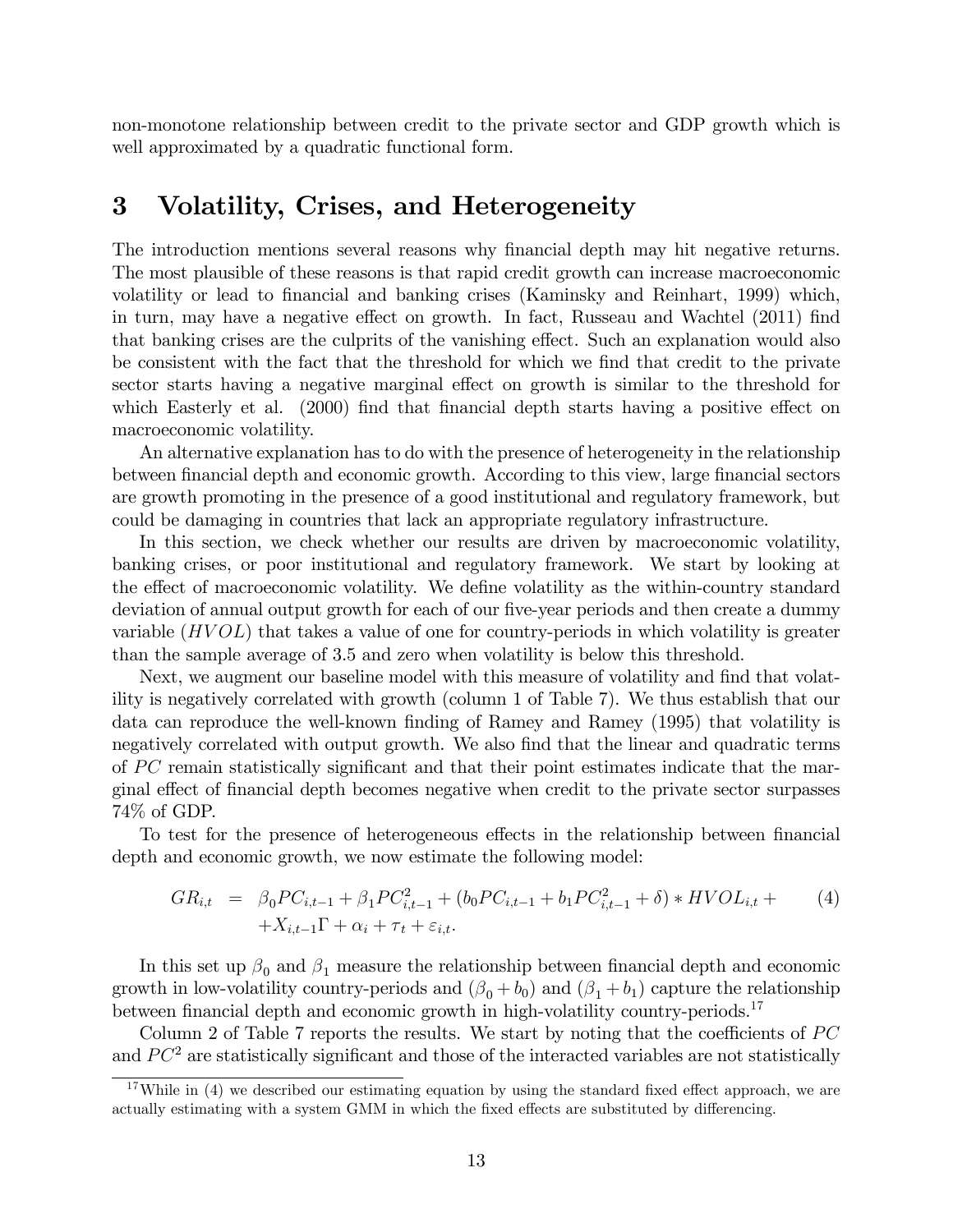significant and have the opposite sign with respect to the main effects. However, the point estimates of the interacted terms are smaller (in absolute value) than those of the main effects. As  $\beta_0 > 0$ ,  $(\beta_0 + b_0) > 0$ ,  $\beta_1 < 0$ , and  $(\beta_1 + b_1) < 0$ , the relationship between private credit and GDP growth is concave in both low and high-volatility country-periods, but possibly not statistically significant in the high-volatility subsample. The point estimates indicate that the threshold at which the marginal effect of private credit becomes negative is slightly smaller in the high volatility group.

A plot of the marginal effect of credit to the private sector obtained from the regression of column 2 shows that in low volatility country-periods Önancial depth has a positive and statistically significant effect on GDP growth when credit to the private sector is below 40% of GDP, becomes negative at  $70\%$  of GDP and negative and statistically significant at  $110\%$ of GDP (left panel of Figure 7). In the high-volatility group, instead, the effect of credit to the private sector is never statistically significant (right panel of Figure  $7$ ).

Our results are thus consistent with the idea that Önancial depth has no positive impact on output growth in period of high economic volatility. However, the results plotted in the left panel of Figure 7 confirm that our finding of a non-monotone relationship between financial depth and economic growth is not due to the fact that large financial sectors are associated with higher macroeconomic volatility.

Next, we repeat the experiment by substituting the high volatility dummy variable with a banking crisis dummy. In particular, we set  $B KCR = 1$  in country-periods for which the Laeven and Valencia (2010) database signals the presence of a banking crisis and BKCR  $= 0$  in tranquil periods. The results are reported in the last two columns Table 7 (the sample starts in 1970 because we do not have data on banking crises for earlier periods). Column 3 yields the expected result that banking crises are negatively correlated with GDP growth, but also shows that controlling for banking crises does not affect our baseline result on the presence of a non-monotonic relationship between financial depth and GDP growth (it however increases to 105\% of GDP the threshold at which the marginal effect of  $PC$ becomes negative). Next, we interact  $PC$  and  $PC^2$  with  $BKCR$  (column 4). Again, we find that the main effects are statistically significant and the interacted terms are insignificant, smaller (in absolute value) than the main effects, and with the opposite sign. The point estimates suggest that the marginal effect of financial depth becomes negative at  $80\%$  of GDP in tranquil periods and  $110\%$  of GDP in crisis periods.

The left panel of Figure 8 shows that in tranquil periods financial depth has a positive and statistically significant effect on GDP growth when credit to the private sector is below  $60\%$  of GDP, becomes negative at  $80\%$  of GDP and negative and statistically significant at  $180\%$  of GDP. The right panel shows that the effect of financial depth is never statistically significant during crisis period.<sup>18</sup>

While controlling for banking crisis raises the threshold above which credit to the private sector has a negative effect on GDP growth, it is interesting that the quadratic relationship is robust to concentrating on tranquil periods. The results of Table 7 suggest that macroeconomic volatility and banking crises are not the only explanation for our finding of a non-monotone relationship between financial depth and economic growth.

 $18$ Eichengreen et al. (2011) find the same result when they look at the effect of capital account and financial liberalization.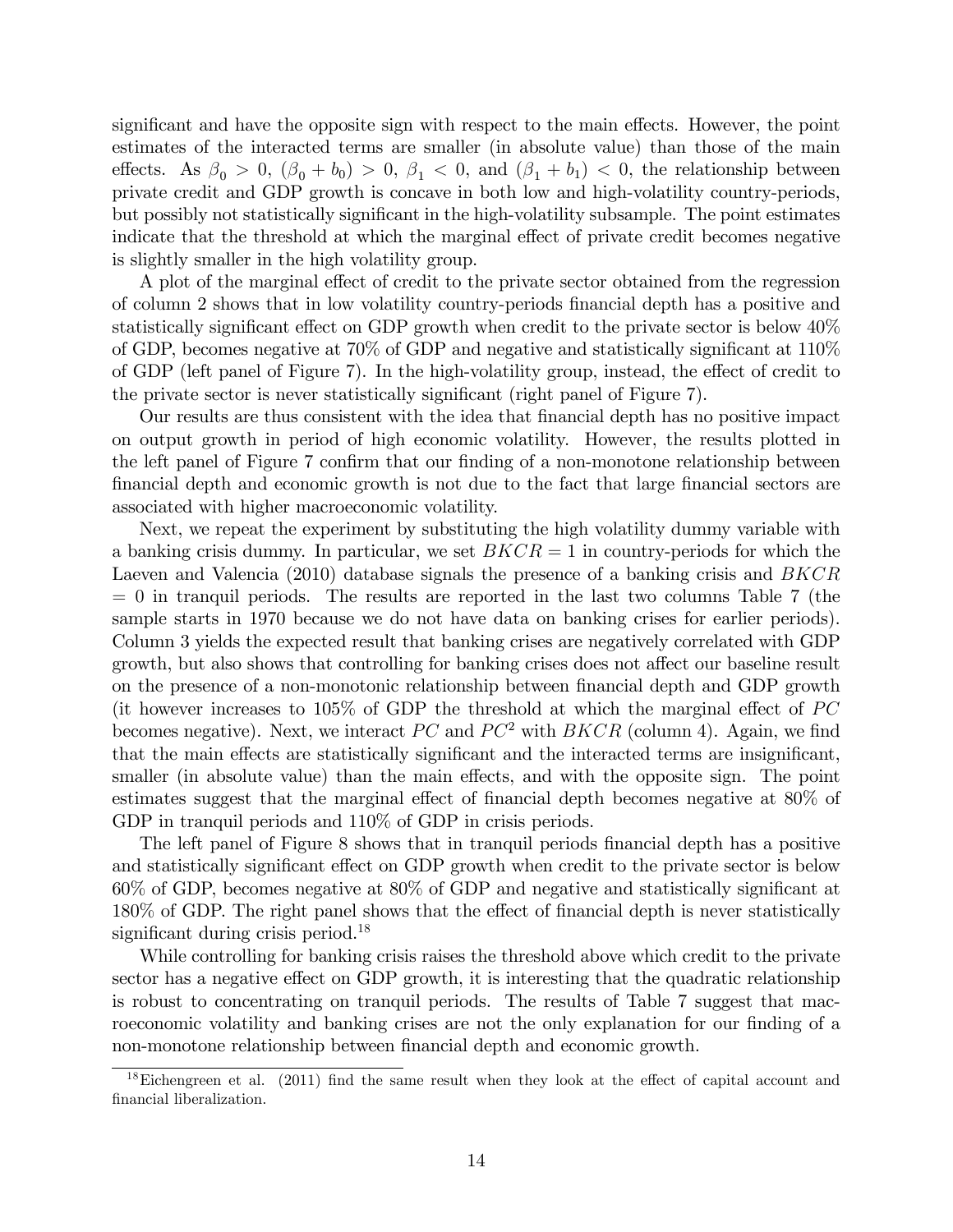We now follow Demetriades and Law (2006) who found that financial depth does not a§ect growth in countries with poor institutions and look at how institutional quality and bank regulation and supervision affect the relationship between financial depth and economic growth.

To measure institutional quality we use the ICRG index of the quality of government (for details see Table 10) to create a low quality of government dummy variable  $(LQOG)$  that takes a value of zero in country periods in which the ICRG index is above 0.5 (the median value of the index is 0.51) and a value of one in country-periods in which the index is equal or smaller than 0.5.

Column 1 of Table 8 shows that the low quality of government dummy is positively correlated with GDP growth (we expect a negative correlation) but its effect is not statistically significant (probably because this variable has limited within-country variance and therefore its effect tends to be captured by the country fixed effects). We also find that the main effect of PC and  $PC^2$  show the now familiar quadratic relationship and that their point estimate suggest that the marginal effect of financial depth becomes negative when credit to the private sector reaches  $70\%$  of GDP. As in the regressions of Table 7, the coefficients of the interactive terms are statistically insigniÖcant, smaller (in absolute value) than the main effects, and with the opposite sign with respect to the main effects. The point estimates suggest that in countries with poor institutions the marginal effect of credit to the private sector becomes negative at 60% of GDP.

Panel A of Figure 9 shows that when institutional quality is high financial depth has a positive and statistically significant effect on GDP growth when credit to the private sector is below 20% of GDP, the effect becomes negative at  $70\%$  of GDP and negative and statistically significant at  $95\%$  of GDP. Like Demetriades and Law  $(2006)$ , we find that when institutional quality is low, credit to the private sector is never statistically significant.

Next, we use data from Barth et al. (2008) to build a set of time-invariant variables aimed at capturing cross-country differences in bank supervision and regulation (for details see Table 10). We start by using Barth et al.'s  $(2008)$  index of official bank supervision to build a time-invariant variable  $(LOSI)$  that takes a value of one in countries with weak official supervision of banks, a value of zero in countries with strong official supervision of banks and a value of  $0.5$  in countries with intermediate levels of official bank supervision.<sup>19</sup> When we interact LOSI with PC and  $PC^2$  and, we find that the only the quadratic main effect remains statistically significant. The main linear effect and the interacted effects are not statistically significant but are still consistent with a concave quadratic relationship between financial depth and economic growth (column 2 of Table 8). The point estimates suggest that in countries with strong official bank supervision the marginal effect of financial depth becomes negative when  $PC > 87\%$  of GDP. In countries with low official banking supervision the threshold is higher (100% of GDP).

Panel B of Figure 9 shows that in the presence of strong bank supervision financial depth has a positive and statistically significant effect on GDP growth when credit to the private sector is below  $55\%$  of GDP, the effect becomes negative at  $87\%$  of GDP and negative and

<sup>&</sup>lt;sup>19</sup>We did not create a dicotomous variable because, given the discrete nature of the original variable and the large number of observation in the mid-range of this distrbution, it was impossible to create two groups of comparable size.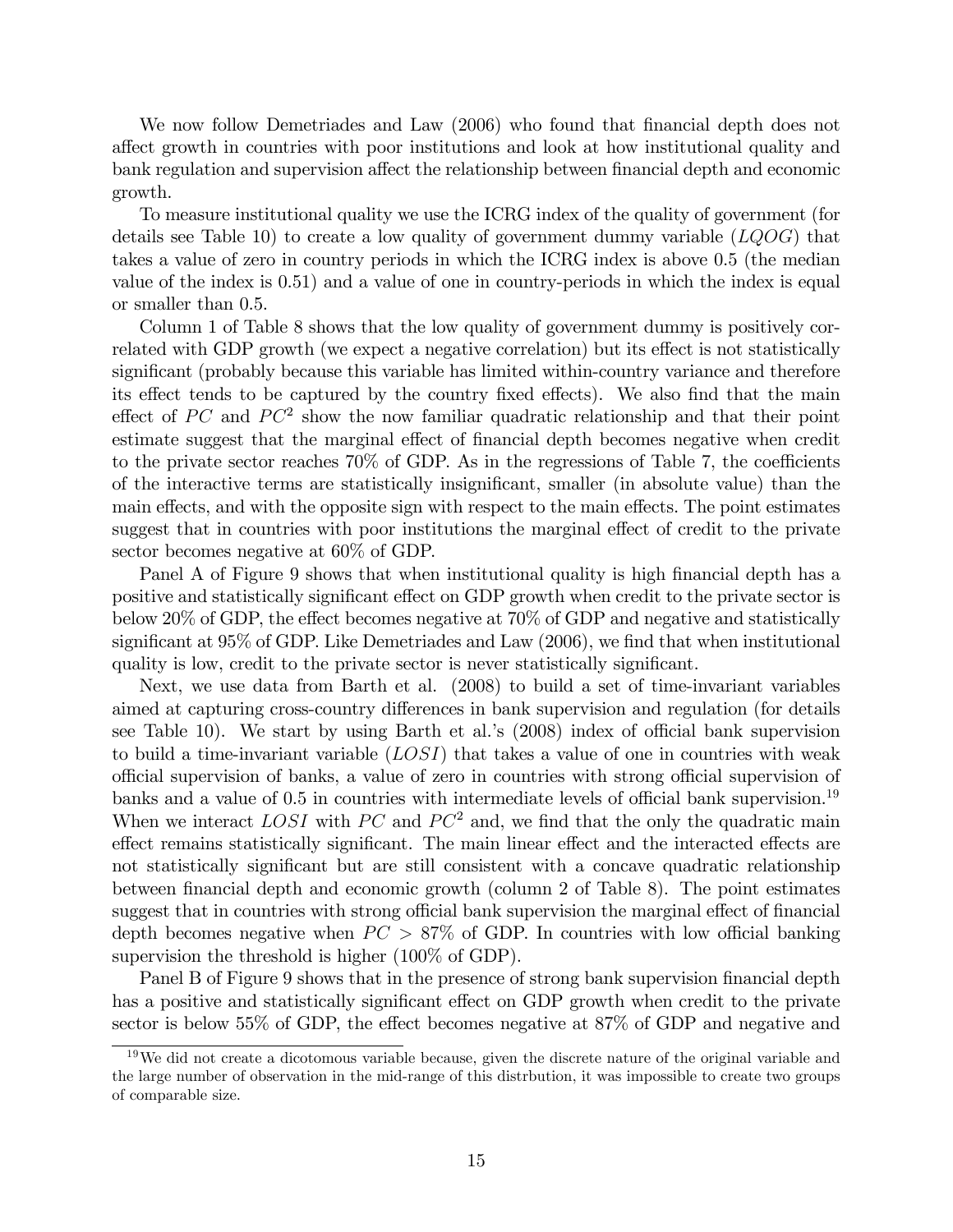statistically significant at  $105\%$  of GDP. In countries with weak official bank supervision the correlation between growth and credit to the private sector is never statistically significant. While Barth et al. (2008) find that official supervision does not have a positive effect on the performance and stability of the banking sector, we do find that official supervision affects the correlation between financial depth and economic growth.

As a second measure of bank regulation, we use Barth et al.'s (2008) capital regulatory index to build a time-invariant variable  $(LKRI)$  that takes a value of one in countries with low capital stringency and a value of zero in countries with high capital stringency. When we interact PC and PC<sup>2</sup> with LKRI (column 3 of Table 8), we find results that are similar to those of column 2. The main effects and interacted effects are not statistically significant, but they still indicate a quadratic relationship. The point estimates indicate that the correlation between financial depth and economic growth becomes negative when  $PC > 70\%$  of GDP in countries with strict capital requirements and when  $PC > 139\%$  of GDP in countries with weak capital requirements. However, the correlation between financial depth and economic growth is never statistically significant in countries with low capital requirements (Panel C, Figure 9). In countries with strict capital requirements financial depth has a positive and statistically significant effect on GDP growth when credit to the private sector is below  $25\%$ of GDP, the effect becomes negative at  $70\%$  of GDP, and negative and statistically significant at 100% of GDP.

Finally, we look at the effect of private sector monitoring. In particular, we use the private monitoring index assembled by Barth et al.  $(2008)$  to build a variable  $(LPMI)$  that takes a value of one in countries with low private monitoring and a value of zero in countries with high private monitoring. According to Barth et al. (2008), this is the variable that has the strongest positive effect on bank performance and stability.

When we interact  $LPMI$  with PC and PC<sup>2</sup> (Column 4 of Table 8), we find that the point estimates suggest that the marginal effect of financial depth becomes negative when credit to the private sector reaches 64% of GDP in countries with strong private monitoring of banks and when private credit reaches 77% of GDP in countries with weak private monitoring. We also find that the correlation between financial depth and economic growth is never statistically significant in countries with weak private monitoring (Panel D of Figure 9). However, we now find that, even though the coefficients of  $PC$  and  $PC^2$  are statistically significant, the correlation between private credit and growth is never positive and statistically significant. The only statistically significant part of correlation plotted by the curve in the left graph of Panel D is when credit to the private sector is greater than 115% of GDP and the correlation between financial depth and economic growth is negative.

# 4 Industry-Level Data

An influential paper by Rajan and Zingales (1998) provides strong evidence of a causal relationship going from finance to growth by showing that industrial sectors that, for technological reasons, need more Önancial resources have a relative advantage in countries with large domestic financial markets. This approach provides a test of a specific mechanism through which Önancial depth matters (namely, by relaxing Önancing constraints) and has the advantage of addressing the reverse causality problem because it is plausible to assume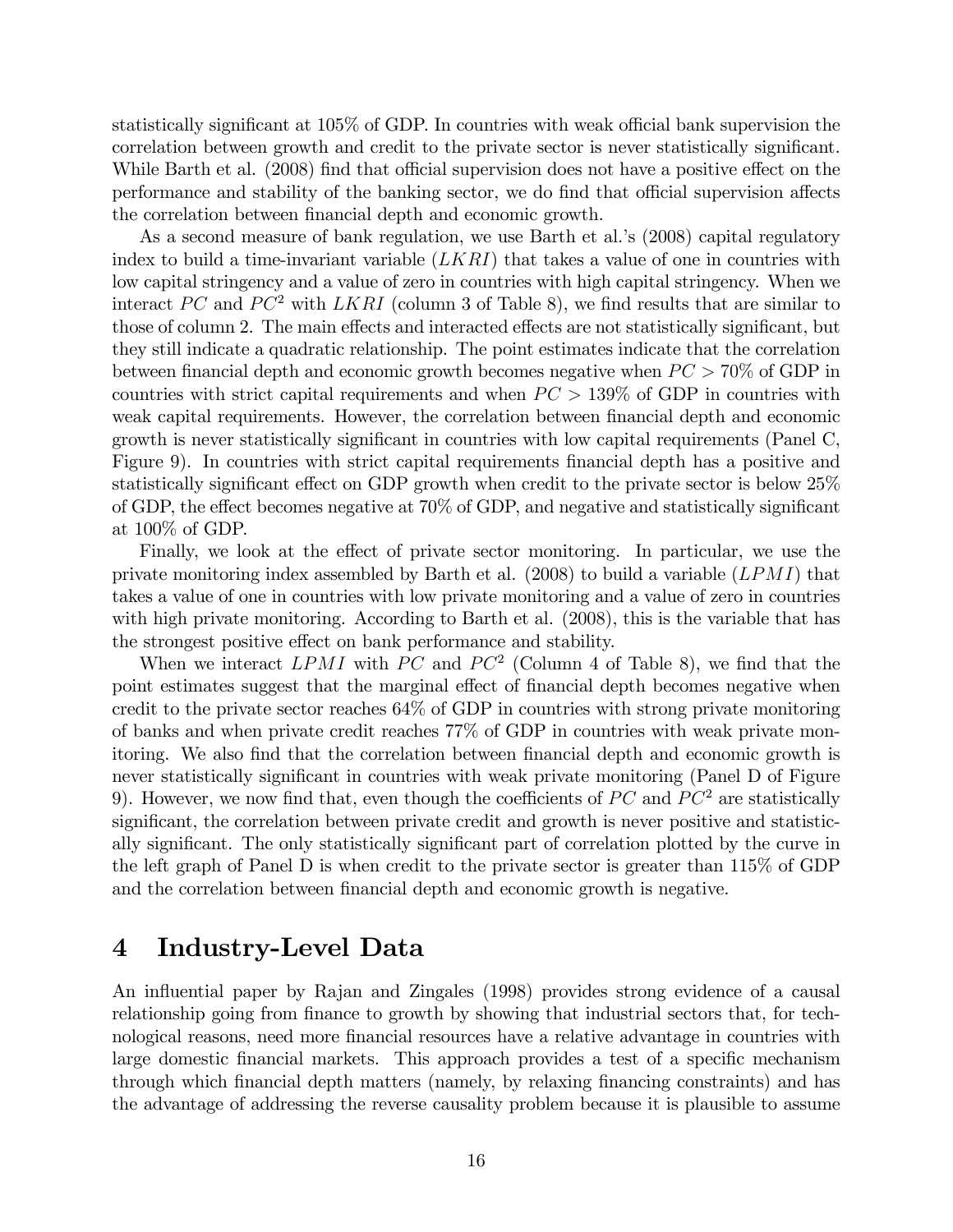that the growth of a specific industry will not affect financial depth in a country as a whole.

In this section, we use the Rajan and Zingales (1998) approach to examine whether industry-level data support our previous finding of a threshold above which finance starts having a negative effect on growth. As in the previous section, we follow the existing literature but allow for non-linearities in the relationship between financial and economic development. In particular, we estimate the following model:

$$
VAGR_{i,j} = SHVA_{i,j}\alpha + EF_j \times (PC_i\beta + PC_i^2\gamma) + \lambda_j + \mu_i + \varepsilon_{i,j},\tag{5}
$$

where  $VAGR_{i,j}$  is real value-added growth in industry j in country i over the 1990-2000 period;  $SHVA_{i,j}$  is the initial share of value-added of industry j over total industrial valueadded in country *i*;  $EF_j$  is the Rajan and Zingales (1998) index of external financial dependence for industry j in the 1990s;  $PC_i$  is credit to the private sector in country i in the 1990s; and  $\lambda_j$  and  $\mu_i$  are a set of industry and country fixed effects. Because of standard convergence arguments, we expect  $\alpha < 0$ . A concave relationship between financial depth and industry growth would instead be consistent with  $\beta > 0$  and  $\gamma < 0$ .

While Rajan and Zingales (1998) considered the 1980s, we focus on the 1990s. We choose a different period because, as argued earlier, financial systems grew substantially during the past two decades. In 1985 there were only three countries in which credit to the private sector was greater than 100% of GDP (Singapore, Switzerland, and Japan; at 99% of GDP, the US value was close to but below this threshold). By 1995 there were 14 countries in which credit to the private sector was larger than GDP.

We begin by setting  $\gamma = 0$  and show that we can use our 1990s data to reproduce Rajan and Zingales's (1998) original result that industries that need more external financial resources have a relative advantage in countries with larger Önancial sectors (column 1 Table  $9$ ).<sup>20</sup> Next, we introduce the quadratic term and find that both interactive terms are statistically significant at the 5% level of confidence with  $\beta > 0$  and  $\gamma < 0$  (column 2 of Table 9). The point estimates suggest that financial depth starts having a negative effect on relative industry-level growth when credit to the private sector reaches  $120\%$  of GDP.<sup>21</sup> This threshold is surprisingly close to what we found in the country-level panel regressions of Table 5.

In Columns 3 and 4, we check whether our results are driven by the correlation between Önancial depth and GDP per capita. We Önd that controlling for the interaction between external dependence and GDP per capita does not change our results (Column 3). The same holds if we augment our model with the interaction between external dependence and the square of GDP per capita (Column 4). In Column 5, we a use a robust regression routine to check whether our results are driven by outliers and Önd results which are essentially identical to those of Column 2. If anything, we now find a lower turning point  $(110\% \text{ of }$ GDP instead of  $120\%$ ).<sup>22</sup>

 $^{20}$ We find an impact which is quantitatively smaller than that found by Rajan and Zingales (1998). In their estimations, the differential in growth between an industry at the 75th percentile level of external dependence with respect to an industry at the 25th percentile level when it is located in a country at the 75th percentile of credit to the private sector rather than in a country at the 25th percentile was about 1 percentage point. In our estimates, this differential in growth is approximatley 0.4 percentage points.

 $21$ We report the thresholds at which financial development starts having a negative effect on growth in the bottom panel of Table 9.

 $^{22}$ In particular, we use Stata's rreg routine (see Yaffee, 2002).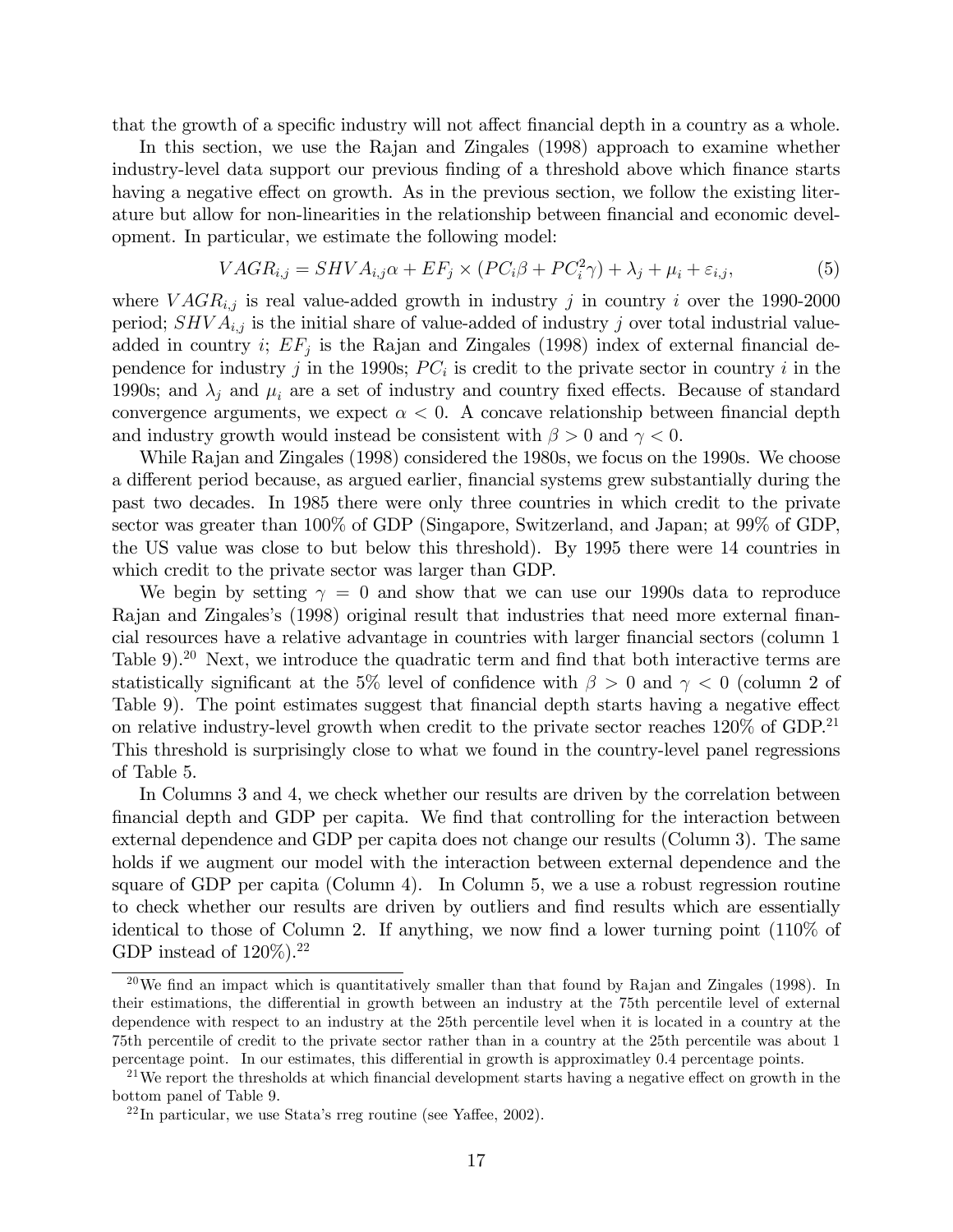Finally, we substitute the 1990s index of external dependence with Rajan and Zingales's (1998) original index for the 1980s. We do this to check whether our results are robust to using the index which is most commonly used in the literature on external financial dependence and growth, but also to allow for the possibility that US industries use technologies that are more advanced with respect to the technologies adopted by the average country in our sample.

When we use data for the 1980s, our results become stronger ( $\beta$  and  $\gamma$  become statistically significant at the one percent level) and still show that credit to the private sector starts having a negative effect on industry-level growth when it reaches  $120\%$  of GDP (Column 6) of Table 9).

# 5 Conclusions

In the summer of 2011, former FED chairman Alan Greenspan wrote an Op Ed that criticized regulatory reforms aimed at tightening capital standards in the US financial sector. He stated that such reforms may lead to the accumulation of "excess of buffers at the expense of our standards of living" (Greenspan, 2011).

The view that policies that lead to a reduction in total lending may have a negative effect on standards of living seems to be based on the assumption that larger Önancial sectors are always good for economic growth. This paper questions this assumption and shows that in countries with very large financial sectors there is no positive correlation between Önancial depth and economic growth. In particular, we Önd that there is a positive and robust correlation between financial depth and economic growth in countries with small and intermediate Önancial sectors, but we also show that there is a threshold (which we estimate to be at around 80-100% of GDP) above which finance starts having a negative effect on economic growth. We show that our results are robust to using different types of data and estimators.

We believe that our results have potentially important implications for financial regulation. Using arguments similar to those in Mr. Greenspan's Op Ed, the financial industry lobbied against Basel III capital requirements by suggesting that tighter capital regulation will have a negative effect on bank profits and lead to a contraction of lending with large negative consequences on future GDP growth (Institute for International Finance, 2010). While it is far from certain that higher capital ratios will reduce profitability (Admati et al., 2010), our analysis suggests that there are several countries for which smaller financial sectors would actually be desirable.

There are two possible reasons why large financial systems may have a negative effect on economic growth. The first has to do with economic volatility and the increased probability of large economic crashes (Minsky, 1974, and Kindleberger, 1978) and the second relates to the potential misallocation of resources, even in good times (Tobin, 1984).

Rajan (2005) and de la Torre et al. (2011) provide numerous insights on the dangers of excessive financial development, but they mostly focus on the finance-crisis nexus. The discussion of the "Dark Side" of financial development by de la Torre et al. (2011) is particularly illuminating (pun intended). They point out that the "Too much finance" result may be consistent with positive but decreasing returns of financial depth which, at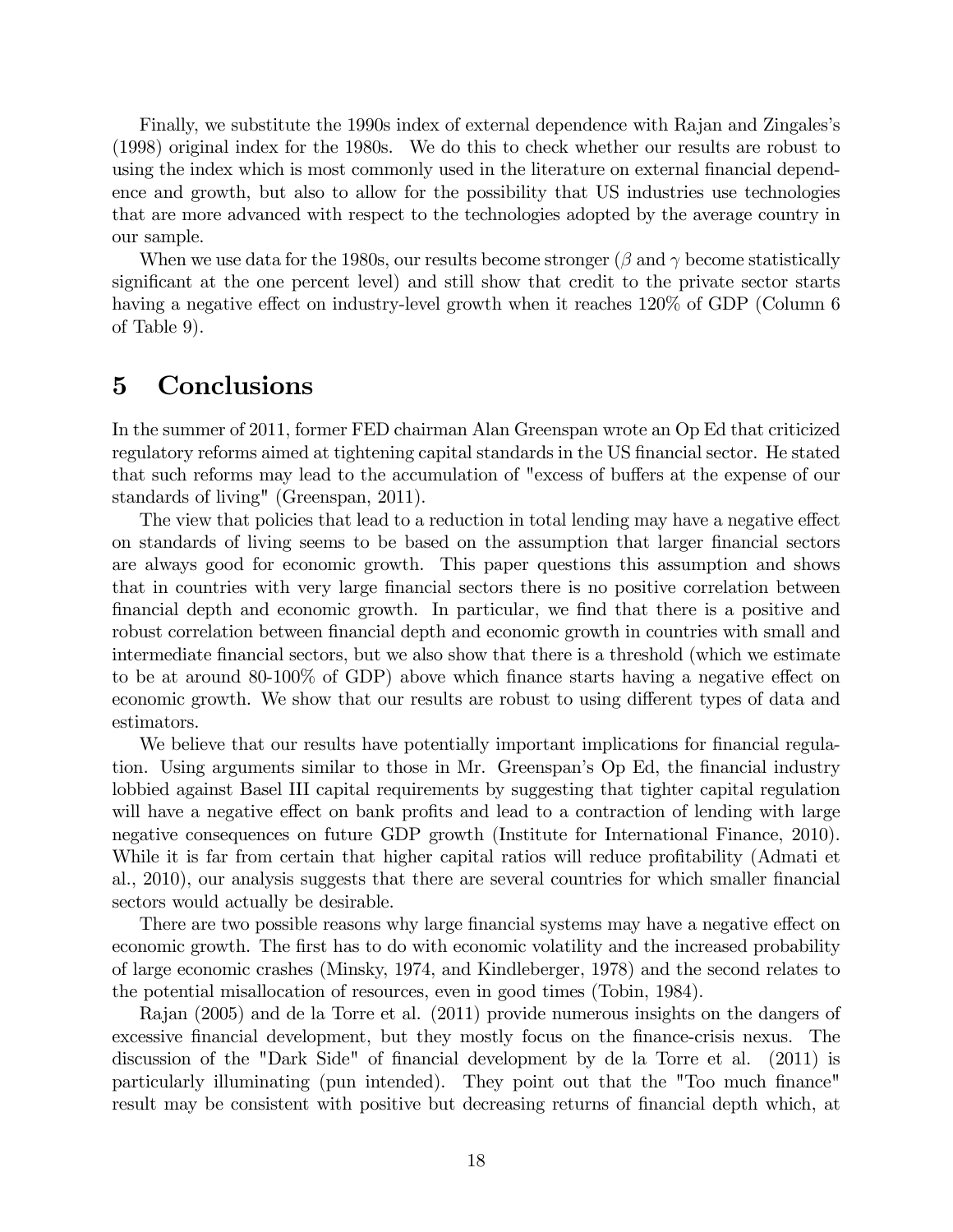some point, become smaller than the cost of instability brought about by the dark side. While this may be true, it is important to note that our results are robust to restricting the analysis to tranquil periods. This suggests that volatility and banking crises are only part of the story. Of course, it would be possible that in the presence of decreasing returns to financial development the marginal cost of maintaining financial stability becomes higher than the marginal return of financial development (de la Torre et al., 2011, make this point). In this case, however, the explanation for our "Too Much Finance" result would not be one of financial crises and volatility (which do not necessarily happen in equilibrium) but one of misallocation of resources.

Another possible explanation for our result has to do with the fact that the relationship between financial depth and economic growth could depend upon the manner through which finance is provided. In the discussions that followed the recent crisis it has been argued that derivative instruments and the "originate and distribute" model, which by providing hedging opportunities and allocating risk to those better equipped to take it were meant to increase the resilience of the banking system, actually reduced credit quality and increased financial fragility (UNCTAD, 2008). Perhaps a test that separates traditional bank lending from non-bank lending could reveal whether these types of financial flows have differing effects on economic growth.

It is also plausible that the relationship between financial depth and economic growth depends on whether lending is used to finance investment in productive assets of to feed speculative bubbles. Using data that for 45 countries for the period 1994-2005, Beck et al. (2009) show that enterprise credit is positively associated with economic growth but that there is no correlation between growth and household credit. It is possible that a dataset that includes more countries and time periods would show that it is the rapid expansion of household credit that leads to the negative effect of financial development that we document in this paper.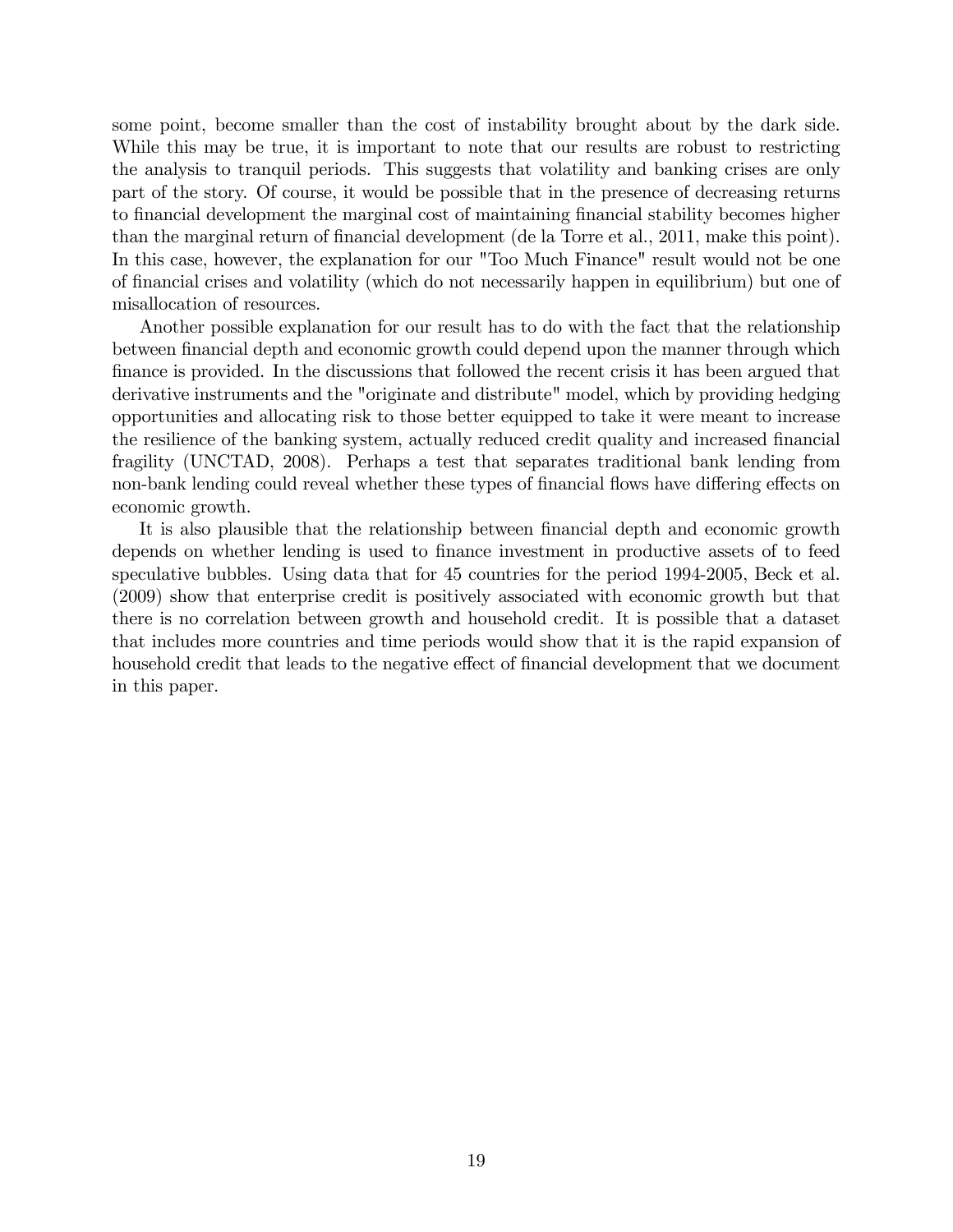# References

- [1] Admati, A., DeMarzo, P., Hellwig, M., and Páeiderer P. (2010) "Fallacies, irrelevant facts, and myths in the discussion of capital regulation: Why bank equity is not expensive," Stanford GSB Research Paper No. 2063.
- [2] Arcand, JL., Berkes, E., and Panizza U. (2011) "Too Much Finance," unpublished, The Graduate Institute, Geneva.
- [3] Arellano, M. and Bond, S. (1991), "Some tests of specification for panel data: Monte Carlo evidence and an application to employment equations," Review of Economic Studies  $58(2)$ , 277–97.
- [4] Arellano, M., and Bover, O. (1995), "Another look at the instrumental variables estimation of error-components models," *Journal of Econometrics*  $68(1)$ ,  $29-51$ .
- [5] Arestis, P., and Demetriades, P. O., (1997), "Financial Development and Economic Growth: Assessing the Evidence," Economic Journal, 107, 83-99.
- [6] Arestis, P., Demetriades, P. O., and Luintel, K., (2001), "Financial Development and Economic Growth: The Role of Stock Markets," Journal of Money, Credit and Banking, 33(1), 16-41.
- [7] Bagehot, W. (1873), Lombard Street: A Description of the Money Market, History of Economic Thought Books, McMaster University Archive for the History of Economic Thought.
- [8] Barro, R., and Lee, J.W., (2010), "A New Data Set of Educational Attainment in the World, 1950-2010," NBER Working Paper No. 15902.
- [9] Barth, J., Caprio, G., and Levine, R.,  $(2008)$ , "Bank Regulations are Changing: For Better or Worse," Comparative Economic Studies, 50(4), 537-563.
- [10] Beck, T., Levine, R., and Loayza, N. (2000), "Finance and the sources of growth," Journal of Financial Economics,  $58(1-2)$ ,  $261-300$ .
- [11] Beck, T., Demigruc-Kunt, A., and Levine, R. (2010), "Financial Institutions and Markets: Across Countries and Over Time," World Bank Economic Review, forthcoming.
- [12] Beck, T. and Levine, R. (2004), "Stock markets, banks, and growth: Panel evidence," Journal of Banking and Finance,  $28(3)$ ,  $423-442$ .
- [13] Beck, T., Buyukkarabacak, B., Rioja, F., and Valev, N., (2008), "Who gets the credit ? and does it matter ? household vs. firm lending across countries," Policy Research Working Paper Series 4661, The World Bank.
- [14] Bencivenga, V. and Smith, B. (1991) "Financial intermediation and endogenous growth," The Review of Economic Studies, 58(2), 195-209.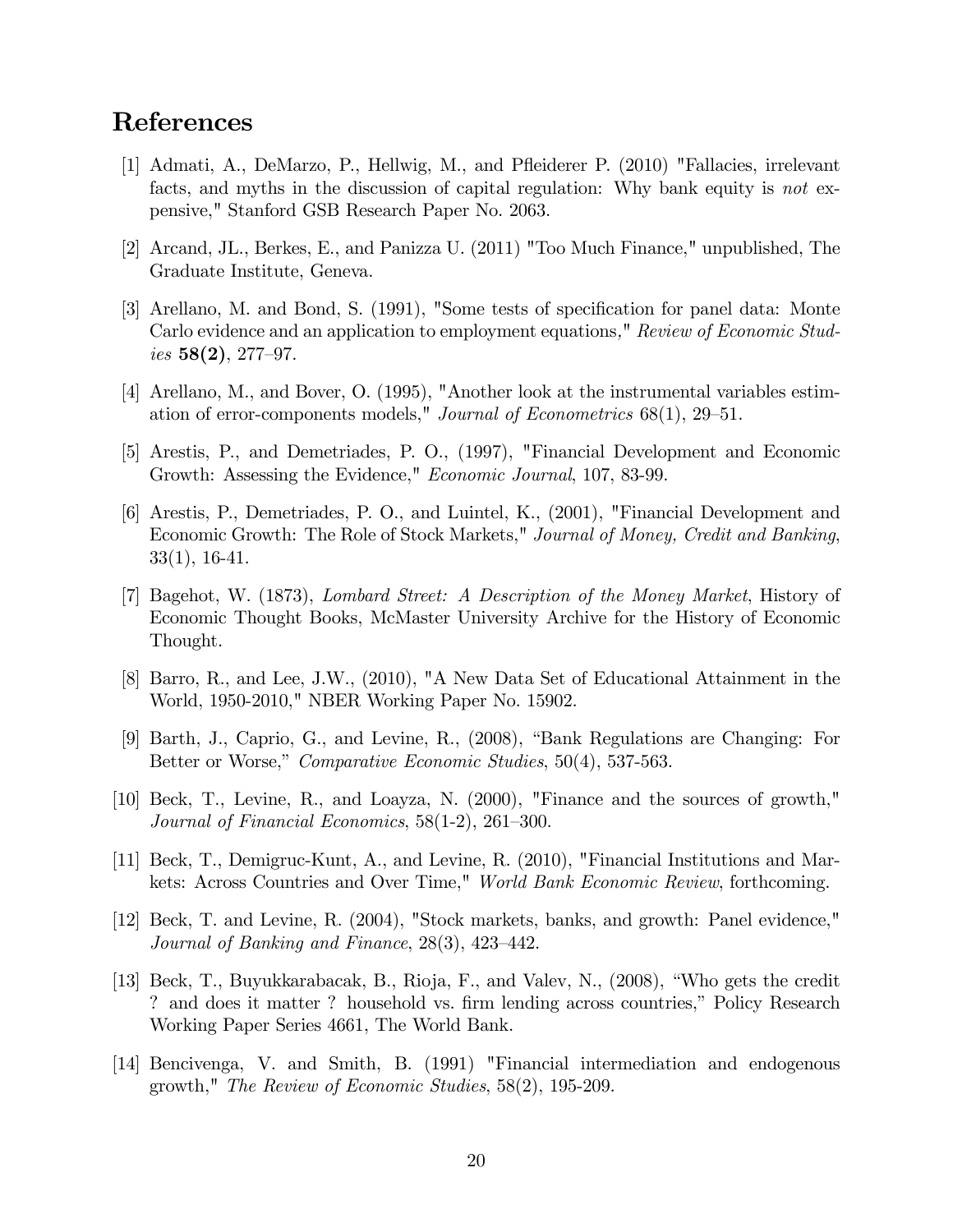- [15] Blundell, R. and Bond, S. (1998), "Initial conditions and moment restrictions in dynamic panel data models," Journal of Econometrics  $87(1)$ , 115–143.
- [16] John B. Burbidge, J. Magee, L., and Robb, A.L. (1988), "Alternative Transformations to Handle Extreme Values of the Dependent Variable" Journal of the American Statistical Association 83(401), 123-127.
- [17] Cerra, V., and Saxena, S. C. (2008), "Growth Dynamics: The Myth of Economic Recovery," American Economic Review 98(1), 439-57.
- [18] Crotty, J. R. (2009), "The Bonus-Driven "Rainmaker" Financial Firm: How These Firms Enrich Top Employees, Destroy Shareholder Value and Create Systemic Financial Instability," Working Papers, University of Massachusetts Amherst, Department of Economics.
- [19] De Gregorio, J. and Guidotti, P. (1995), "Financial development and economic growth," World Development  $23(3)$ ,  $433-448$ .
- [20] Deidda, L. and Fattouh B. (2002) "Non-linearity between finance and growth," Economics Letters 74, 339-345.
- [21] Deidda, L. (2006) "Interaction between economic and Önancial development," Journal of Monetary Economics 53, 233-248.
- [22] Demetriades, P.O. and Hussein, K. A., (1996), "Does financial development cause economic growth? Time-series evidence from 16 countries," Journal of Development Economics,  $51(2)$ ,  $387-411$ .
- [23] Demetriades, P.O. and Law, S.H., (2006), "Finance, institutions and economic development," International Journal of Finance and Economics, 11(3), 245-260.
- [24] Easterly, W., Islam, R., and Stiglitz, J. (2000), "Shaken and Stirred, Explaining Growth Volatility," Annual Bank Conference on Development Economics. World Bank, Washington D.C..
- [25] Eichengreen, B., Gullapalli, R., and Panizza, U., (2011), "Capital account liberalization, financial development and industry growth: a synthetic view," Journal of International Money and Finance. (forthcoming)
- [26] Gennaioli, N., Shleifer, A., and Vishny, R.W. (2010), "Neglected Risks, Financial Innovation, and Financial Fragility," NBER Working Papers 16068.
- [27] Goldsmith, R. W. (1969), Financial Structure and Development, Yale University Press, New Haven.
- [28] Grenwood, J. and Jovanovich, B. (1990) "Financial Development, growth and the distribution of income," Journal of Political Economy 98(5), 1076-1108.
- [29] Greenspan, A. (2011) "Regulators must risk more, and intervene less," Financial Times, July 26, 2011.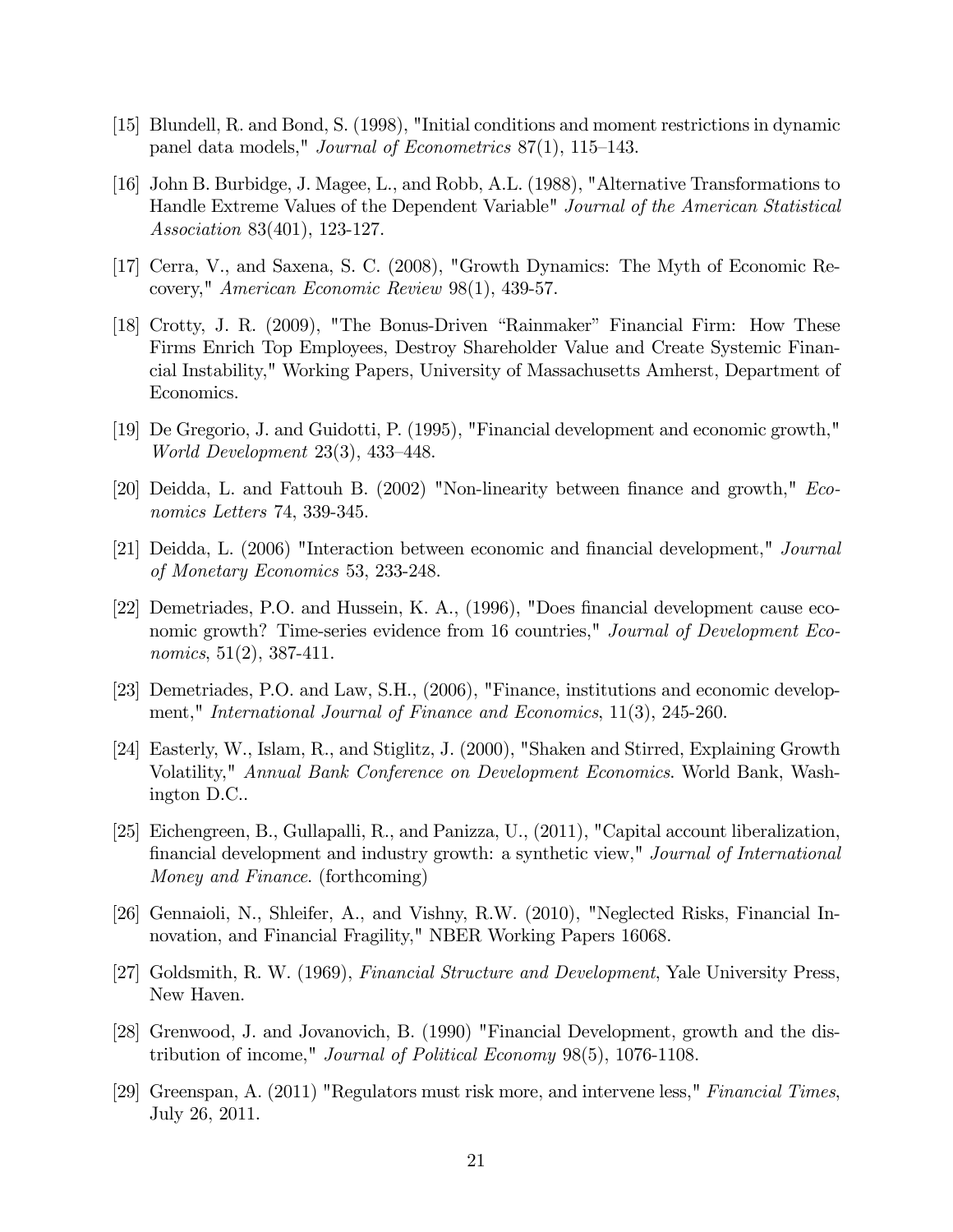- [30] Institute of International Finance (2010) "Interim report on the cumulative impact on the global economy of proposed changes in the banking regulatory framework," IIF Washington DC.
- [31] Kaminsky, G., and Reinhart, C., (1999), "The Twin Crises: The Causes of Banking and Balance-of-Payments Problems," American Economic Review, 89(3), 473-500.
- [32] Kindleberger, C. P. (1978), Manias, Panics, and Crashes: A History of Financial Crises, Basic Books, New York.
- [33] King, R. G. and Levine, R. (1993), "Finance and growth: Schumpeter might be right," The Quarterly Journal of Economics  $108(3)$ , 717–37.
- [34] La Porta, R., Lopez-de-Silanes, F., Shleifer, A., and Vishny, R., (1998), "Law and Finance," Journal of Political Economy, 106(6), 1113-1155.
- $[35]$  Laeven, L. and Valencia, F.,  $(2010)$ , "Resolution of Banking Crises: The Good, the Bad, and the Ugly," IMF working paper  $10/146$ .
- [36] Levine, R. and Zervos, S. (1998), "Stock markets, banks, and economic growth," The American Economic Review  $88(3)$ , 537–58.
- [37] Levine, R. (2005), "Finance and growth: Theory and evidence," in Aghion, P. and Durlauf, S., eds, *Handbook of Economic Growth*, Vol. 1, chapter 12 Elsevier, pp. 865– 34.
- [38] Levine, R., Loayza, N., and Beck, T. (2000), "Financial intermediation and growth: Causality and causes," *Journal of Monetary Economics*,  $46(1)$ ,  $31-77$
- [39] Lind, J.T, and Mehlum, H., (2010), "With or Without U? The Appropriate Test for a U-Shaped Relationship," Oxford Bulletin of Economics and Statistics, 72(1), 109-118.
- [40] Loayza, N., and Ranciere, R., (2006), "Financial Development, Financial Fragility, and Growth," Journal of Money, Credit and Banking, 38(4), 1051-1076.
- [41] Lucas, R. E. Jr. (1988), "On the mechanics of economic development," Journal of Monetary Economics 22(1),  $3-42$ ...
- [42] McKinnon, R. (1973), Money and capital in economic development, Brookings Institution, Washington DC.
- [43] Minsky, H. P. (1974), "The modeling of financial instability: An introduction," in Modelling and Simulation, Vol. 5, Proceedings of the Fifth Annual Pittsburgh Conference, Instruments Society of America, pp. 267–72.
- [44] Panizza, U. (2011) "Finance and Economic Development," International Development Policy (forthcoming)
- [45] Rajan, R. G. and Zingales, L. (1998), "Financial dependence and growth," American Economic Review  $88(3)$ , 559–86.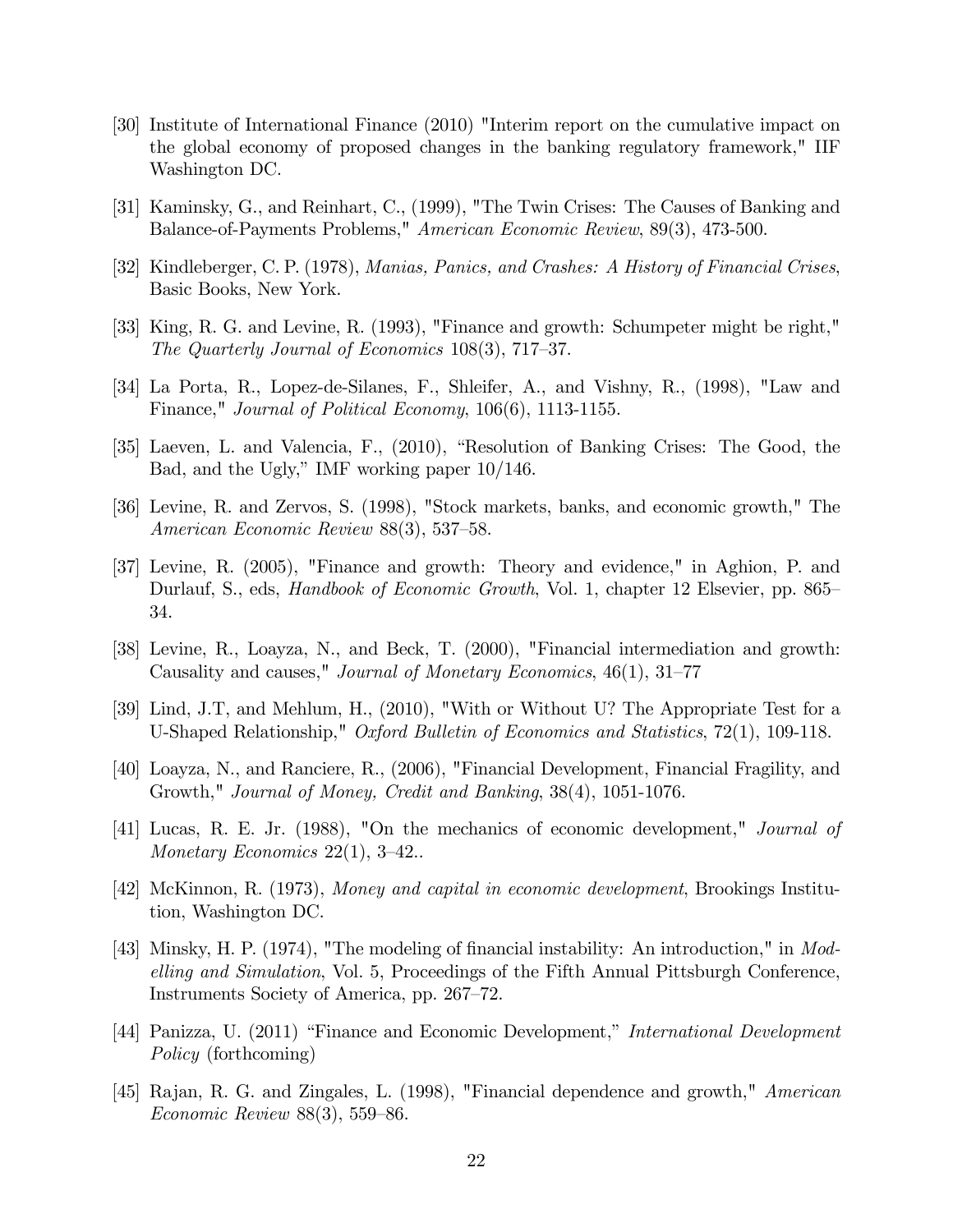- [46] Rajan, R. G. (2005), "Has financial development made the world riskier?" Proceedings of the 2005 Jackson Hole Conference organized by the Kansas City Fed.
- [47] Rajan, R. G. (2010), Fault Lines: How Hidden Fractures Still Threaten the World Economy, Princeton University Press, Princeton NJ.
- [48] Ramey, G. and Ramey, V. A. (1995), "Cross-Country Evidence on the Link Between Volatility and Growth," American Economic Review, vol. 85(5), 1138-51.
- [49] Rancière, R., Tornell, A., and Westermann, F. (2008), "Systemic Crises and Growth," Quarterly Journal of Economics  $123(1)$ ,  $359-406$ .
- [50] Rioja, F. and Valev, N. (2004), "Does one size fit all? A reexamination of the finance and growth relationship," *Journal of Development Economics*,  $74(2)$ ,  $429-447$ .
- [51] Robinson, J. (1952), "The Generalization of the General Theory," in The Rate of Interest and Other Essays, Macmillan.
- [52] Rodrik, D. and Subramanian, A. (2009), "Why Did Financial Globalization Disappoint?" IMF Staff Papers,  $56(1)$ , 112-138.
- [53] Rodrik, D. (2008), "Now's the time to sing the praises of financial innovation," available at http://rodrik.typepad.com
- [54] Rousseau, P., and Wachtel, P., (2002), "Inflation thresholds and the finance-growth nexus," Journal of International Money and Finance, 21(6), 777-793.
- [55] Rousseau, P., and Wachtel, P., (2011), "What is Happening to The Impact of Financial Deepeneing on Economci Growth?" Economic Inquiry, 49, 276–288.
- [56] Sasabuchi, S., (1980) "A test of a multivariate normal mean with composite hypotheses determined by linear inequalities," *Biometrika* 67, 429-39.
- [57] Schumpeter, J. A. (1911), A Theory of Economic Development, Harvard University Press.
- [58] Shaw, E. (1973), Financial deepening in economic development, Oxford University Press, New York.
- [59] Tobin, J. (1984), "On the efficiency of the financial system," Lloyds Bank Review 153,  $1 - 15$ .
- [60] UNCTAD (2008), Trade and Development Report, UNCTAD, Geneva
- [61] Wand, M. (2005), "SemiPar: Semiparametic Regression," R package version 1.0-2.
- $[62]$  Windmeijer, F. (2005), "A finite sample correction for the variance of linear efficient two-step GMM estimators," Journal of Econometrics  $126(1)$ ,  $25-51$ .
- [63] Wolf, M. (2009), "Why dealing with the huge debt overhang is so hard," Financial Times, January 27.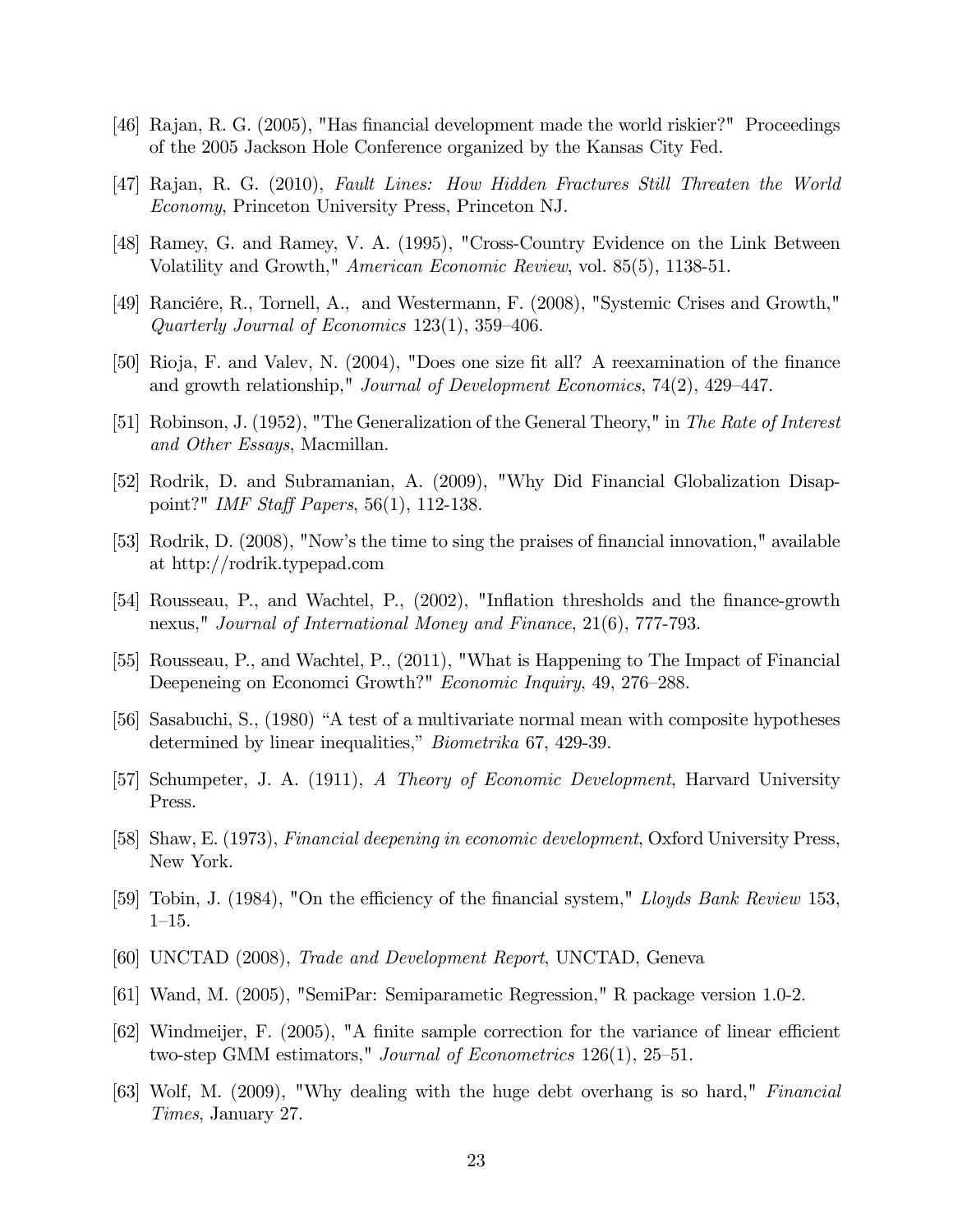- [64] Yaffee, R. (2002) "Robust Regression Analysis: Some Popular Statistical Package Options," mimeo, NYU.
- [65] Yatchew, A. (2003), Semiparametric Regression for the Applied Econometrician, Cambridge University Press.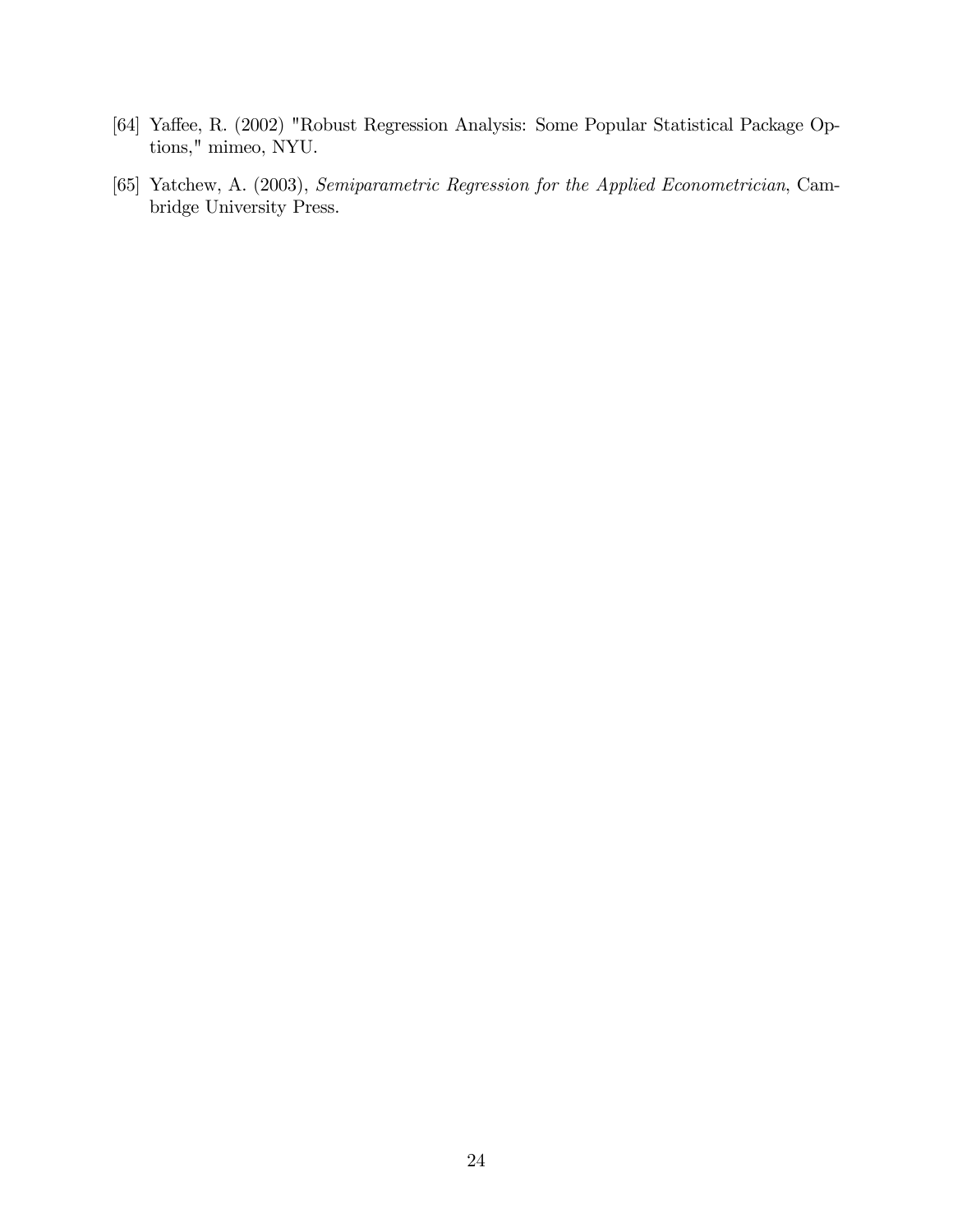#### Table 1: Cross-Country OLS Regressions

This table reports the results of a set of cross-country OLS regressions in which average real per capita GDP growth over different time periods is regressed over the log of initial GDP per capita  $(LGDP)$ , the log of total credit to the private sector over GDP  $(LPC)$ , the level of credit to the private sector over GDP  $(PC)$ , the square of the level of the level of credit to the private sector over GDP  $(PC^2)$ , the log of average years of education  $(LEDU)$ , the log of government consumption over GDP ( $LGC$ ), the log of trade openness ( $LOPEN$ ), and the log of inflation ( $LINF$ ).

|                | (1)         | $\left( 2\right)$ | $\left( 3\right)$ | $\left( 4\right)$ | (5)         | (6)         |  |  |
|----------------|-------------|-------------------|-------------------|-------------------|-------------|-------------|--|--|
| $LGDP(t-1)$    | $-0.560***$ | $-0.548***$       | $-0.541***$       | $-0.556***$       | $-0.627***$ | $-0.626***$ |  |  |
|                | (0.210)     | (0.205)           | (0.194)           | (0.182)           | (0.193)     | (0.185)     |  |  |
| <b>LPC</b>     | $0.743**$   |                   | $0.646*$          |                   | $0.701**$   |             |  |  |
|                | (0.354)     |                   | (0.327)           |                   | (0.316)     |             |  |  |
| PC             |             | $5.815***$        |                   | $6.170***$        |             | $5.759***$  |  |  |
|                |             | (2.354)           |                   | (2.066)           |             | (1.875)     |  |  |
| PC2            |             | $-3.503**$        |                   | $-3.753***$       |             | $-3.275***$ |  |  |
|                |             | (1.538)           |                   | (1.312)           |             | (1.130)     |  |  |
| <b>LEDU</b>    | $1.447***$  | $1.488***$        | $1.421***$        | $1.427***$        | $1.321**$   | $1.332**$   |  |  |
|                | (0.444)     | (0.427)           | (0.465)           | (0.431)           | (0.538)     |             |  |  |
| <b>LINF</b>    | $-0.304**$  | $-0.351***$       | $-0.256*$         | $-0.296**$        | $-0.125$    |             |  |  |
|                | (0.129)     | (0.124)           | (0.131)           | (0.127)           | (0.144)     | (0.143)     |  |  |
| <b>LOPEN</b>   | 0.0457      | $-0.107$          | 0.0252            | $-0.165$          | 0.114       | $-0.0331$   |  |  |
|                | (0.287)     | (0.286)           | (0.285)           | (0.276)           | (0.270)     | (0.268)     |  |  |
| LGC            | $-0.210$    | $-0.490$          | $-0.424$          | $-0.806$          | $-0.383$    | $-0.796$    |  |  |
|                | (0.568)     | (0.557)           | (0.538)           | (0.510)           | (0.515)     | (0.521)     |  |  |
| Cons.          | $5.650***$  | $4.624**$         | $5.953***$        | $5.614***$        | $5.928***$  | $5.342***$  |  |  |
|                | (2.064)     | (1.810)           | (2.002)           | (1.752)           | (1.886)     | (1.711)     |  |  |
| N. Obs.        | 66          | 66                | 66                | 66                | 63          | 63          |  |  |
| R <sub>2</sub> | 0.435       | 0.458             | 0.412             | 0.465             | 0.347       | 0.398       |  |  |
| Period         | 1970-00     |                   |                   | 1970-05           |             | 1970-10     |  |  |
| $dGR/dPC=0$    |             | 0.83              |                   | 0.82              |             | 0.88        |  |  |

Robust standard errors in parentheses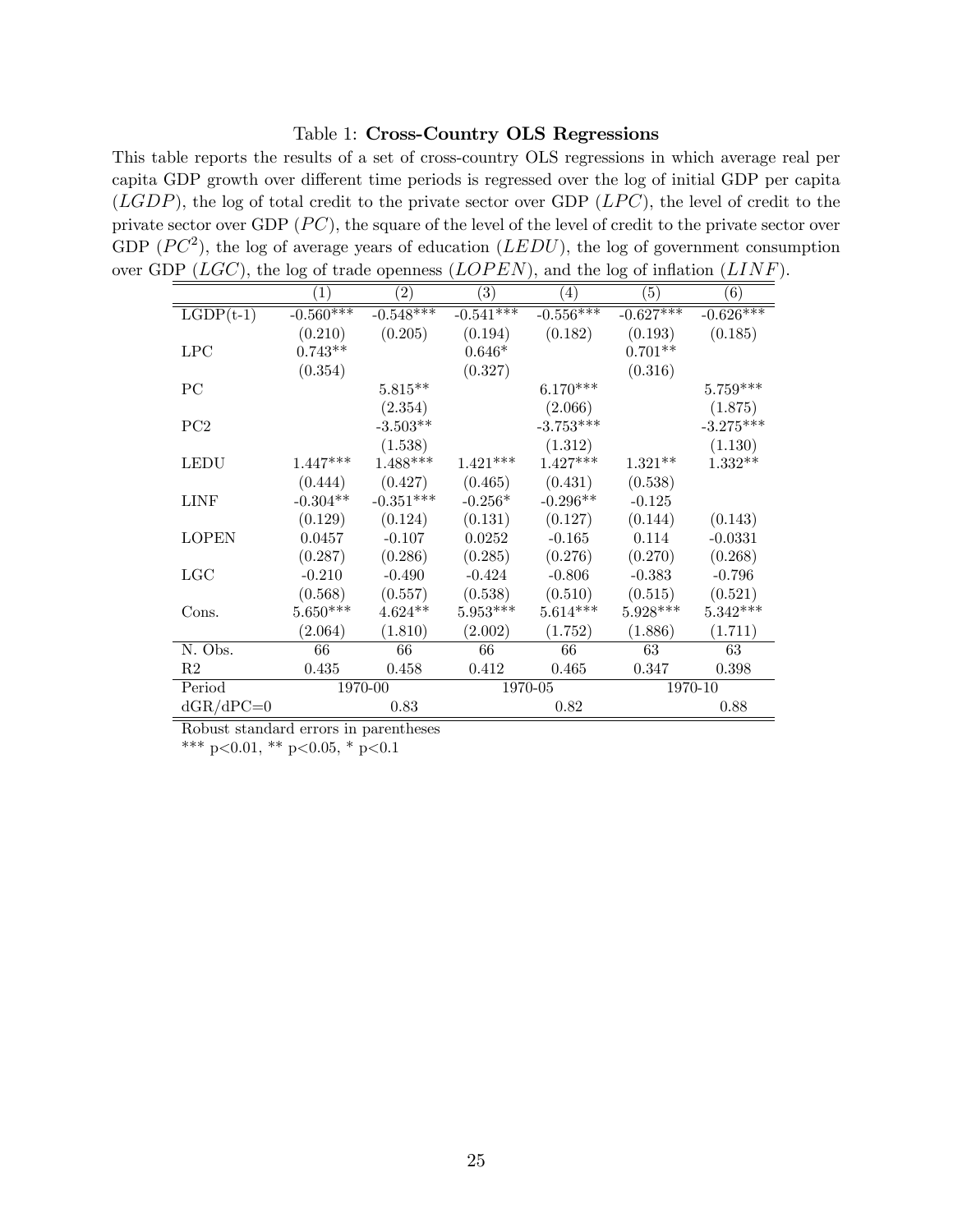### Table 2: Cross-Country OLS Regressions

This table reports the results of a set of cross-country OLS regressions in which average real per capita GDP growth over different time periods is regressed over the log of initial GDP per capita  $(LGDP)$ , the log of total credit to the private sector over GDP  $(LPC)$ , the level of credit to the private sector over GDP  $(PC)$ , the square of the level of the level of credit to the private sector over GDP  $(PC^2)$ , the log of average years of education  $(LEDU)$ , the log of government consumption over GDP ( $LGC$ ), the log of trade openness ( $LOPEN$ ), and the log of inflation ( $LINF$ ).

| - 17              |                                          |                               | っ                                        |  |
|-------------------|------------------------------------------|-------------------------------|------------------------------------------|--|
| $\left( 1\right)$ | $\left( 2\right)$                        | $\left( 3\right)$             | (4)                                      |  |
| $-0.780$ ***      | $-0.806***$                              | $-0.306*$                     | $-0.327*$                                |  |
|                   |                                          |                               | (0.170)                                  |  |
| $0.759**$         |                                          | 0.429                         |                                          |  |
|                   |                                          |                               |                                          |  |
|                   | $5.262***$                               |                               | $3.924***$                               |  |
|                   | (1.947)                                  |                               | (1.343)                                  |  |
|                   | $-2.633**$                               |                               | $-2.028***$                              |  |
|                   | (1.137)                                  |                               | (0.673)                                  |  |
| $2.010***$        | $1.975***$                               | $1.043**$                     | $0.993**$                                |  |
| (0.517)           | (0.539)                                  | (0.423)                       | (0.422)                                  |  |
| $-0.244*$         | $-0.239$                                 | 0.185                         | $0.206*$                                 |  |
| (0.141)           | (0.164)                                  | (0.118)                       | (0.122)                                  |  |
| $-0.193$          | $-0.233$                                 | 0.261                         | 0.186                                    |  |
|                   | (0.345)                                  |                               | (0.253)                                  |  |
| $-0.782$          | $-0.951*$                                | $-1.097**$                    | $-1.234***$                              |  |
|                   |                                          |                               | (0.438)                                  |  |
| $8.269***$        | $6.777***$                               | $4.272**$                     | $3.593**$                                |  |
| (2.338)           | (1.985)                                  | (1.920)                       | (1.675)                                  |  |
| 86                | 86                                       | 97                            | 97                                       |  |
| 00.394            | 0.420                                    | 0.243                         | 0.284                                    |  |
|                   |                                          | 1990-10                       |                                          |  |
|                   | 1.00                                     |                               | 0.97                                     |  |
|                   | (0.211)<br>(0.303)<br>(0.330)<br>(0.494) | (0.197)<br>(0.531)<br>1980-10 | (0.174)<br>(0.259)<br>(0.260)<br>(0.423) |  |

Robust standard errors in parentheses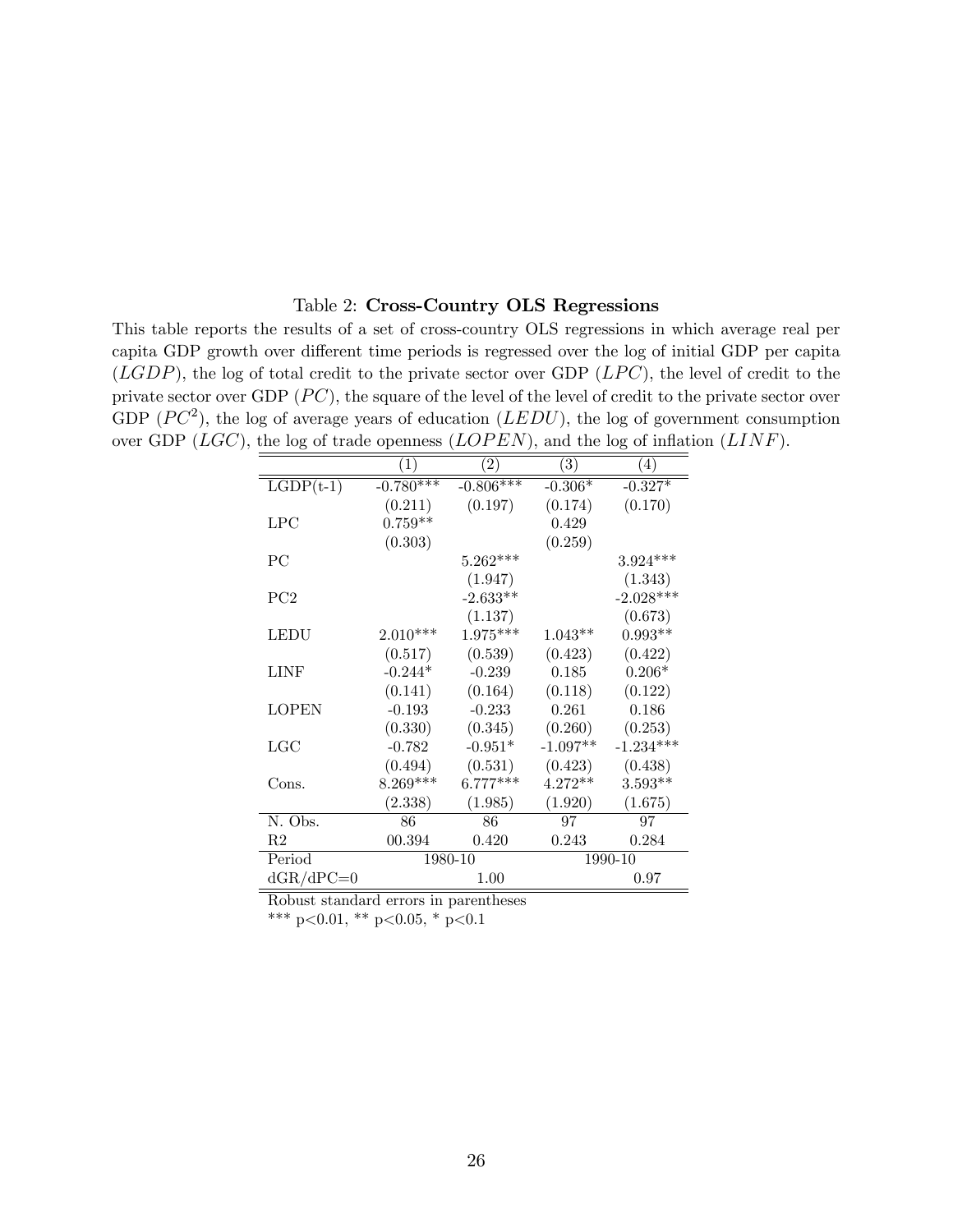### Table 3: Tests for U-shape

This table reports the results of the Sasabuchi-Lind-Mehlum test for inverse U-shaped relationship. The first two columns are based on the estimates of columns 2 and 6 of Table 1, the third column is based on the estimates of column 4 of Table 2, the fourth column is based on column 4 of Table 5, and the fifth column is based on the estimates of column 4 of Table 6.  $\equiv$ 

|                                 |              | $\left( 2\right)$ | $\left(3\right)$ | $\overline{4}$ | $\left(5\right)$     |
|---------------------------------|--------------|-------------------|------------------|----------------|----------------------|
| Slope at $PC_{min}$             | $5.50***$    | $5.48***$         | $3.79***$        | $3.61***$      | $7.\overline{20***}$ |
|                                 | (2.22)       | (1.78)            | (1.30)           | (1.73)         | (2.01)               |
| Slope at $PC_{max}$             | $-4.33***$   | $-3.19***$        | $-2.61***$       | $-7.27***$     | $-16.63***$          |
|                                 | (2.32)       | (1.41)            | (0.97)           | (2.38)         | (4.53)               |
| SLM test for inverse U shape    | 1.87         | 2.26              | 2.69             | 2.10           | 3.60                 |
| p-value                         | 0.03         | 0.01              | 0.01             | 0.02           | 0.00                 |
| Fieller 90% confidence interval | [0.65; 1.24] | [0.73; 1.11]      | [0.77; 1.16]     | [0.18; 1.18]   | [0.68; 0.97]         |

Robust standard errors in parentheses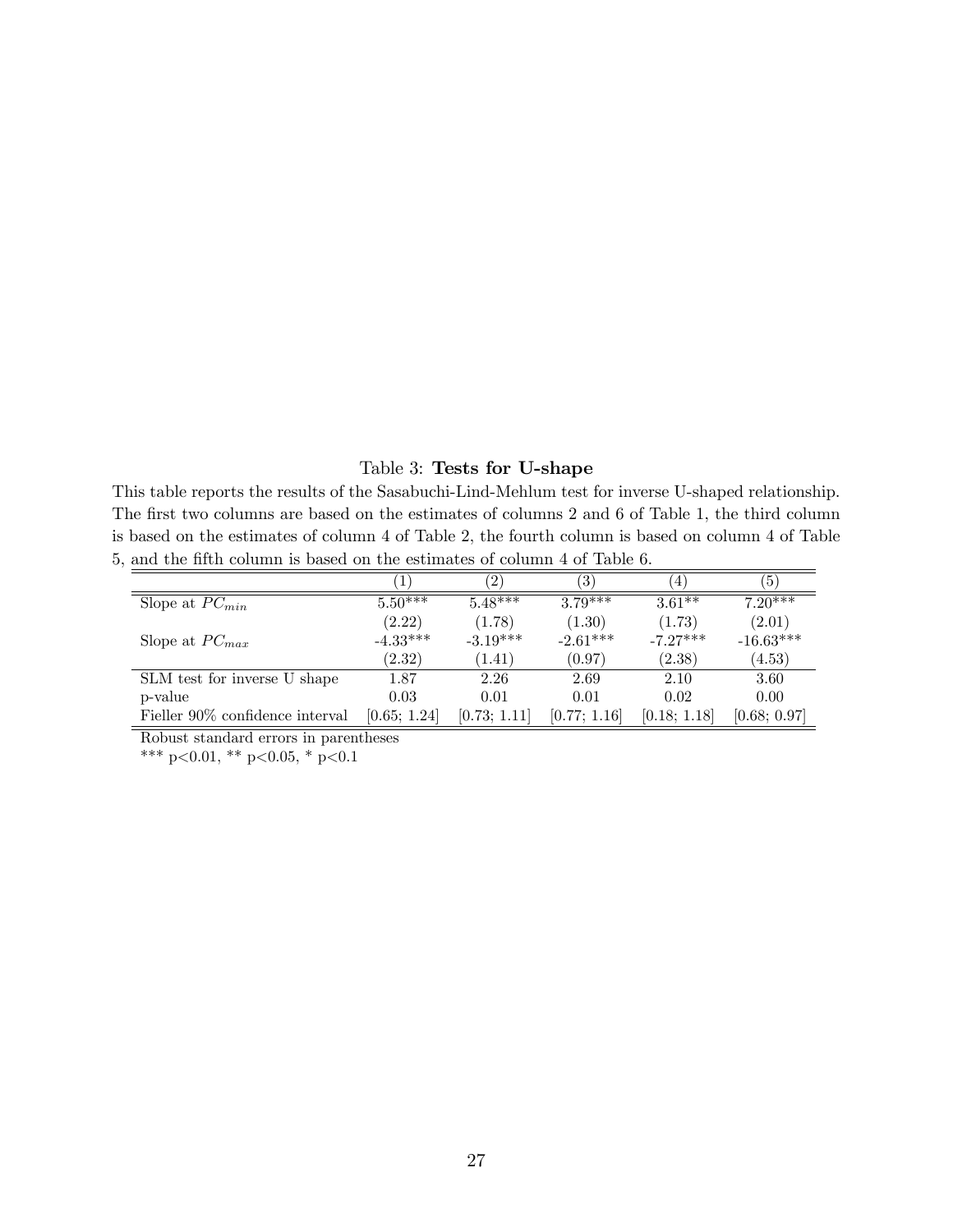### Table 4: Panel Estimations

This table reports the results of a set of panel regressions aimed at estimating the effect of credit to the private sector on economic growth. All regressions consist of 5-year non-overlapping growth spells and are estimated using System GMM with all available lags used as instrument. The set of controls include time fixed effects and the lags of: log initial GDP per capita  $(LGDP)$ ; the log of credit to the private sector  $(LPC)$ ; the level of credit to the private sector  $(PC)$ ; the log of average years of education  $(LEDU)$ ; the log of government consumption over GDP  $( LGC)$ ; the log of trade openness  $(LOPEN)$ ; and the log of inflation  $(LINF)$ . The bottom panel of the table reports the standard system GMM specification tests.

|              | $\left(1\right)$ | $\overline{(2)}$ | $\overline{(3)}$ | $\left( 4\right)$ | $\left( 5\right)$ | (6)         | (7)         | (8)         |
|--------------|------------------|------------------|------------------|-------------------|-------------------|-------------|-------------|-------------|
| $LGDP(t-1)$  | $-0.748*$        | $-0.315$         | $-0.820**$       | $-0.914***$       | $-0.688*$         | $-0.828**$  | $-0.800**$  | $-0.770**$  |
|              | (0.408)          | (0.305)          | (0.346)          | (0.317)           | (0.376)           | (0.417)     | (0.330)     | (0.340)     |
| $LPC(t-1)$   | $1.882***$       | $0.637*$         | 0.479            | 0.353             |                   |             |             |             |
|              | (0.547)          | (0.368)          | (0.373)          | (0.389)           |                   |             |             |             |
| $PC(t-1)$    |                  |                  |                  |                   | $5.429***$        | $3.652***$  | 1.063       | 0.072       |
|              |                  |                  |                  |                   | (1.570)           | (1.239)     | (0.745)     | (0.747)     |
| $LEDU(t-1)$  | $1.340*$         | $1.714**$        | $2.803***$       | $2.810***$        | $1.343*$          | $2.008***$  | $2.780***$  | $2.833***$  |
|              | (0.785)          | (0.732)          | (0.624)          | (0.541)           | (0.753)           | (0.716)     | (0.652)     | (0.635)     |
| $LGC(t-1)$   | $-2.833***$      | $-1.888**$       | $-1.978***$      | $-1.920***$       | $-3.208***$       | $-2.625***$ | $-1.722***$ | $-1.744***$ |
|              | (0.798)          | (0.772)          | (0.562)          | (0.613)           | (0.789)           | (0.727)     | (0.581)     | (0.564)     |
| $LOPEN(t-1)$ | 1.006            | 0.689            | $1.138**$        | $1.618***$        | $1.590**$         | $1.615***$  | $1.444***$  | $1.666***$  |
|              | (0.655)          | (0.738)          | (0.510)          | (0.569)           | (0.738)           | (0.595)     | (0.540)     | (0.543)     |
| $LINF(t-1)$  | $-0.056$         | 0.050            | $-0.269*$        | $-0.178$          | 0.075             | $-0.014$    | $-0.262$    | $-0.229$    |
|              | (0.177)          | (0.201)          | (0.160)          | (0.184)           | (0.192)           | (0.178)     | (0.176)     | (0.184)     |
| Cons.        | $9.914***$       | 3.209            | 3.389            | 0.890             | 2.956             | 2.257       | 0.264       | $-1.292$    |
|              | (3.659)          | (3.243)          | (3.279)          | (3.665)           | (3.283)           | (3.195)     | (3.062)     | (3.212)     |
| N. Obs.      | 549              | 675              | 798              | 917               | 549               | 675         | 798         | 917         |
| N. Cy.       | 107              | 127              | 131              | 133               | 107               | 127         | 131         | 133         |
| AR1          | $-3.81$          | $-4.35$          | $-5.04$          | $-5.41$           | $-3.76$           | $-4.44$     | $-4.99$     | $-5.36$     |
| p-value      | $0.00\,$         | 0.00             | 0.00             | 0.00              | 0.00              | 0.00        | 0.00        | 0.00        |
| AR2          | $-0.35$          | $-0.85$          | $-0.83$          | $-1.68$           | $-0.44$           | $-1.12$     | $-0.87$     | $-1.71$     |
| p-value      | 0.730            | 0.397            | 0.407            | 0.0932            | 0.657             | 0.265       | 0.385       | 0.0879      |
| <b>OID</b>   | 90.23            | 102.1            | 113.6            | 121.5             | 85.70             | 96.23       | 115.0       | 126.8       |
| p-value      | 0.95             | 0.78             | $\mathbf{1}$     | 1                 | 0.98              | 1           | 1           | 1           |
| Period       | 1960-95          | 1960-00          | 1960-05          | 1960-10           | 1960-95           | 1960-00     | 1960-05     | 1960-10     |

Robust (Windmeijer) standard errors in parenthesis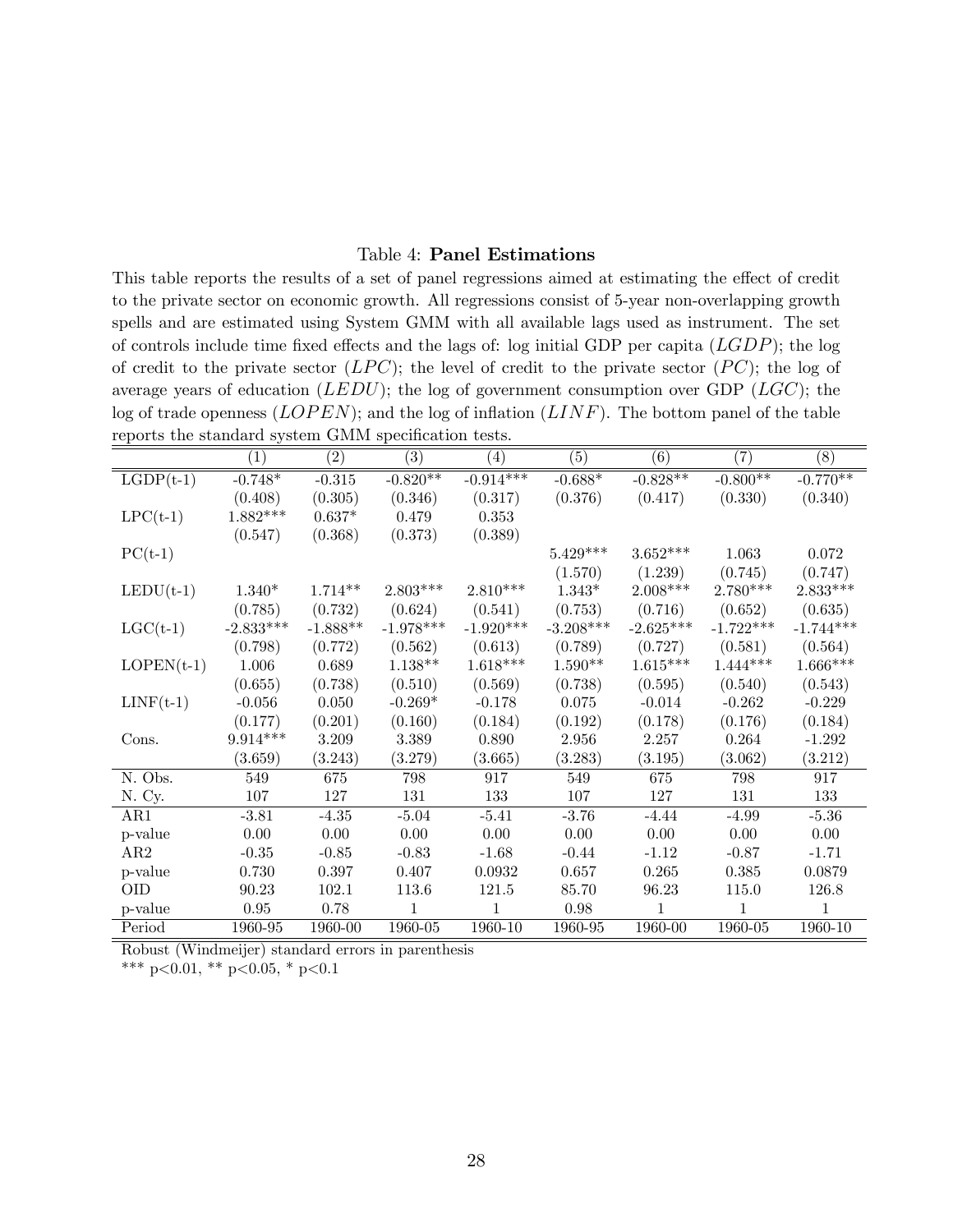### Table 5: Panel Estimations

This table reports the results of a set of panel regressions aimed at estimating the effect of credit to the private sector on economic growth. All regressions consist of 5-year non-overlapping growth spells and are estimated using System GMM with all available lags used as instrument. The set of controls include time fixed effects and the lags of: log initial GDP per capita  $(LGDP)$ ; the level of credit to the private sector  $(PC)$  and its square  $(PC^2)$ ; the log of average years of education  $(LEDU)$ ; the log of government consumption over GDP  $(LGC)$ ; the log of trade openness  $(LOPEN)$ ; and the log of inflation  $(LINF)$ . The bottom panel of the table reports the standard system GMM specification tests.

|              | (1)         | (2)         | (3)          | (4)          | (5)           | (6)           | (7)             |
|--------------|-------------|-------------|--------------|--------------|---------------|---------------|-----------------|
| $LGDP(t-1)$  | $-0.713*$   | $-0.751*$   | $-0.767**$   | $-0.728**$   | $-0.579$      | $-0.746**$    | $-0.372$        |
|              | (0.385)     | (0.401)     | (0.342)      | (0.310)      | (0.364)       | (0.346)       | (0.290)         |
| $PC(t-1)$    | $8.724***$  | $5.427***$  | $3.646**$    | $3.628**$    | $5.074**$     | $3.655*$      | 2.944           |
|              | (2.778)     | (2.069)     | (1.853)      | (1.726)      | (2.063)       | (2.042)       | (1.978)         |
| $PC2(t-1)$   | $-3.026*$   | $-1.975*$   | $-1.774*$    | $-2.021***$  | $-3.666***$   | $-2.264*$     | $-2.081**$      |
|              | (1.641)     | (1.137)     | (1.013)      | (0.729)      | (1.288)       | (1.222)       | (0.979)         |
| $LEDU(t-1)$  | 0.982       | $1.659**$   | $2.529***$   | $2.270***$   | $2.044***$    | $2.488***$    | $1.754***$      |
|              | (0.758)     | (0.692)     | (0.652)      | (0.615)      | (0.671)       | (0.683)       | (0.605)         |
| $LGC(t-1)$   | $-2.757***$ | $-2.057***$ | $-1.720***$  | $-1.461**$   | $-1.605**$    | $-1.410**$    | $-1.860***$     |
|              | (0.652)     | (0.712)     | (0.547)      | (0.742)      | (0.719)       | (0.686)       | (0.595)         |
| $LOPEN(t-1)$ | $1.781***$  | $1.649***$  | $1.235***$   | $1.087**$    | $1.566***$    | $1.201***$    | $1.563^{***}\;$ |
|              | (0.593)     | (0.612)     | (0.478)      | (0.511)      | (0.469)       | (0.465)       | (0.523)         |
| $LINF(t-1)$  | 0.010       | $-0.024$    | $-0.211$     | $-0.273$     | $-0.119$      | $-0.174$      | $-0.209$        |
|              | (0.218)     | (0.172)     | (0.160)      | (0.210)      | (0.191)       | (0.178)       | (0.182)         |
| Cons.        | 1.750       | 0.743       | 0.930        | $0.920\,$    | $-1.830$      | $-0.302$      | $-1.473$        |
|              | (3.121)     | (3.211)     | (2.613)      | (3.539)      | (3.246)       | (2.781)       | (2.923)         |
| N. Obs.      | 549         | 675         | 798          | 917          | 859           | 879           | 905             |
| N. Cy.       | 107         | 127         | 131          | 133          | 127           | 129           | 133             |
| AR1          | $-3.75$     | $-4.38$     | $-4.97$      | $-5.39$      | $-5.21$       | $-5.29$       | $-5.77$         |
| p-value      | 0.00        | 0.00        | 0.00         | 0.00         | 0.00          | 0.00          | 0.00            |
| AR2          | $-0.36$     | $-1.04$     | $-0.80$      | $-1.61$      | $-1.22$       | $-1.44$       | $-1.36$         |
| p-value      | 0.717       | 0.298       | 0.421        | 0.108        | 0.221         | 0.149         | 0.175           |
| <b>OID</b>   | 86.93       | 97.47       | 116.6        | 118.8        | 116.5         | 121.4         | 119.2           |
| p-value      | 0.99        | 1           | $\mathbf{1}$ | $\mathbf{1}$ | 1             | $\mathbf{1}$  | $\mathbf{1}$    |
| Period       | 1960-95     | 1960-00     | 1960-05      | 1960-10      | $1960 - 10^a$ | $1960 - 10^b$ | $1960 - 10^c$   |
| $dGR/dPC=0$  | 1.44        | $1.37\,$    | $1.03\,$     | $0.90\,$     | $0.69\,$      | $0.81\,$      | 0.71            |

 $a$ : Excludes all the countries where PC was ever larger than 1.65

<sup>b</sup>: Excludes USA, IRL, ESP and ISL

<sup>c</sup>: One percent Winsorization of the dependent variable

Robust (Windmeijer) standard errors in parentheses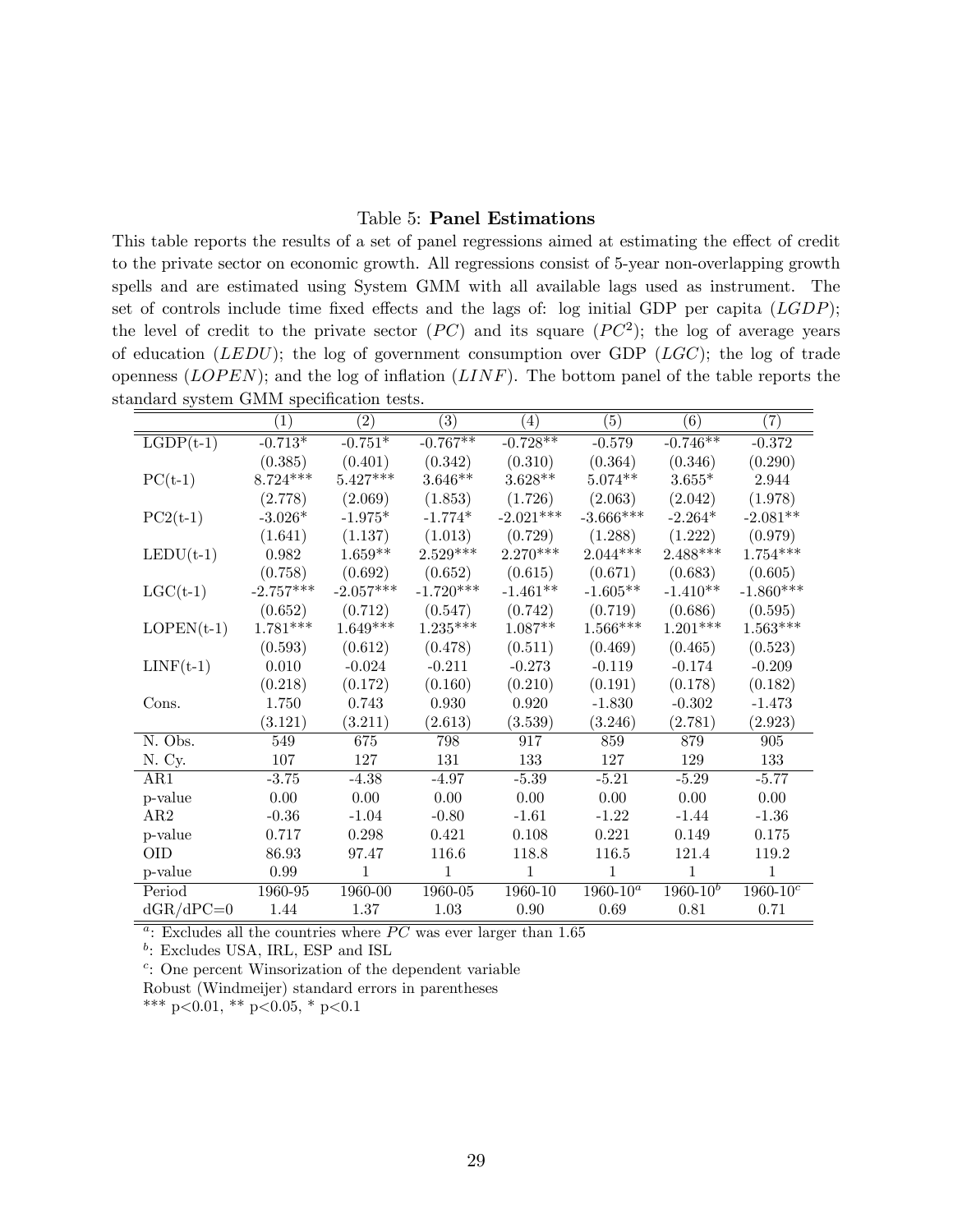### Table 6: Panel Estimations: 10-year Growth Episodes

This table reports the results of a set of panel regressions aimed at estimating the effect of credit to the private sector on economic growth. All regressions consist of 10-year non-overlapping growth spells and are estimated using System GMM with all available lags used as instrument. The set of controls include time fixed effects and the lags of: log initial GDP per capita  $(LGDP)$ ; the level of credit to the private sector  $(PC)$  and its square  $(PC^2)$ ; the log of average years of education  $(LEDU)$ ; the log of government consumption over GDP  $(LGC)$ ; the log of trade openness  $(LOPEN)$ ; and the log of inflation  $(LINF)$ . The bottom panel of the table reports the standard system GMM specification tests.

|              | $\left(1\right)$ | $\left( 2\right)$ | $\left( 3\right)$ | (4)         |
|--------------|------------------|-------------------|-------------------|-------------|
| $LGDP(t-1)$  | $-0.024$         | $-0.323$          | $-0.169$          | $-0.333$    |
|              | (0.477)          | (0.405)           | (0.474)           | (0.344)     |
| $PC(t-1)$    | $2.832*$         | 0.540             | $6.965**$         | $7.270***$  |
|              | (1.653)          | (0.991)           | (2.821)           | (2.016)     |
| $PC2(t-1)$   |                  |                   | $-3.912**$        | $-4.430***$ |
|              |                  |                   | (1.663)           | (1.181)     |
| $LEDU(t-1)$  | 1.044            | $2.226**$         | 1.217             | $1.571*$    |
|              | (1.018)          | (0.988)           | (1.201)           | (0.811)     |
| $LGC(t-1)$   | $-2.375**$       | $-3.159***$       | $-1.398$          | $-2.443**$  |
|              | (1.119)          | (1.087)           | (1.094)           | (1.026)     |
| $LOPEN(t-1)$ | 0.504            | 1.295             | $-0.300$          | 0.319       |
|              | (0.935)          | (0.805)           | (0.769)           | (0.585)     |
| $LINF(t-1)$  | $-0.163$         | $-0.957**$        | $-0.401$          | $-0.582$    |
|              | (0.368)          | (0.400)           | (0.384)           | (0.365)     |
| Cons.        | 2.303            | 4.034             | 3.947             | $5.644*$    |
|              | (3.507)          | (4.441)           | (2.836)           | (3.035)     |
| N. Obs.      | 360              | 479               | 360               | 479         |
| N. Cy.       | 127              | 133               | 127               | 133         |
| AR1          | $-3.30$          | $-3.11$           | $-3.14$           | $-3.50$     |
| p-value      | 0.00             | 0.00              | 0.00              | 0.00        |
| AR2          | 1.17             | $-0.01$           | 0.71              | $-1.02$     |
| p-value      | 0.244            | 0.991             | 0.476             | 0.306       |
| <b>OID</b>   | 30.96            | 64.49             | 30.44             | 56.77       |
| p-value      | 0.155            | 0.0561            | 0.342             | 0.446       |
| Period       | 1960-00          | 1960-10           | 1960-00           | 1960-10     |
| $dGR/dPC=0$  |                  |                   | 0.89              | 0.82        |

Robust (Windmeijer) standard errors in parentheses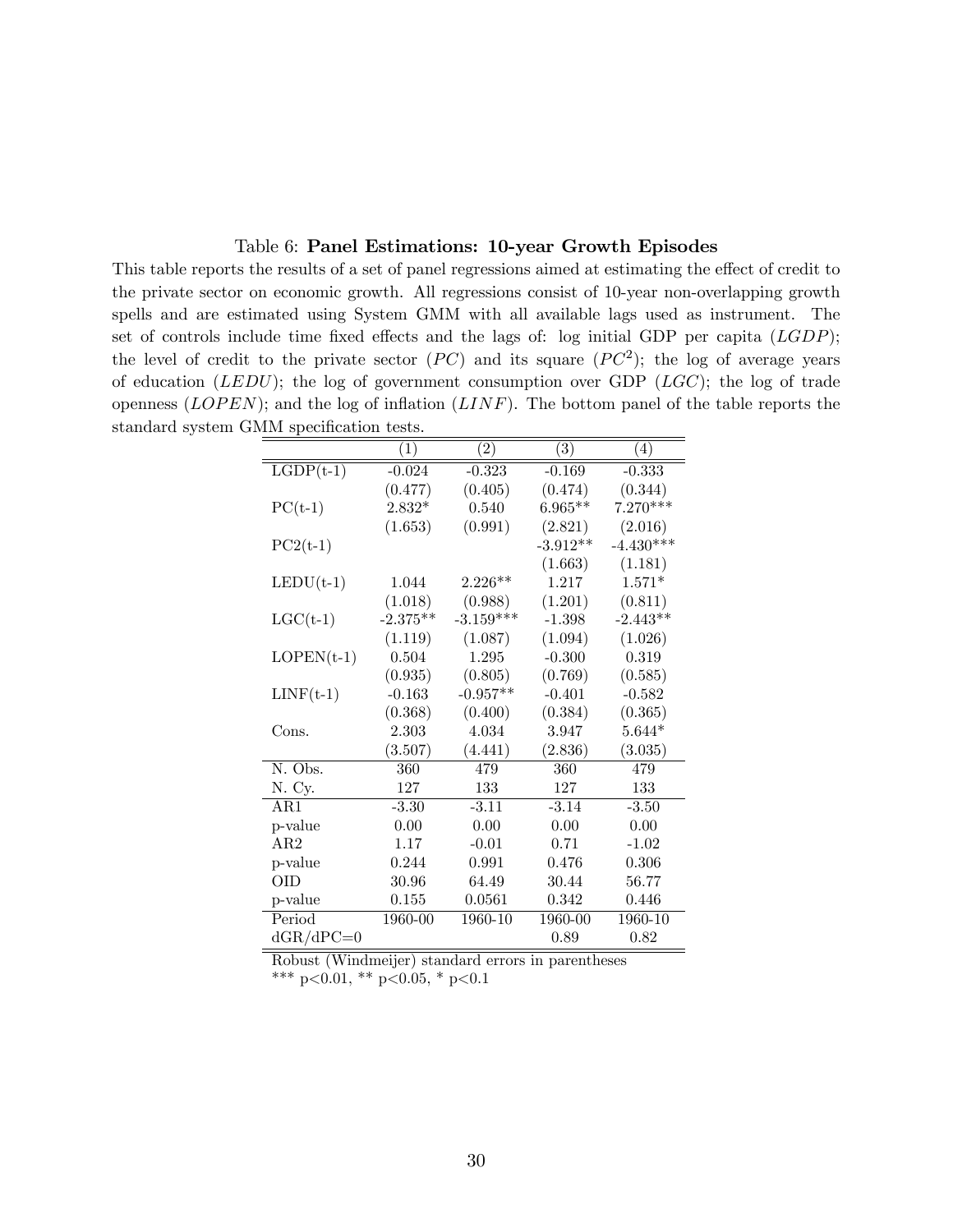### Table 7: Volatility and Banking Crises

System GMM estimations of 5-year non-overlapping growth spells with all available lags used as instrument. The set of controls include lags of the level of credit to the private sector  $(PC)$  and its square  $(PC^2)$ ; a dummy variable that takes a value of one for high volatility periods  $(HVOL)$ ; a dummy variable that takes a value of one in country-periods with banking crises  $(BKCR)$ ; and the interaction between  $PC$  and  $PC^2$  and each of  $HVOL$  and  $BKCR$ . The remaining controls are the same as those of Table 5.

|                        | (1)          | (2)              | (3)          | (4)              |
|------------------------|--------------|------------------|--------------|------------------|
| $LGDP(t-1)$            | $-0.356$     | $-0.347$         | $-0.693**$   | $-0.548*$        |
|                        | (0.268)      | (0.268)          | (0.325)      | (0.280)          |
| $PC(t-1)$              | $2.925*$     | 2.999**          | $3.334*$     | $3.957**$        |
|                        | (1.640)      | (1.453)          | (1.734)      | (1.859)          |
| $PC2(t-1)$             | $-1.982**$   | $-2.104**$       | $-1.577*$    | $-2.431**$       |
|                        | (0.806)      | (0.886)          | (0.812)      | (1.073)          |
| <b>HVOL</b>            | $-1.326***$  | $-1.076**$       |              |                  |
|                        | (0.288)      | (0.529)          |              |                  |
| $PC(t-1)*HVOL$         |              | $-1.399$         |              |                  |
|                        |              | (2.062)          |              |                  |
| $PC2(t-1)*HVOL$        |              | 0.868            |              |                  |
|                        |              | (1.323)          |              |                  |
| BKCR(t)                |              |                  | $-1.898***$  | $-2.134**$       |
|                        |              |                  | (0.448)      | (0.837)          |
| $PC(t-1)*BKCR(t)$      |              |                  |              | $-0.013$         |
|                        |              |                  |              | (2.855)          |
| $PC2(t-1)*BKCR(t)$     |              |                  |              | 0.689            |
|                        |              |                  |              | (1.534)          |
| $LEDU(t-1)$            | $1.570**$    | $1.726***$       | $2.155***$   | $1.871***$       |
|                        | (0.626)      | (0.567)          | (0.643)      | (0.592)          |
| $LGC(t-1)$             | $-1.734***$  | $-1.570***$      | $-1.709***$  | $-1.843***$      |
|                        | (0.644)      | (0.553)          | (0.639)      | (0.597)          |
| $LOPEN(t-1)$           | $1.323***$   | $1.041***$       | $1.008**$    | $0.999**$        |
|                        | (0.418)      | (0.399)          | (0.467)      | (0.477)          |
| $LINF(t-1)$            | $-0.133$     | $-0.032$         | $-0.010$     | $-0.032$         |
|                        | (0.187)      | (0.144)          | (0.173)      | (0.166)          |
| Cons.                  | $-0.074$     | 0.070            | 1.604        | $1.590\,$        |
|                        | (2.609)      | (2.265)          | (2.497)      | (2.317)          |
| N. Obs.                | 917          | $\overline{917}$ | 872          | $\overline{872}$ |
| N. Cy.                 | 133          | 133              | 133          | 133              |
| AR1                    | $-5.12$      | $-5.11$          | $-4.95$      | $-4.87$          |
| p-value                | 0.00         | 0.00             | 0.00         | $0.00\,$         |
| AR2                    | $-1.34$      | $-1.27$          | $-1.02$      | $-1.18$          |
| p-value                | 0.180        | 0.203            | 0.307        | 0.236            |
| <b>OID</b>             | 119.5        | 122.7            | 126.3        | 122.4            |
| p-value                | $\mathbf{1}$ | $\,1$            | $\mathbf{1}$ | $\mathbf{1}$     |
| Period                 | 1960-2010    | 1960-2010        | 1970-2010    | 1970-2010        |
| $dGR/dPC=0$            | 0.74         | 0.71             | 1.06         | 0.81             |
| $dGR/dPC=0$ (HV or BC) |              | 0.65             |              | 1.13             |

Robust (Windmeijer) standard errors in parentheses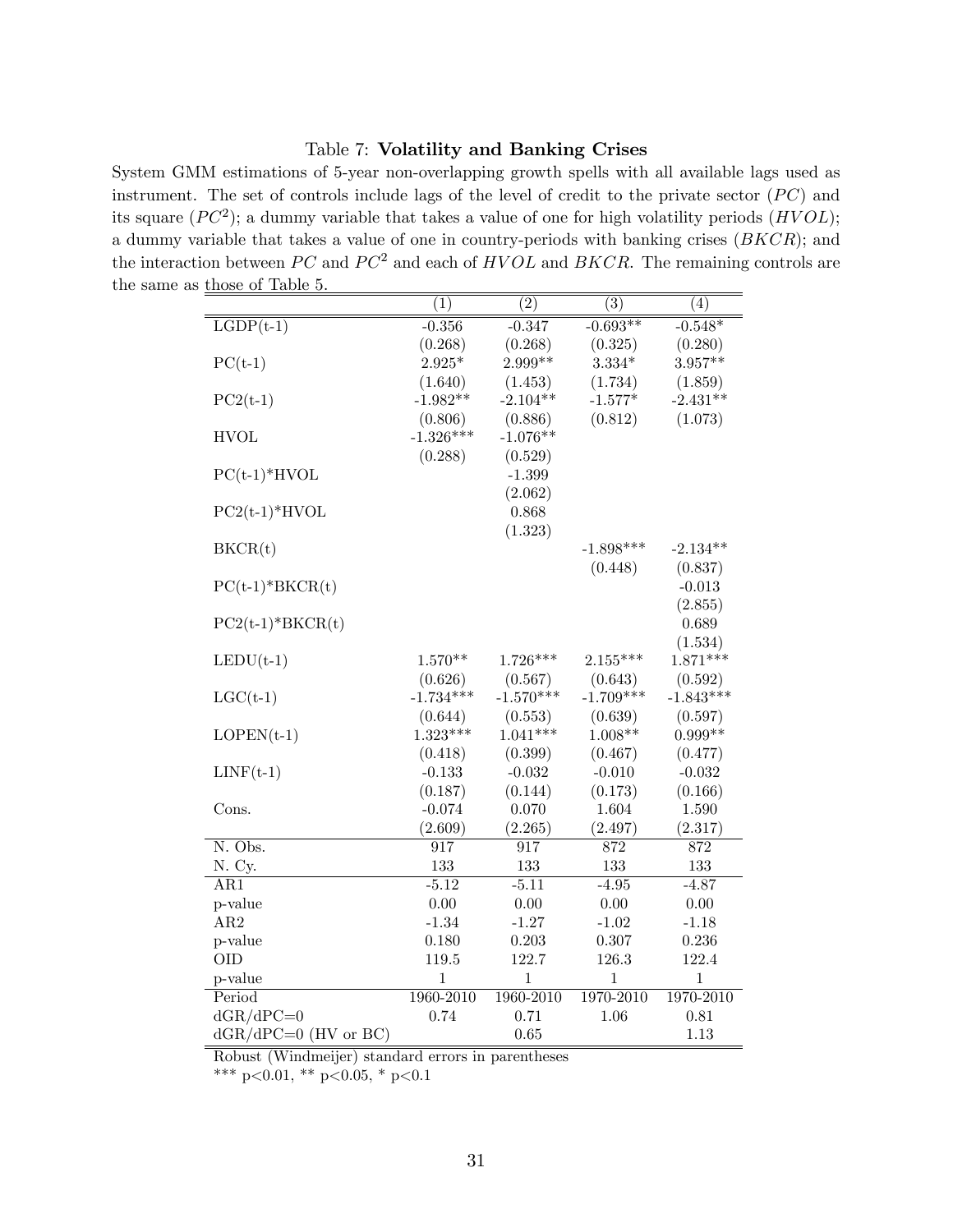Table 8: Institutional Quality and Bank Regulation and Supervision

This table reports system GMM estimations similar to those of Table 7 but with  $PC$  and  $PC^2$  interacted with a dummy variable that takes a value of one in country-periods with low quality of government  $(LQOG)$  and a set of time-invariant variables that take a value of one in countries with low official banking supervision  $(LOSI)$ , low capital requirements  $(LKRI)$ , and low private monitoring of banks (LPMI).

|                      | (1)          | (2)          | (3)         | (4)          |
|----------------------|--------------|--------------|-------------|--------------|
| $LGDP(t-1)$          | $-0.416$     | $-0.710**$   | $-0.422$    | $-0.607*$    |
|                      | (0.365)      | (0.349)      | (0.295)     | (0.322)      |
| $PC(t-1)$            | $3.443*$     | 4.006        | 1.946       | 2.306        |
|                      | (1.835)      | (2.601)      | (2.976)     | (2.102)      |
| $PC2(t-1)$           | $-2.459***$  | $-2.306*$    | $-1.934$    | $-1.810*$    |
|                      | (0.852)      | (1.323)      | (1.580)     | (1.058)      |
| $LQOG(t-1)$          | 0.386        |              |             |              |
|                      | (0.919)      |              |             |              |
| $PC(t-1)*LQOG(t-1)$  | $-1.982$     |              |             |              |
|                      | (3.476)      |              |             |              |
| $PC2(t-1)*LQOG(t-1)$ | 1.249        |              |             |              |
|                      | (2.725)      |              |             |              |
| LOSI                 |              | $-0.629$     |             |              |
|                      |              | (1.113)      |             |              |
| $PC(t-1)*LOSI$       |              | $-1.091$     |             |              |
|                      |              | (3.648)      |             |              |
| $PC2(t-1)*LOSI$      |              | 0.843        |             |              |
|                      |              | (2.279)      |             |              |
| LKRI                 |              |              | $-1.735$    |              |
|                      |              |              | (1.153)     |              |
| $PC(t-1)*LKRI$       |              |              | 1.735       |              |
|                      |              |              | (4.362)     |              |
| $PC2(t-1)*LKRI$      |              |              | 0.0697      |              |
|                      |              |              | (2.384)     |              |
| <b>LPMI</b>          |              |              |             | $-1.482$     |
|                      |              |              |             | (1.517)      |
| $PC(t-1)*LPMI$       |              |              |             | $1.300\,$    |
|                      |              |              |             | (2.672)      |
| $PC2(t-1)*LPMI$      |              |              |             | $-0.525$     |
|                      |              |              |             | (1.231)      |
| $LEDU(t-1)$          | $1.716***$   | $1.930***$   | $1.472**$   | $1.881***$   |
|                      | (0.508)      | (0.615)      | (0.613)     | (0.656)      |
| $LGC(t-1)$           | $-1.203**$   | $-1.527**$   | $-1.784***$ | $-1.387**$   |
|                      | (0.603)      | (0.682)      | (0.533)     | (0.688)      |
| $LOPEN(t-1)$         | $0.940**$    | $1.338***$   | $1.133***$  | $1.045*$     |
|                      | (0.463)      | (0.475)      | (0.435)     | (0.545)      |
| $LINF(t-1)$          | $-0.355*$    | $-0.150$     | $-0.147$    | $-0.293$     |
|                      | (0.199)      | (0.174)      | (0.158)     | (0.207)      |
| Cons.                | 0.275        | 0.750        | 2.113       | 2.010        |
|                      | (2.770)      | (2.867)      | (2.416)     | (4.332)      |
| N. Obs               | 819          | 917          | 828         | 917          |
| N. Cy                | 115          | 133          | 116         | 133          |
| AR1                  | $-4.82$      | $-5.41$      | $-4.89$     | $-5.34$      |
| p-value              | 0.00         | $0.00\,$     | $0.00\,$    | 0.00         |
| AR2                  | $-1.47$      | $-1.46$      | $-1.45$     | $-1.54$      |
| p-value              | 0.142        | 0.145        | 0.148       | 0.123        |
| ОID                  | 95.83        | 121.9<br>32  | 99.6        | 111.9        |
| P-value              | $\mathbf{1}$ | $\mathbf{1}$ | $\mathbf 1$ | $\mathbf{1}$ |
| Period               |              | 1960-2010    |             | 1960-2010    |
| $dGR/dPC=0$          | 0.70         | 0.87         | 0.70        | 0.64         |
| $dGR/dPC=0$ INT      | 0.60         | 1.00         | 1.39        | 0.77         |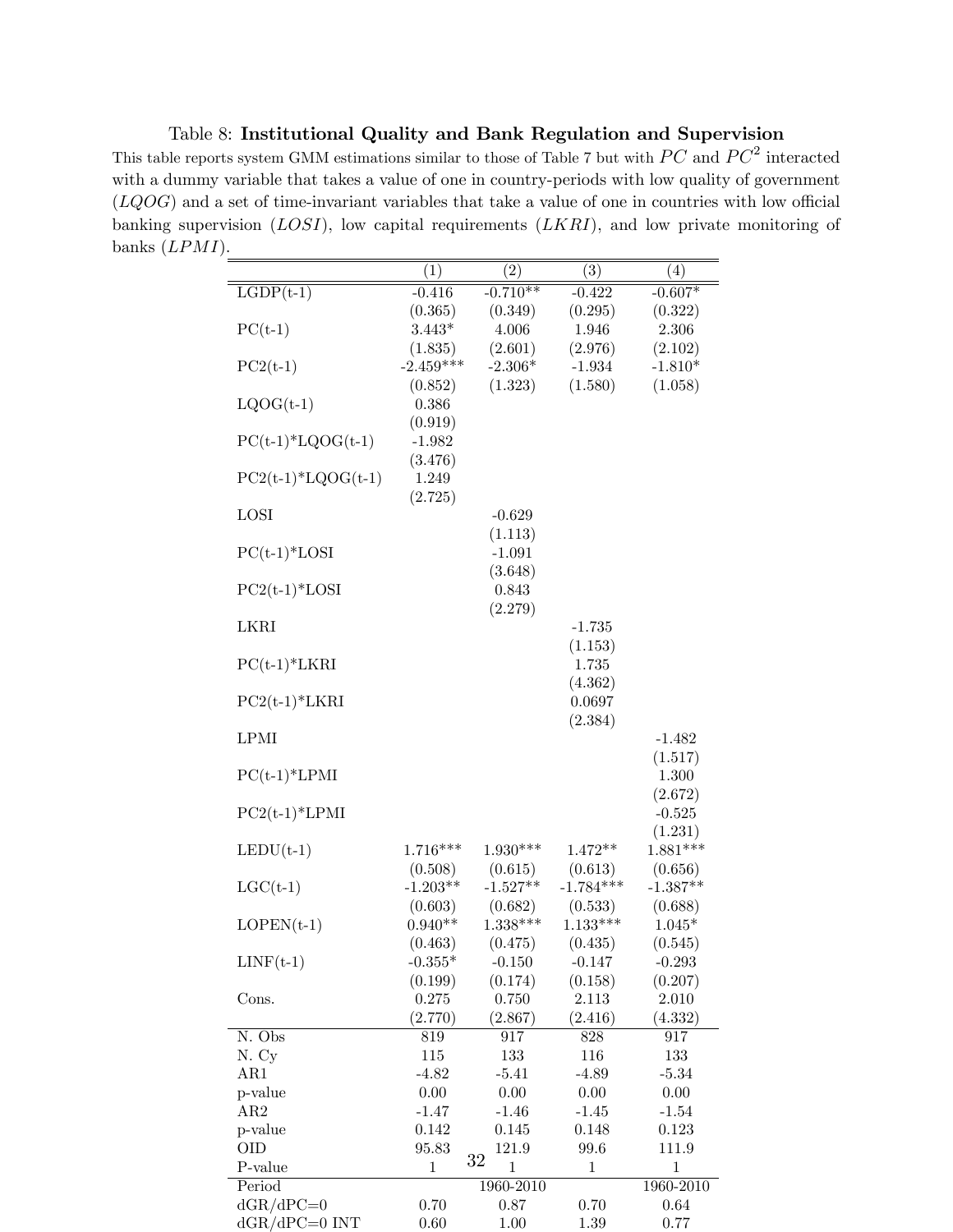### Table 9: Rajan and Zingales Estimations

This table reports the results of a set of regressions in which the dependent variable is real industrylevel value added growth over the period 1990-2000. The set of controls include the initial share of industry's i value added over total value added  $(SHVA)$ ; the interaction between the Rajan and Zingales index of external financial dependence measured for the 1990s and total credit to the private sector  $(EF \times PC)$ ; the interaction between the Rajan and Zingales index of external financial dependence and the square of total credit to the private sector  $(EF \times PC^2)$ ; the interaction between the Rajan and Zingales index of external Önancial dependence and the square of total credit to the private sector  $(EF \times PC2)$ ; the interaction between the Rajan and Zingales index of external financial dependence and GDP per capita  $(EF \times Y)$ ; the interaction between the Rajan and Zingales index of external financial dependence and the square of GDP per capita  $(EF \times Y^2)$ ; the interaction between the Rajan and Zingales index of external Önancial dependence measured for the 1980s and total credit to the private sector  $(OEF \times PC)$ ; and the interaction between the Rajan and Zingales index of external financial dependence measured for the 1980s and the square of total credit to the private sector  $(OEF \times PC^2)$ . All regressions include country and industry fixed effects. The regression of column  $(5)$  is estimated using Stata's robust regression routine. The bottom panel of the table reports the threshold at which the marginal effect of credit to the private sector becomes negative.

|                   | $\left( 1\right)$                | $\left( 2\right)$                | $\left( 3\right)$                 | $\left( 4\right)$                | $\left( 5\right)$                 | $\left(\overline{6}\right)$ |
|-------------------|----------------------------------|----------------------------------|-----------------------------------|----------------------------------|-----------------------------------|-----------------------------|
| $SHVA_{t-1}$      | $-2.069**$                       | $-2.059**$                       | $-2.063**$                        | $-2.061**$                       | $-0.645$                          | $-2.217**$                  |
| $EF \times PC$    | (0.879)<br>$0.0180*$<br>(0.0106) | (0.877)<br>$0.0742**$<br>(0.029) | (0.879)<br>$0.0696**$<br>(0.0336) | (0.878)<br>$0.0654*$<br>(0.0337) | (0.425)<br>$0.0508**$<br>(0.0236) | (0.893)                     |
| $EF \times PC^2$  |                                  | $-0.0300**$<br>(0.0129)          | $-0.0284**$<br>(0.0139)           | $-0.0265*$<br>(0.014)            | $-0.0227*$<br>(0.0119)            |                             |
| $EF \times Y$     |                                  |                                  | 0.000945<br>(0.00398)             | 0.0309<br>(0.0376)               |                                   |                             |
| $EF \times Y^2$   |                                  |                                  |                                   | $-0.00181$<br>(0.00227)          |                                   |                             |
| $OEF \times PC$   |                                  |                                  |                                   |                                  |                                   | $0.169***$<br>(0.0452)      |
| $DEF \times PC^2$ |                                  |                                  |                                   |                                  |                                   | $-0.0694***$<br>(0.02)      |
| Constant          | $0.0648***$<br>(0.0248)          | $0.0681***$<br>(0.0248)          | $0.0691***$<br>(0.0253)           | $0.0869***$<br>(0.0334)          | $0.0508***$<br>(0.0171)           | $0.0510**$<br>(0.0248)      |
| PC thresh.        |                                  | 1.237                            | 1.225                             | 1.234                            | 1.119                             | 1.218                       |
| N. Obs.           | 1252                             | 1252                             | 1252                              | 1252                             | 1252                              | 1252                        |
| R-squared         | 0.336                            | 0.338                            | 0.338                             | 0.338                            | 0.433                             | 0.343                       |

Robust standard errors in parentheses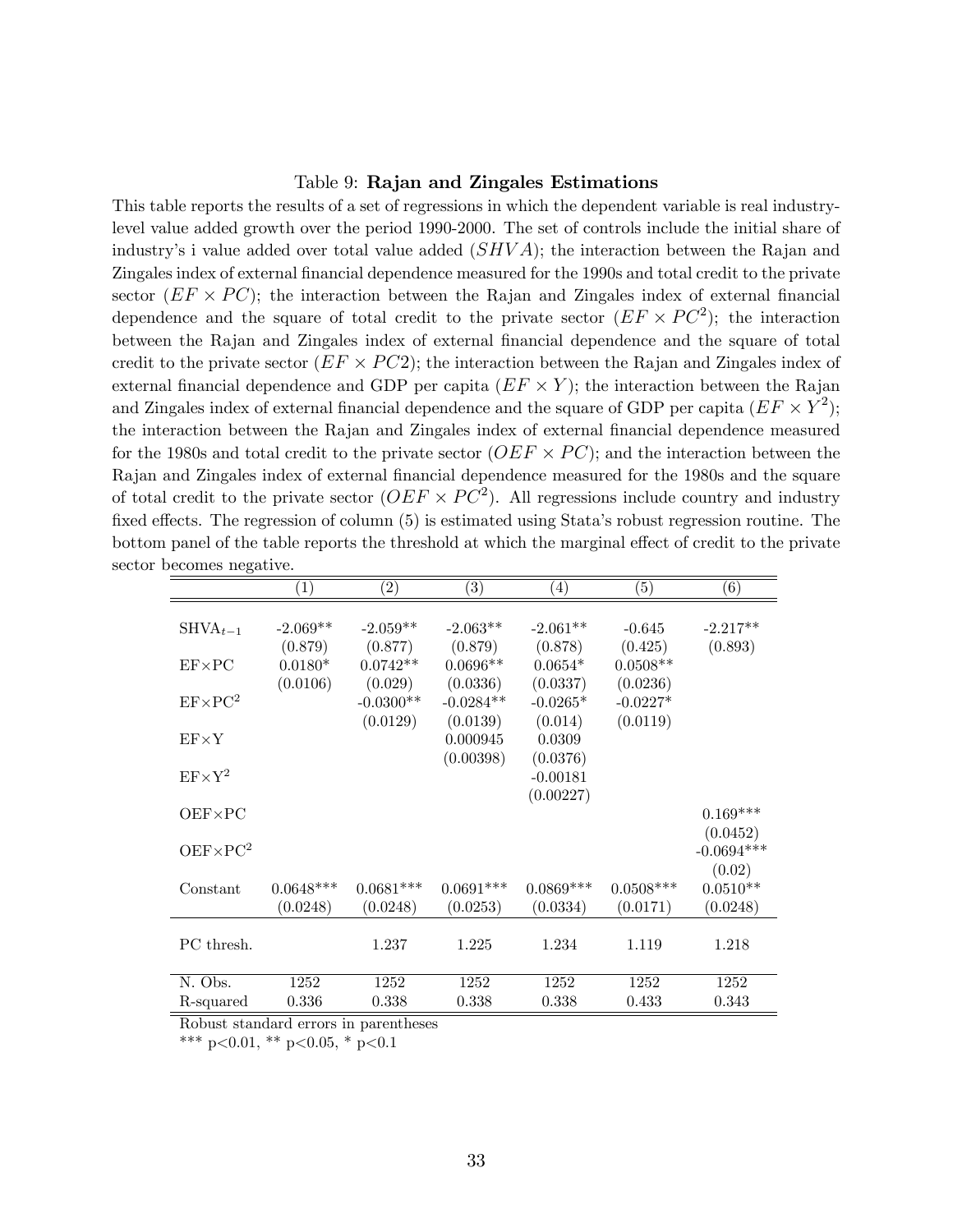Table 10: Data Description and Sources

| Growth<br>Annual percentage growth rate of GDP at market prices based on constant local currency. Aggregates are based on<br>constant 2000 U.S. dollars. Source: World Bank World Development Indicators (WDI) 2011.<br>$\overline{PC}$<br>Claims on private sector by deposit money banks and other financial institutions divided by GDP. Source: Beck et<br>al. (November 2010 update) and Beck et al. (2000) when Beck et al. (2010) has missing data ( $LPC$ and $PC2$ are the<br>log and the square of PC).<br><b>EDUC</b><br>Average years of schooling of males and females above 25 years of age (the regressions use the inverse hyperbolic sine<br>transformation $LEDUC = \ln(EDUC + \sqrt{EDUC^2 + 1})$ . Source: Barro and Lee (2010)<br>GC<br>General government final consumption expenditure as a percentage of GDP (the regressions use the log of this<br>variable). Source: WDI, 2011.<br><b>OPEN</b><br>Trade openness (calculated as exports plus imports divided by GDP) (the regressions use the log of this variable).<br>Source: WDI 2011.<br><b>INFL</b><br>Inflation as measured by the consumer price index (annual %). We drop all observations for which inflation is less<br>than -10% and then set to zero all the observations for which inflation takes on negative value and apply the inverse<br>hyperbolic sine transformation $(LINFL = \ln (INFL + \sqrt{INFL^2} + 1))$ . Source: WDI 2011.<br><b>HVOL</b><br>Dummy variable that takes a value of one in country-periods for which the standard deviation of annual GDP growth<br>(measured in constant US dollars) is greater than 3.5 %. Source: own calculations based on WDI 2011.<br>BKCR<br>Dummy variable that takes a value of one if a given country-period there was at least on banking crisis. Source:<br>Laeven and Valencia (2010).<br>LQOG<br>Dummy variable that takes a value of one if the continuous quality of government index is smaller than 0.5.<br>Source: The quality of government database maintained by the QOG Institute of the University of Gothenburg<br>(www.qog.pol.gu.se). We use the icrg-qog variable which is the mean value of the ICRG variables "Corruption", "Law<br>and Order' and "Bureaucracy Quality", scaled 0-1. The data only go back to 1984. For early periods we set the<br>LQOG variable to be equal to its 1984 value.<br>LOSI<br>Time-invariant variable that takes a value of 1 if the Barth et al. (2008) index of official bank supervision rescaled<br>on the 0-1 range is smaller than 0.32, takes a value of 0.5 if the index of official bank supervision if greater that 0.32<br>and smaller than 0.58, and takes a value of 0 if the index of official bank supervision is greater than 0.58. Missing<br>values were imputed using a linear projection of the log of income per capita, the quality of government index, an<br>index of rule of law, trade openness, financial depth, and an index of bank concentration. Source: own elaborations<br>based on data from Barth et al. (2008) downloaded from Ross Levine's webpage (www.econ.brown.edu/fac/Ross-<br>Levine/Publication/2007-better-worse-data.zip).<br>LKRI<br>Time-invariant variable that takes a value of 1 if the Barth et al. (2008) capital regulatory index rescaled on the 0-1<br>range is smaller than 0.42, takes a value of 0.5 if the index of official bank supervision if greater that 0.26 and smaller<br>than 0.62, and takes a value of 0 if the index of official bank supervision is greater than 0.62. Missing values were<br>imputed using the same linear projection used for LOSI Source: same as LOSI.<br><b>LPMI</b><br>Time-invariant variable that takes a value of 1 if the Barth et al. (2008) private monitoring index rescaled on the<br>0-1 range is smaller than 0.35, takes a value of 0.5 if the index of official bank supervision if greater that 0.26 and<br>smaller than 0.5, and takes a value of 0 if the index of official bank supervision is greater than 0.62. Missing values<br>were imputed using the same linear projection used for LOSI Source: same as LOSI.<br>VAGR<br>Real value added growth in industry i, country, c, over the period 1990-2000. Source: own computations based on<br>UNIDO Industrial Statistics Database, 2006; Revisions 2 and 3. The CPI data used to deflate value added are from<br>the IMF International Finance Statistics.<br><b>SHVA</b><br>Share of sector i's value added in total manufacturing value-added of country c in 1990. Source: own computations<br>based on UNIDO data (see VAGR).<br>$EF*PC$<br>Index of External Financial Dependence for the US manufacturing sector in the 1990s interacted with credit to the<br>private sector in the 1990s. Source: the index of external financial dependence is from Eichengreen et al. (2011), for<br>credit to the private sector see PC.<br>$EF*Y$<br>Index of External Financial Dependence for the US manufacturing sector in the 1990s interacted with GDP per capita.<br>Sources: see above.<br>OEF*PC<br>Index of External Financial Dependence for the US manufacturing sector in the 1980s interacted with credit to the<br>private sector in the 1990s. Source: the index of external financial dependence is from Rajan and Zingales (1998); for<br>credit to the private sector see PC. | Variable | Description and Sources |
|-------------------------------------------------------------------------------------------------------------------------------------------------------------------------------------------------------------------------------------------------------------------------------------------------------------------------------------------------------------------------------------------------------------------------------------------------------------------------------------------------------------------------------------------------------------------------------------------------------------------------------------------------------------------------------------------------------------------------------------------------------------------------------------------------------------------------------------------------------------------------------------------------------------------------------------------------------------------------------------------------------------------------------------------------------------------------------------------------------------------------------------------------------------------------------------------------------------------------------------------------------------------------------------------------------------------------------------------------------------------------------------------------------------------------------------------------------------------------------------------------------------------------------------------------------------------------------------------------------------------------------------------------------------------------------------------------------------------------------------------------------------------------------------------------------------------------------------------------------------------------------------------------------------------------------------------------------------------------------------------------------------------------------------------------------------------------------------------------------------------------------------------------------------------------------------------------------------------------------------------------------------------------------------------------------------------------------------------------------------------------------------------------------------------------------------------------------------------------------------------------------------------------------------------------------------------------------------------------------------------------------------------------------------------------------------------------------------------------------------------------------------------------------------------------------------------------------------------------------------------------------------------------------------------------------------------------------------------------------------------------------------------------------------------------------------------------------------------------------------------------------------------------------------------------------------------------------------------------------------------------------------------------------------------------------------------------------------------------------------------------------------------------------------------------------------------------------------------------------------------------------------------------------------------------------------------------------------------------------------------------------------------------------------------------------------------------------------------------------------------------------------------------------------------------------------------------------------------------------------------------------------------------------------------------------------------------------------------------------------------------------------------------------------------------------------------------------------------------------------------------------------------------------------------------------------------------------------------------------------------------------------------------------------------------------------------------------------------------------------------------------------------------------------------------------------------------------------------------------------------------------------------------------------------------------------------------------------------------------------------------------------------------------------------------------------------------------------------------------------------------------------------------------------------------------------------------------------------------------------------------------------------------------------------------------------------------------------------------------------------------------------------------------------------------------------------------------------------------------------------------------------------------------------------------------------------------------------------------------------------------------------------------------------------------------------------------------------------------------------------------|----------|-------------------------|
|                                                                                                                                                                                                                                                                                                                                                                                                                                                                                                                                                                                                                                                                                                                                                                                                                                                                                                                                                                                                                                                                                                                                                                                                                                                                                                                                                                                                                                                                                                                                                                                                                                                                                                                                                                                                                                                                                                                                                                                                                                                                                                                                                                                                                                                                                                                                                                                                                                                                                                                                                                                                                                                                                                                                                                                                                                                                                                                                                                                                                                                                                                                                                                                                                                                                                                                                                                                                                                                                                                                                                                                                                                                                                                                                                                                                                                                                                                                                                                                                                                                                                                                                                                                                                                                                                                                                                                                                                                                                                                                                                                                                                                                                                                                                                                                                                                                                                                                                                                                                                                                                                                                                                                                                                                                                                                                                                                         |          |                         |
|                                                                                                                                                                                                                                                                                                                                                                                                                                                                                                                                                                                                                                                                                                                                                                                                                                                                                                                                                                                                                                                                                                                                                                                                                                                                                                                                                                                                                                                                                                                                                                                                                                                                                                                                                                                                                                                                                                                                                                                                                                                                                                                                                                                                                                                                                                                                                                                                                                                                                                                                                                                                                                                                                                                                                                                                                                                                                                                                                                                                                                                                                                                                                                                                                                                                                                                                                                                                                                                                                                                                                                                                                                                                                                                                                                                                                                                                                                                                                                                                                                                                                                                                                                                                                                                                                                                                                                                                                                                                                                                                                                                                                                                                                                                                                                                                                                                                                                                                                                                                                                                                                                                                                                                                                                                                                                                                                                         |          |                         |
|                                                                                                                                                                                                                                                                                                                                                                                                                                                                                                                                                                                                                                                                                                                                                                                                                                                                                                                                                                                                                                                                                                                                                                                                                                                                                                                                                                                                                                                                                                                                                                                                                                                                                                                                                                                                                                                                                                                                                                                                                                                                                                                                                                                                                                                                                                                                                                                                                                                                                                                                                                                                                                                                                                                                                                                                                                                                                                                                                                                                                                                                                                                                                                                                                                                                                                                                                                                                                                                                                                                                                                                                                                                                                                                                                                                                                                                                                                                                                                                                                                                                                                                                                                                                                                                                                                                                                                                                                                                                                                                                                                                                                                                                                                                                                                                                                                                                                                                                                                                                                                                                                                                                                                                                                                                                                                                                                                         |          |                         |
|                                                                                                                                                                                                                                                                                                                                                                                                                                                                                                                                                                                                                                                                                                                                                                                                                                                                                                                                                                                                                                                                                                                                                                                                                                                                                                                                                                                                                                                                                                                                                                                                                                                                                                                                                                                                                                                                                                                                                                                                                                                                                                                                                                                                                                                                                                                                                                                                                                                                                                                                                                                                                                                                                                                                                                                                                                                                                                                                                                                                                                                                                                                                                                                                                                                                                                                                                                                                                                                                                                                                                                                                                                                                                                                                                                                                                                                                                                                                                                                                                                                                                                                                                                                                                                                                                                                                                                                                                                                                                                                                                                                                                                                                                                                                                                                                                                                                                                                                                                                                                                                                                                                                                                                                                                                                                                                                                                         |          |                         |
|                                                                                                                                                                                                                                                                                                                                                                                                                                                                                                                                                                                                                                                                                                                                                                                                                                                                                                                                                                                                                                                                                                                                                                                                                                                                                                                                                                                                                                                                                                                                                                                                                                                                                                                                                                                                                                                                                                                                                                                                                                                                                                                                                                                                                                                                                                                                                                                                                                                                                                                                                                                                                                                                                                                                                                                                                                                                                                                                                                                                                                                                                                                                                                                                                                                                                                                                                                                                                                                                                                                                                                                                                                                                                                                                                                                                                                                                                                                                                                                                                                                                                                                                                                                                                                                                                                                                                                                                                                                                                                                                                                                                                                                                                                                                                                                                                                                                                                                                                                                                                                                                                                                                                                                                                                                                                                                                                                         |          |                         |
|                                                                                                                                                                                                                                                                                                                                                                                                                                                                                                                                                                                                                                                                                                                                                                                                                                                                                                                                                                                                                                                                                                                                                                                                                                                                                                                                                                                                                                                                                                                                                                                                                                                                                                                                                                                                                                                                                                                                                                                                                                                                                                                                                                                                                                                                                                                                                                                                                                                                                                                                                                                                                                                                                                                                                                                                                                                                                                                                                                                                                                                                                                                                                                                                                                                                                                                                                                                                                                                                                                                                                                                                                                                                                                                                                                                                                                                                                                                                                                                                                                                                                                                                                                                                                                                                                                                                                                                                                                                                                                                                                                                                                                                                                                                                                                                                                                                                                                                                                                                                                                                                                                                                                                                                                                                                                                                                                                         |          |                         |
|                                                                                                                                                                                                                                                                                                                                                                                                                                                                                                                                                                                                                                                                                                                                                                                                                                                                                                                                                                                                                                                                                                                                                                                                                                                                                                                                                                                                                                                                                                                                                                                                                                                                                                                                                                                                                                                                                                                                                                                                                                                                                                                                                                                                                                                                                                                                                                                                                                                                                                                                                                                                                                                                                                                                                                                                                                                                                                                                                                                                                                                                                                                                                                                                                                                                                                                                                                                                                                                                                                                                                                                                                                                                                                                                                                                                                                                                                                                                                                                                                                                                                                                                                                                                                                                                                                                                                                                                                                                                                                                                                                                                                                                                                                                                                                                                                                                                                                                                                                                                                                                                                                                                                                                                                                                                                                                                                                         |          |                         |
|                                                                                                                                                                                                                                                                                                                                                                                                                                                                                                                                                                                                                                                                                                                                                                                                                                                                                                                                                                                                                                                                                                                                                                                                                                                                                                                                                                                                                                                                                                                                                                                                                                                                                                                                                                                                                                                                                                                                                                                                                                                                                                                                                                                                                                                                                                                                                                                                                                                                                                                                                                                                                                                                                                                                                                                                                                                                                                                                                                                                                                                                                                                                                                                                                                                                                                                                                                                                                                                                                                                                                                                                                                                                                                                                                                                                                                                                                                                                                                                                                                                                                                                                                                                                                                                                                                                                                                                                                                                                                                                                                                                                                                                                                                                                                                                                                                                                                                                                                                                                                                                                                                                                                                                                                                                                                                                                                                         |          |                         |
|                                                                                                                                                                                                                                                                                                                                                                                                                                                                                                                                                                                                                                                                                                                                                                                                                                                                                                                                                                                                                                                                                                                                                                                                                                                                                                                                                                                                                                                                                                                                                                                                                                                                                                                                                                                                                                                                                                                                                                                                                                                                                                                                                                                                                                                                                                                                                                                                                                                                                                                                                                                                                                                                                                                                                                                                                                                                                                                                                                                                                                                                                                                                                                                                                                                                                                                                                                                                                                                                                                                                                                                                                                                                                                                                                                                                                                                                                                                                                                                                                                                                                                                                                                                                                                                                                                                                                                                                                                                                                                                                                                                                                                                                                                                                                                                                                                                                                                                                                                                                                                                                                                                                                                                                                                                                                                                                                                         |          |                         |
|                                                                                                                                                                                                                                                                                                                                                                                                                                                                                                                                                                                                                                                                                                                                                                                                                                                                                                                                                                                                                                                                                                                                                                                                                                                                                                                                                                                                                                                                                                                                                                                                                                                                                                                                                                                                                                                                                                                                                                                                                                                                                                                                                                                                                                                                                                                                                                                                                                                                                                                                                                                                                                                                                                                                                                                                                                                                                                                                                                                                                                                                                                                                                                                                                                                                                                                                                                                                                                                                                                                                                                                                                                                                                                                                                                                                                                                                                                                                                                                                                                                                                                                                                                                                                                                                                                                                                                                                                                                                                                                                                                                                                                                                                                                                                                                                                                                                                                                                                                                                                                                                                                                                                                                                                                                                                                                                                                         |          |                         |
|                                                                                                                                                                                                                                                                                                                                                                                                                                                                                                                                                                                                                                                                                                                                                                                                                                                                                                                                                                                                                                                                                                                                                                                                                                                                                                                                                                                                                                                                                                                                                                                                                                                                                                                                                                                                                                                                                                                                                                                                                                                                                                                                                                                                                                                                                                                                                                                                                                                                                                                                                                                                                                                                                                                                                                                                                                                                                                                                                                                                                                                                                                                                                                                                                                                                                                                                                                                                                                                                                                                                                                                                                                                                                                                                                                                                                                                                                                                                                                                                                                                                                                                                                                                                                                                                                                                                                                                                                                                                                                                                                                                                                                                                                                                                                                                                                                                                                                                                                                                                                                                                                                                                                                                                                                                                                                                                                                         |          |                         |
|                                                                                                                                                                                                                                                                                                                                                                                                                                                                                                                                                                                                                                                                                                                                                                                                                                                                                                                                                                                                                                                                                                                                                                                                                                                                                                                                                                                                                                                                                                                                                                                                                                                                                                                                                                                                                                                                                                                                                                                                                                                                                                                                                                                                                                                                                                                                                                                                                                                                                                                                                                                                                                                                                                                                                                                                                                                                                                                                                                                                                                                                                                                                                                                                                                                                                                                                                                                                                                                                                                                                                                                                                                                                                                                                                                                                                                                                                                                                                                                                                                                                                                                                                                                                                                                                                                                                                                                                                                                                                                                                                                                                                                                                                                                                                                                                                                                                                                                                                                                                                                                                                                                                                                                                                                                                                                                                                                         |          |                         |
|                                                                                                                                                                                                                                                                                                                                                                                                                                                                                                                                                                                                                                                                                                                                                                                                                                                                                                                                                                                                                                                                                                                                                                                                                                                                                                                                                                                                                                                                                                                                                                                                                                                                                                                                                                                                                                                                                                                                                                                                                                                                                                                                                                                                                                                                                                                                                                                                                                                                                                                                                                                                                                                                                                                                                                                                                                                                                                                                                                                                                                                                                                                                                                                                                                                                                                                                                                                                                                                                                                                                                                                                                                                                                                                                                                                                                                                                                                                                                                                                                                                                                                                                                                                                                                                                                                                                                                                                                                                                                                                                                                                                                                                                                                                                                                                                                                                                                                                                                                                                                                                                                                                                                                                                                                                                                                                                                                         |          |                         |
|                                                                                                                                                                                                                                                                                                                                                                                                                                                                                                                                                                                                                                                                                                                                                                                                                                                                                                                                                                                                                                                                                                                                                                                                                                                                                                                                                                                                                                                                                                                                                                                                                                                                                                                                                                                                                                                                                                                                                                                                                                                                                                                                                                                                                                                                                                                                                                                                                                                                                                                                                                                                                                                                                                                                                                                                                                                                                                                                                                                                                                                                                                                                                                                                                                                                                                                                                                                                                                                                                                                                                                                                                                                                                                                                                                                                                                                                                                                                                                                                                                                                                                                                                                                                                                                                                                                                                                                                                                                                                                                                                                                                                                                                                                                                                                                                                                                                                                                                                                                                                                                                                                                                                                                                                                                                                                                                                                         |          |                         |
|                                                                                                                                                                                                                                                                                                                                                                                                                                                                                                                                                                                                                                                                                                                                                                                                                                                                                                                                                                                                                                                                                                                                                                                                                                                                                                                                                                                                                                                                                                                                                                                                                                                                                                                                                                                                                                                                                                                                                                                                                                                                                                                                                                                                                                                                                                                                                                                                                                                                                                                                                                                                                                                                                                                                                                                                                                                                                                                                                                                                                                                                                                                                                                                                                                                                                                                                                                                                                                                                                                                                                                                                                                                                                                                                                                                                                                                                                                                                                                                                                                                                                                                                                                                                                                                                                                                                                                                                                                                                                                                                                                                                                                                                                                                                                                                                                                                                                                                                                                                                                                                                                                                                                                                                                                                                                                                                                                         |          |                         |
|                                                                                                                                                                                                                                                                                                                                                                                                                                                                                                                                                                                                                                                                                                                                                                                                                                                                                                                                                                                                                                                                                                                                                                                                                                                                                                                                                                                                                                                                                                                                                                                                                                                                                                                                                                                                                                                                                                                                                                                                                                                                                                                                                                                                                                                                                                                                                                                                                                                                                                                                                                                                                                                                                                                                                                                                                                                                                                                                                                                                                                                                                                                                                                                                                                                                                                                                                                                                                                                                                                                                                                                                                                                                                                                                                                                                                                                                                                                                                                                                                                                                                                                                                                                                                                                                                                                                                                                                                                                                                                                                                                                                                                                                                                                                                                                                                                                                                                                                                                                                                                                                                                                                                                                                                                                                                                                                                                         |          |                         |
|                                                                                                                                                                                                                                                                                                                                                                                                                                                                                                                                                                                                                                                                                                                                                                                                                                                                                                                                                                                                                                                                                                                                                                                                                                                                                                                                                                                                                                                                                                                                                                                                                                                                                                                                                                                                                                                                                                                                                                                                                                                                                                                                                                                                                                                                                                                                                                                                                                                                                                                                                                                                                                                                                                                                                                                                                                                                                                                                                                                                                                                                                                                                                                                                                                                                                                                                                                                                                                                                                                                                                                                                                                                                                                                                                                                                                                                                                                                                                                                                                                                                                                                                                                                                                                                                                                                                                                                                                                                                                                                                                                                                                                                                                                                                                                                                                                                                                                                                                                                                                                                                                                                                                                                                                                                                                                                                                                         |          |                         |
|                                                                                                                                                                                                                                                                                                                                                                                                                                                                                                                                                                                                                                                                                                                                                                                                                                                                                                                                                                                                                                                                                                                                                                                                                                                                                                                                                                                                                                                                                                                                                                                                                                                                                                                                                                                                                                                                                                                                                                                                                                                                                                                                                                                                                                                                                                                                                                                                                                                                                                                                                                                                                                                                                                                                                                                                                                                                                                                                                                                                                                                                                                                                                                                                                                                                                                                                                                                                                                                                                                                                                                                                                                                                                                                                                                                                                                                                                                                                                                                                                                                                                                                                                                                                                                                                                                                                                                                                                                                                                                                                                                                                                                                                                                                                                                                                                                                                                                                                                                                                                                                                                                                                                                                                                                                                                                                                                                         |          |                         |
|                                                                                                                                                                                                                                                                                                                                                                                                                                                                                                                                                                                                                                                                                                                                                                                                                                                                                                                                                                                                                                                                                                                                                                                                                                                                                                                                                                                                                                                                                                                                                                                                                                                                                                                                                                                                                                                                                                                                                                                                                                                                                                                                                                                                                                                                                                                                                                                                                                                                                                                                                                                                                                                                                                                                                                                                                                                                                                                                                                                                                                                                                                                                                                                                                                                                                                                                                                                                                                                                                                                                                                                                                                                                                                                                                                                                                                                                                                                                                                                                                                                                                                                                                                                                                                                                                                                                                                                                                                                                                                                                                                                                                                                                                                                                                                                                                                                                                                                                                                                                                                                                                                                                                                                                                                                                                                                                                                         |          |                         |
|                                                                                                                                                                                                                                                                                                                                                                                                                                                                                                                                                                                                                                                                                                                                                                                                                                                                                                                                                                                                                                                                                                                                                                                                                                                                                                                                                                                                                                                                                                                                                                                                                                                                                                                                                                                                                                                                                                                                                                                                                                                                                                                                                                                                                                                                                                                                                                                                                                                                                                                                                                                                                                                                                                                                                                                                                                                                                                                                                                                                                                                                                                                                                                                                                                                                                                                                                                                                                                                                                                                                                                                                                                                                                                                                                                                                                                                                                                                                                                                                                                                                                                                                                                                                                                                                                                                                                                                                                                                                                                                                                                                                                                                                                                                                                                                                                                                                                                                                                                                                                                                                                                                                                                                                                                                                                                                                                                         |          |                         |
|                                                                                                                                                                                                                                                                                                                                                                                                                                                                                                                                                                                                                                                                                                                                                                                                                                                                                                                                                                                                                                                                                                                                                                                                                                                                                                                                                                                                                                                                                                                                                                                                                                                                                                                                                                                                                                                                                                                                                                                                                                                                                                                                                                                                                                                                                                                                                                                                                                                                                                                                                                                                                                                                                                                                                                                                                                                                                                                                                                                                                                                                                                                                                                                                                                                                                                                                                                                                                                                                                                                                                                                                                                                                                                                                                                                                                                                                                                                                                                                                                                                                                                                                                                                                                                                                                                                                                                                                                                                                                                                                                                                                                                                                                                                                                                                                                                                                                                                                                                                                                                                                                                                                                                                                                                                                                                                                                                         |          |                         |
|                                                                                                                                                                                                                                                                                                                                                                                                                                                                                                                                                                                                                                                                                                                                                                                                                                                                                                                                                                                                                                                                                                                                                                                                                                                                                                                                                                                                                                                                                                                                                                                                                                                                                                                                                                                                                                                                                                                                                                                                                                                                                                                                                                                                                                                                                                                                                                                                                                                                                                                                                                                                                                                                                                                                                                                                                                                                                                                                                                                                                                                                                                                                                                                                                                                                                                                                                                                                                                                                                                                                                                                                                                                                                                                                                                                                                                                                                                                                                                                                                                                                                                                                                                                                                                                                                                                                                                                                                                                                                                                                                                                                                                                                                                                                                                                                                                                                                                                                                                                                                                                                                                                                                                                                                                                                                                                                                                         |          |                         |
|                                                                                                                                                                                                                                                                                                                                                                                                                                                                                                                                                                                                                                                                                                                                                                                                                                                                                                                                                                                                                                                                                                                                                                                                                                                                                                                                                                                                                                                                                                                                                                                                                                                                                                                                                                                                                                                                                                                                                                                                                                                                                                                                                                                                                                                                                                                                                                                                                                                                                                                                                                                                                                                                                                                                                                                                                                                                                                                                                                                                                                                                                                                                                                                                                                                                                                                                                                                                                                                                                                                                                                                                                                                                                                                                                                                                                                                                                                                                                                                                                                                                                                                                                                                                                                                                                                                                                                                                                                                                                                                                                                                                                                                                                                                                                                                                                                                                                                                                                                                                                                                                                                                                                                                                                                                                                                                                                                         |          |                         |
|                                                                                                                                                                                                                                                                                                                                                                                                                                                                                                                                                                                                                                                                                                                                                                                                                                                                                                                                                                                                                                                                                                                                                                                                                                                                                                                                                                                                                                                                                                                                                                                                                                                                                                                                                                                                                                                                                                                                                                                                                                                                                                                                                                                                                                                                                                                                                                                                                                                                                                                                                                                                                                                                                                                                                                                                                                                                                                                                                                                                                                                                                                                                                                                                                                                                                                                                                                                                                                                                                                                                                                                                                                                                                                                                                                                                                                                                                                                                                                                                                                                                                                                                                                                                                                                                                                                                                                                                                                                                                                                                                                                                                                                                                                                                                                                                                                                                                                                                                                                                                                                                                                                                                                                                                                                                                                                                                                         |          |                         |
|                                                                                                                                                                                                                                                                                                                                                                                                                                                                                                                                                                                                                                                                                                                                                                                                                                                                                                                                                                                                                                                                                                                                                                                                                                                                                                                                                                                                                                                                                                                                                                                                                                                                                                                                                                                                                                                                                                                                                                                                                                                                                                                                                                                                                                                                                                                                                                                                                                                                                                                                                                                                                                                                                                                                                                                                                                                                                                                                                                                                                                                                                                                                                                                                                                                                                                                                                                                                                                                                                                                                                                                                                                                                                                                                                                                                                                                                                                                                                                                                                                                                                                                                                                                                                                                                                                                                                                                                                                                                                                                                                                                                                                                                                                                                                                                                                                                                                                                                                                                                                                                                                                                                                                                                                                                                                                                                                                         |          |                         |
|                                                                                                                                                                                                                                                                                                                                                                                                                                                                                                                                                                                                                                                                                                                                                                                                                                                                                                                                                                                                                                                                                                                                                                                                                                                                                                                                                                                                                                                                                                                                                                                                                                                                                                                                                                                                                                                                                                                                                                                                                                                                                                                                                                                                                                                                                                                                                                                                                                                                                                                                                                                                                                                                                                                                                                                                                                                                                                                                                                                                                                                                                                                                                                                                                                                                                                                                                                                                                                                                                                                                                                                                                                                                                                                                                                                                                                                                                                                                                                                                                                                                                                                                                                                                                                                                                                                                                                                                                                                                                                                                                                                                                                                                                                                                                                                                                                                                                                                                                                                                                                                                                                                                                                                                                                                                                                                                                                         |          |                         |
|                                                                                                                                                                                                                                                                                                                                                                                                                                                                                                                                                                                                                                                                                                                                                                                                                                                                                                                                                                                                                                                                                                                                                                                                                                                                                                                                                                                                                                                                                                                                                                                                                                                                                                                                                                                                                                                                                                                                                                                                                                                                                                                                                                                                                                                                                                                                                                                                                                                                                                                                                                                                                                                                                                                                                                                                                                                                                                                                                                                                                                                                                                                                                                                                                                                                                                                                                                                                                                                                                                                                                                                                                                                                                                                                                                                                                                                                                                                                                                                                                                                                                                                                                                                                                                                                                                                                                                                                                                                                                                                                                                                                                                                                                                                                                                                                                                                                                                                                                                                                                                                                                                                                                                                                                                                                                                                                                                         |          |                         |
|                                                                                                                                                                                                                                                                                                                                                                                                                                                                                                                                                                                                                                                                                                                                                                                                                                                                                                                                                                                                                                                                                                                                                                                                                                                                                                                                                                                                                                                                                                                                                                                                                                                                                                                                                                                                                                                                                                                                                                                                                                                                                                                                                                                                                                                                                                                                                                                                                                                                                                                                                                                                                                                                                                                                                                                                                                                                                                                                                                                                                                                                                                                                                                                                                                                                                                                                                                                                                                                                                                                                                                                                                                                                                                                                                                                                                                                                                                                                                                                                                                                                                                                                                                                                                                                                                                                                                                                                                                                                                                                                                                                                                                                                                                                                                                                                                                                                                                                                                                                                                                                                                                                                                                                                                                                                                                                                                                         |          |                         |
|                                                                                                                                                                                                                                                                                                                                                                                                                                                                                                                                                                                                                                                                                                                                                                                                                                                                                                                                                                                                                                                                                                                                                                                                                                                                                                                                                                                                                                                                                                                                                                                                                                                                                                                                                                                                                                                                                                                                                                                                                                                                                                                                                                                                                                                                                                                                                                                                                                                                                                                                                                                                                                                                                                                                                                                                                                                                                                                                                                                                                                                                                                                                                                                                                                                                                                                                                                                                                                                                                                                                                                                                                                                                                                                                                                                                                                                                                                                                                                                                                                                                                                                                                                                                                                                                                                                                                                                                                                                                                                                                                                                                                                                                                                                                                                                                                                                                                                                                                                                                                                                                                                                                                                                                                                                                                                                                                                         |          |                         |
|                                                                                                                                                                                                                                                                                                                                                                                                                                                                                                                                                                                                                                                                                                                                                                                                                                                                                                                                                                                                                                                                                                                                                                                                                                                                                                                                                                                                                                                                                                                                                                                                                                                                                                                                                                                                                                                                                                                                                                                                                                                                                                                                                                                                                                                                                                                                                                                                                                                                                                                                                                                                                                                                                                                                                                                                                                                                                                                                                                                                                                                                                                                                                                                                                                                                                                                                                                                                                                                                                                                                                                                                                                                                                                                                                                                                                                                                                                                                                                                                                                                                                                                                                                                                                                                                                                                                                                                                                                                                                                                                                                                                                                                                                                                                                                                                                                                                                                                                                                                                                                                                                                                                                                                                                                                                                                                                                                         |          |                         |
|                                                                                                                                                                                                                                                                                                                                                                                                                                                                                                                                                                                                                                                                                                                                                                                                                                                                                                                                                                                                                                                                                                                                                                                                                                                                                                                                                                                                                                                                                                                                                                                                                                                                                                                                                                                                                                                                                                                                                                                                                                                                                                                                                                                                                                                                                                                                                                                                                                                                                                                                                                                                                                                                                                                                                                                                                                                                                                                                                                                                                                                                                                                                                                                                                                                                                                                                                                                                                                                                                                                                                                                                                                                                                                                                                                                                                                                                                                                                                                                                                                                                                                                                                                                                                                                                                                                                                                                                                                                                                                                                                                                                                                                                                                                                                                                                                                                                                                                                                                                                                                                                                                                                                                                                                                                                                                                                                                         |          |                         |
|                                                                                                                                                                                                                                                                                                                                                                                                                                                                                                                                                                                                                                                                                                                                                                                                                                                                                                                                                                                                                                                                                                                                                                                                                                                                                                                                                                                                                                                                                                                                                                                                                                                                                                                                                                                                                                                                                                                                                                                                                                                                                                                                                                                                                                                                                                                                                                                                                                                                                                                                                                                                                                                                                                                                                                                                                                                                                                                                                                                                                                                                                                                                                                                                                                                                                                                                                                                                                                                                                                                                                                                                                                                                                                                                                                                                                                                                                                                                                                                                                                                                                                                                                                                                                                                                                                                                                                                                                                                                                                                                                                                                                                                                                                                                                                                                                                                                                                                                                                                                                                                                                                                                                                                                                                                                                                                                                                         |          |                         |
|                                                                                                                                                                                                                                                                                                                                                                                                                                                                                                                                                                                                                                                                                                                                                                                                                                                                                                                                                                                                                                                                                                                                                                                                                                                                                                                                                                                                                                                                                                                                                                                                                                                                                                                                                                                                                                                                                                                                                                                                                                                                                                                                                                                                                                                                                                                                                                                                                                                                                                                                                                                                                                                                                                                                                                                                                                                                                                                                                                                                                                                                                                                                                                                                                                                                                                                                                                                                                                                                                                                                                                                                                                                                                                                                                                                                                                                                                                                                                                                                                                                                                                                                                                                                                                                                                                                                                                                                                                                                                                                                                                                                                                                                                                                                                                                                                                                                                                                                                                                                                                                                                                                                                                                                                                                                                                                                                                         |          |                         |
|                                                                                                                                                                                                                                                                                                                                                                                                                                                                                                                                                                                                                                                                                                                                                                                                                                                                                                                                                                                                                                                                                                                                                                                                                                                                                                                                                                                                                                                                                                                                                                                                                                                                                                                                                                                                                                                                                                                                                                                                                                                                                                                                                                                                                                                                                                                                                                                                                                                                                                                                                                                                                                                                                                                                                                                                                                                                                                                                                                                                                                                                                                                                                                                                                                                                                                                                                                                                                                                                                                                                                                                                                                                                                                                                                                                                                                                                                                                                                                                                                                                                                                                                                                                                                                                                                                                                                                                                                                                                                                                                                                                                                                                                                                                                                                                                                                                                                                                                                                                                                                                                                                                                                                                                                                                                                                                                                                         |          |                         |
|                                                                                                                                                                                                                                                                                                                                                                                                                                                                                                                                                                                                                                                                                                                                                                                                                                                                                                                                                                                                                                                                                                                                                                                                                                                                                                                                                                                                                                                                                                                                                                                                                                                                                                                                                                                                                                                                                                                                                                                                                                                                                                                                                                                                                                                                                                                                                                                                                                                                                                                                                                                                                                                                                                                                                                                                                                                                                                                                                                                                                                                                                                                                                                                                                                                                                                                                                                                                                                                                                                                                                                                                                                                                                                                                                                                                                                                                                                                                                                                                                                                                                                                                                                                                                                                                                                                                                                                                                                                                                                                                                                                                                                                                                                                                                                                                                                                                                                                                                                                                                                                                                                                                                                                                                                                                                                                                                                         |          |                         |
|                                                                                                                                                                                                                                                                                                                                                                                                                                                                                                                                                                                                                                                                                                                                                                                                                                                                                                                                                                                                                                                                                                                                                                                                                                                                                                                                                                                                                                                                                                                                                                                                                                                                                                                                                                                                                                                                                                                                                                                                                                                                                                                                                                                                                                                                                                                                                                                                                                                                                                                                                                                                                                                                                                                                                                                                                                                                                                                                                                                                                                                                                                                                                                                                                                                                                                                                                                                                                                                                                                                                                                                                                                                                                                                                                                                                                                                                                                                                                                                                                                                                                                                                                                                                                                                                                                                                                                                                                                                                                                                                                                                                                                                                                                                                                                                                                                                                                                                                                                                                                                                                                                                                                                                                                                                                                                                                                                         |          |                         |
|                                                                                                                                                                                                                                                                                                                                                                                                                                                                                                                                                                                                                                                                                                                                                                                                                                                                                                                                                                                                                                                                                                                                                                                                                                                                                                                                                                                                                                                                                                                                                                                                                                                                                                                                                                                                                                                                                                                                                                                                                                                                                                                                                                                                                                                                                                                                                                                                                                                                                                                                                                                                                                                                                                                                                                                                                                                                                                                                                                                                                                                                                                                                                                                                                                                                                                                                                                                                                                                                                                                                                                                                                                                                                                                                                                                                                                                                                                                                                                                                                                                                                                                                                                                                                                                                                                                                                                                                                                                                                                                                                                                                                                                                                                                                                                                                                                                                                                                                                                                                                                                                                                                                                                                                                                                                                                                                                                         |          |                         |
|                                                                                                                                                                                                                                                                                                                                                                                                                                                                                                                                                                                                                                                                                                                                                                                                                                                                                                                                                                                                                                                                                                                                                                                                                                                                                                                                                                                                                                                                                                                                                                                                                                                                                                                                                                                                                                                                                                                                                                                                                                                                                                                                                                                                                                                                                                                                                                                                                                                                                                                                                                                                                                                                                                                                                                                                                                                                                                                                                                                                                                                                                                                                                                                                                                                                                                                                                                                                                                                                                                                                                                                                                                                                                                                                                                                                                                                                                                                                                                                                                                                                                                                                                                                                                                                                                                                                                                                                                                                                                                                                                                                                                                                                                                                                                                                                                                                                                                                                                                                                                                                                                                                                                                                                                                                                                                                                                                         |          |                         |
|                                                                                                                                                                                                                                                                                                                                                                                                                                                                                                                                                                                                                                                                                                                                                                                                                                                                                                                                                                                                                                                                                                                                                                                                                                                                                                                                                                                                                                                                                                                                                                                                                                                                                                                                                                                                                                                                                                                                                                                                                                                                                                                                                                                                                                                                                                                                                                                                                                                                                                                                                                                                                                                                                                                                                                                                                                                                                                                                                                                                                                                                                                                                                                                                                                                                                                                                                                                                                                                                                                                                                                                                                                                                                                                                                                                                                                                                                                                                                                                                                                                                                                                                                                                                                                                                                                                                                                                                                                                                                                                                                                                                                                                                                                                                                                                                                                                                                                                                                                                                                                                                                                                                                                                                                                                                                                                                                                         |          |                         |
|                                                                                                                                                                                                                                                                                                                                                                                                                                                                                                                                                                                                                                                                                                                                                                                                                                                                                                                                                                                                                                                                                                                                                                                                                                                                                                                                                                                                                                                                                                                                                                                                                                                                                                                                                                                                                                                                                                                                                                                                                                                                                                                                                                                                                                                                                                                                                                                                                                                                                                                                                                                                                                                                                                                                                                                                                                                                                                                                                                                                                                                                                                                                                                                                                                                                                                                                                                                                                                                                                                                                                                                                                                                                                                                                                                                                                                                                                                                                                                                                                                                                                                                                                                                                                                                                                                                                                                                                                                                                                                                                                                                                                                                                                                                                                                                                                                                                                                                                                                                                                                                                                                                                                                                                                                                                                                                                                                         |          |                         |
|                                                                                                                                                                                                                                                                                                                                                                                                                                                                                                                                                                                                                                                                                                                                                                                                                                                                                                                                                                                                                                                                                                                                                                                                                                                                                                                                                                                                                                                                                                                                                                                                                                                                                                                                                                                                                                                                                                                                                                                                                                                                                                                                                                                                                                                                                                                                                                                                                                                                                                                                                                                                                                                                                                                                                                                                                                                                                                                                                                                                                                                                                                                                                                                                                                                                                                                                                                                                                                                                                                                                                                                                                                                                                                                                                                                                                                                                                                                                                                                                                                                                                                                                                                                                                                                                                                                                                                                                                                                                                                                                                                                                                                                                                                                                                                                                                                                                                                                                                                                                                                                                                                                                                                                                                                                                                                                                                                         |          |                         |
|                                                                                                                                                                                                                                                                                                                                                                                                                                                                                                                                                                                                                                                                                                                                                                                                                                                                                                                                                                                                                                                                                                                                                                                                                                                                                                                                                                                                                                                                                                                                                                                                                                                                                                                                                                                                                                                                                                                                                                                                                                                                                                                                                                                                                                                                                                                                                                                                                                                                                                                                                                                                                                                                                                                                                                                                                                                                                                                                                                                                                                                                                                                                                                                                                                                                                                                                                                                                                                                                                                                                                                                                                                                                                                                                                                                                                                                                                                                                                                                                                                                                                                                                                                                                                                                                                                                                                                                                                                                                                                                                                                                                                                                                                                                                                                                                                                                                                                                                                                                                                                                                                                                                                                                                                                                                                                                                                                         |          |                         |
|                                                                                                                                                                                                                                                                                                                                                                                                                                                                                                                                                                                                                                                                                                                                                                                                                                                                                                                                                                                                                                                                                                                                                                                                                                                                                                                                                                                                                                                                                                                                                                                                                                                                                                                                                                                                                                                                                                                                                                                                                                                                                                                                                                                                                                                                                                                                                                                                                                                                                                                                                                                                                                                                                                                                                                                                                                                                                                                                                                                                                                                                                                                                                                                                                                                                                                                                                                                                                                                                                                                                                                                                                                                                                                                                                                                                                                                                                                                                                                                                                                                                                                                                                                                                                                                                                                                                                                                                                                                                                                                                                                                                                                                                                                                                                                                                                                                                                                                                                                                                                                                                                                                                                                                                                                                                                                                                                                         |          |                         |
|                                                                                                                                                                                                                                                                                                                                                                                                                                                                                                                                                                                                                                                                                                                                                                                                                                                                                                                                                                                                                                                                                                                                                                                                                                                                                                                                                                                                                                                                                                                                                                                                                                                                                                                                                                                                                                                                                                                                                                                                                                                                                                                                                                                                                                                                                                                                                                                                                                                                                                                                                                                                                                                                                                                                                                                                                                                                                                                                                                                                                                                                                                                                                                                                                                                                                                                                                                                                                                                                                                                                                                                                                                                                                                                                                                                                                                                                                                                                                                                                                                                                                                                                                                                                                                                                                                                                                                                                                                                                                                                                                                                                                                                                                                                                                                                                                                                                                                                                                                                                                                                                                                                                                                                                                                                                                                                                                                         |          |                         |
|                                                                                                                                                                                                                                                                                                                                                                                                                                                                                                                                                                                                                                                                                                                                                                                                                                                                                                                                                                                                                                                                                                                                                                                                                                                                                                                                                                                                                                                                                                                                                                                                                                                                                                                                                                                                                                                                                                                                                                                                                                                                                                                                                                                                                                                                                                                                                                                                                                                                                                                                                                                                                                                                                                                                                                                                                                                                                                                                                                                                                                                                                                                                                                                                                                                                                                                                                                                                                                                                                                                                                                                                                                                                                                                                                                                                                                                                                                                                                                                                                                                                                                                                                                                                                                                                                                                                                                                                                                                                                                                                                                                                                                                                                                                                                                                                                                                                                                                                                                                                                                                                                                                                                                                                                                                                                                                                                                         |          |                         |
|                                                                                                                                                                                                                                                                                                                                                                                                                                                                                                                                                                                                                                                                                                                                                                                                                                                                                                                                                                                                                                                                                                                                                                                                                                                                                                                                                                                                                                                                                                                                                                                                                                                                                                                                                                                                                                                                                                                                                                                                                                                                                                                                                                                                                                                                                                                                                                                                                                                                                                                                                                                                                                                                                                                                                                                                                                                                                                                                                                                                                                                                                                                                                                                                                                                                                                                                                                                                                                                                                                                                                                                                                                                                                                                                                                                                                                                                                                                                                                                                                                                                                                                                                                                                                                                                                                                                                                                                                                                                                                                                                                                                                                                                                                                                                                                                                                                                                                                                                                                                                                                                                                                                                                                                                                                                                                                                                                         |          |                         |
|                                                                                                                                                                                                                                                                                                                                                                                                                                                                                                                                                                                                                                                                                                                                                                                                                                                                                                                                                                                                                                                                                                                                                                                                                                                                                                                                                                                                                                                                                                                                                                                                                                                                                                                                                                                                                                                                                                                                                                                                                                                                                                                                                                                                                                                                                                                                                                                                                                                                                                                                                                                                                                                                                                                                                                                                                                                                                                                                                                                                                                                                                                                                                                                                                                                                                                                                                                                                                                                                                                                                                                                                                                                                                                                                                                                                                                                                                                                                                                                                                                                                                                                                                                                                                                                                                                                                                                                                                                                                                                                                                                                                                                                                                                                                                                                                                                                                                                                                                                                                                                                                                                                                                                                                                                                                                                                                                                         |          |                         |
|                                                                                                                                                                                                                                                                                                                                                                                                                                                                                                                                                                                                                                                                                                                                                                                                                                                                                                                                                                                                                                                                                                                                                                                                                                                                                                                                                                                                                                                                                                                                                                                                                                                                                                                                                                                                                                                                                                                                                                                                                                                                                                                                                                                                                                                                                                                                                                                                                                                                                                                                                                                                                                                                                                                                                                                                                                                                                                                                                                                                                                                                                                                                                                                                                                                                                                                                                                                                                                                                                                                                                                                                                                                                                                                                                                                                                                                                                                                                                                                                                                                                                                                                                                                                                                                                                                                                                                                                                                                                                                                                                                                                                                                                                                                                                                                                                                                                                                                                                                                                                                                                                                                                                                                                                                                                                                                                                                         |          |                         |
|                                                                                                                                                                                                                                                                                                                                                                                                                                                                                                                                                                                                                                                                                                                                                                                                                                                                                                                                                                                                                                                                                                                                                                                                                                                                                                                                                                                                                                                                                                                                                                                                                                                                                                                                                                                                                                                                                                                                                                                                                                                                                                                                                                                                                                                                                                                                                                                                                                                                                                                                                                                                                                                                                                                                                                                                                                                                                                                                                                                                                                                                                                                                                                                                                                                                                                                                                                                                                                                                                                                                                                                                                                                                                                                                                                                                                                                                                                                                                                                                                                                                                                                                                                                                                                                                                                                                                                                                                                                                                                                                                                                                                                                                                                                                                                                                                                                                                                                                                                                                                                                                                                                                                                                                                                                                                                                                                                         |          |                         |
|                                                                                                                                                                                                                                                                                                                                                                                                                                                                                                                                                                                                                                                                                                                                                                                                                                                                                                                                                                                                                                                                                                                                                                                                                                                                                                                                                                                                                                                                                                                                                                                                                                                                                                                                                                                                                                                                                                                                                                                                                                                                                                                                                                                                                                                                                                                                                                                                                                                                                                                                                                                                                                                                                                                                                                                                                                                                                                                                                                                                                                                                                                                                                                                                                                                                                                                                                                                                                                                                                                                                                                                                                                                                                                                                                                                                                                                                                                                                                                                                                                                                                                                                                                                                                                                                                                                                                                                                                                                                                                                                                                                                                                                                                                                                                                                                                                                                                                                                                                                                                                                                                                                                                                                                                                                                                                                                                                         |          |                         |
|                                                                                                                                                                                                                                                                                                                                                                                                                                                                                                                                                                                                                                                                                                                                                                                                                                                                                                                                                                                                                                                                                                                                                                                                                                                                                                                                                                                                                                                                                                                                                                                                                                                                                                                                                                                                                                                                                                                                                                                                                                                                                                                                                                                                                                                                                                                                                                                                                                                                                                                                                                                                                                                                                                                                                                                                                                                                                                                                                                                                                                                                                                                                                                                                                                                                                                                                                                                                                                                                                                                                                                                                                                                                                                                                                                                                                                                                                                                                                                                                                                                                                                                                                                                                                                                                                                                                                                                                                                                                                                                                                                                                                                                                                                                                                                                                                                                                                                                                                                                                                                                                                                                                                                                                                                                                                                                                                                         |          |                         |
|                                                                                                                                                                                                                                                                                                                                                                                                                                                                                                                                                                                                                                                                                                                                                                                                                                                                                                                                                                                                                                                                                                                                                                                                                                                                                                                                                                                                                                                                                                                                                                                                                                                                                                                                                                                                                                                                                                                                                                                                                                                                                                                                                                                                                                                                                                                                                                                                                                                                                                                                                                                                                                                                                                                                                                                                                                                                                                                                                                                                                                                                                                                                                                                                                                                                                                                                                                                                                                                                                                                                                                                                                                                                                                                                                                                                                                                                                                                                                                                                                                                                                                                                                                                                                                                                                                                                                                                                                                                                                                                                                                                                                                                                                                                                                                                                                                                                                                                                                                                                                                                                                                                                                                                                                                                                                                                                                                         |          |                         |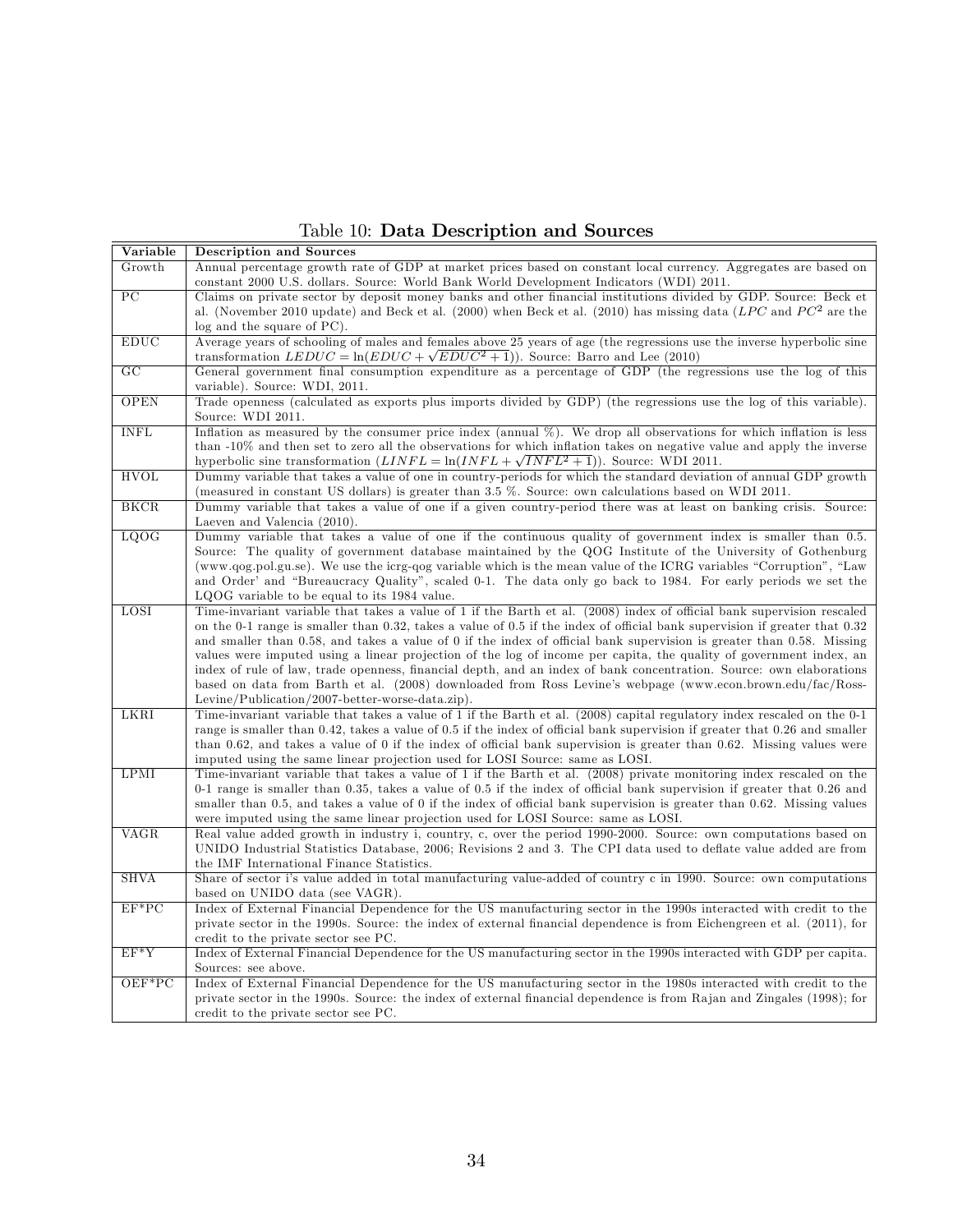|                     | N.Obs | Mean            | Std. Dev. | Min      | Max   |  |  |
|---------------------|-------|-----------------|-----------|----------|-------|--|--|
|                     |       | Cross-sectional |           |          |       |  |  |
| GROWTH              | 69    | 1.58            | 1.34      | $-4.20$  | 4.53  |  |  |
| <b>LGDP</b>         | 69    | 8.43            | 1.57      | 5.05     | 10.94 |  |  |
| PС                  | 69    | 0.46            | 0.34      | 0.04     | 1.37  |  |  |
| <b>LEDU</b>         | 69    | 1.67            | 0.59      | $-0.30$  | 2.50  |  |  |
| LGC                 | 69    | 2.68            | 0.30      | 1.94     | 3.46  |  |  |
| <b>LINF</b>         | 69    | 2.40            | 1.03      | 1.03     | 5.84  |  |  |
| <b>LOPEN</b>        | 69    | 4.09            | 0.50      | 3.02     | 5.36  |  |  |
|                     |       | Panel           |           |          |       |  |  |
| <b>GROWTH</b>       | 917   | 2.02            | 2.77      | $-21.00$ | 13.86 |  |  |
| LGDP                | 917   | 7.80            | 1.55      | 4.61     | 10.89 |  |  |
| PС                  | 917   | 0.40            | 0.37      | 0.01     | 2.70  |  |  |
| <b>LEDU</b>         | 917   | 2.28            | 0.67      | 0.27     | 3.27  |  |  |
| LGC                 | 917   | 2.65            | 0.39      | 1.17     | 3.83  |  |  |
| <b>LINF</b>         | 917   | 2.50            | 1.21      | $-3.56$  | 6.91  |  |  |
| <b>LOPEN</b>        | 917   | 4.12            | 0.60      | 2.05     | 6.08  |  |  |
| Industry-level Data |       |                 |           |          |       |  |  |
| VA Growth           | 1,252 | 0.041           | 0.115     | $-0.476$ | 1.05  |  |  |
| Ext. Dep. '90s      | 36    | 0.014           | 0.566     | $-1.14$  | 2.43  |  |  |
| Ext. Dep. $80s$     | 36    | 0.319           | 0.406     | $-0.451$ | 1.491 |  |  |

Table 11: Summary Statistics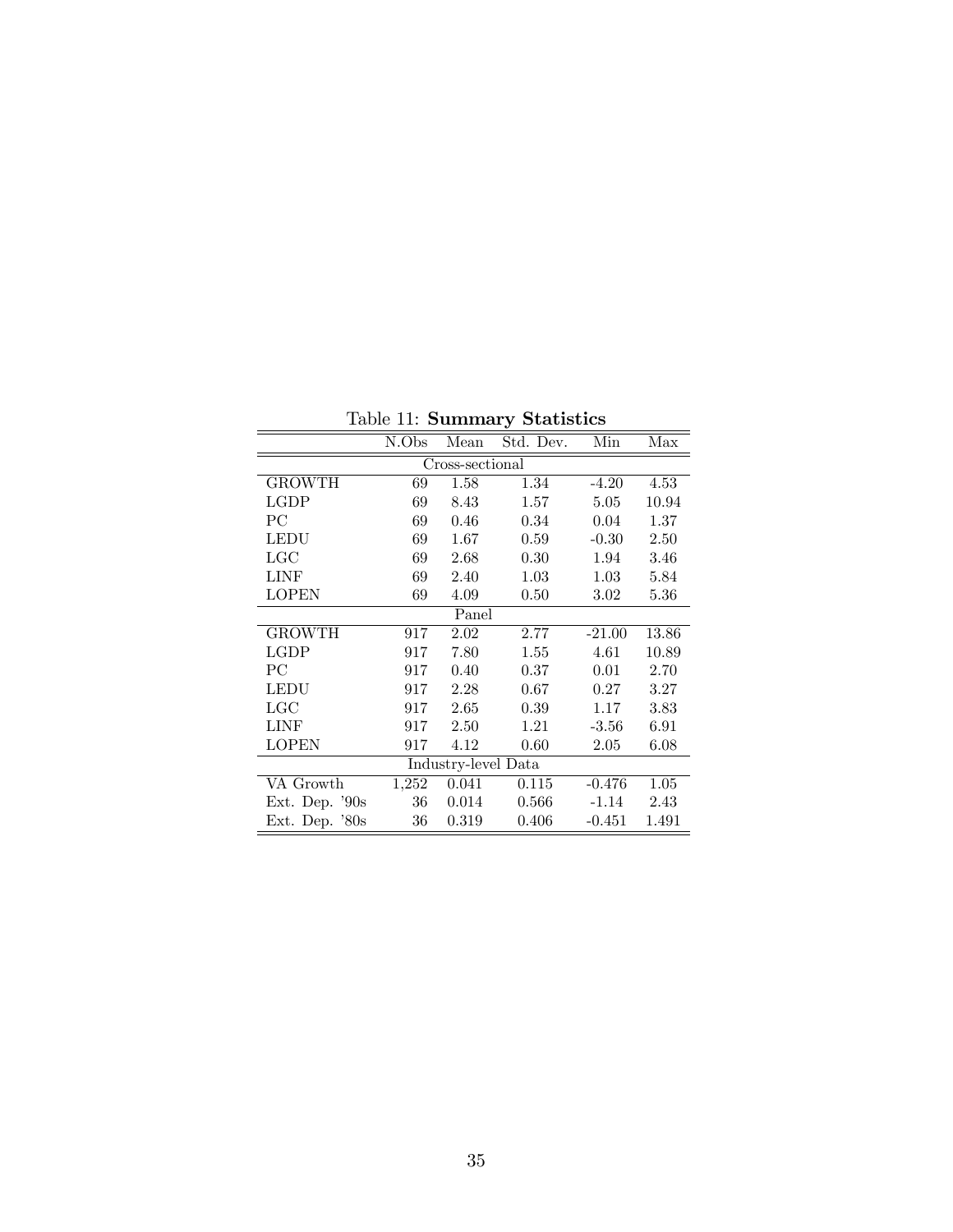Figure 1: Marginal Effect Using Cross-Country Data. This figure plots the marginal effect of credit to the private sector on growth obtained from the regression of Table 1, column 6.

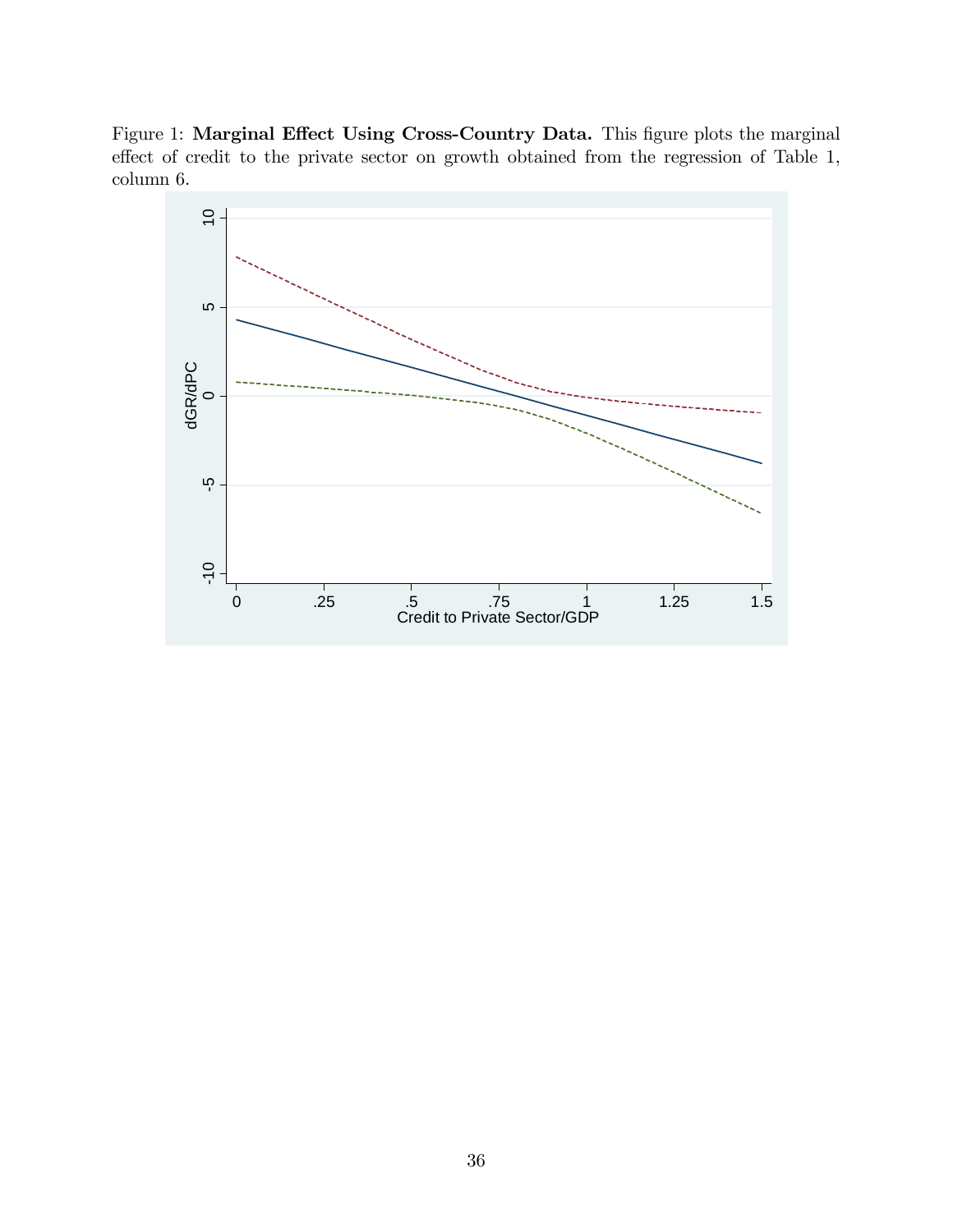Figure 2: Semi-Parametric Regressions. The solid black lines plot the relationship between credit to the private sector obtained by allowing credit to the private to take a generic functional form. The dotted lines are  $90\%$  confidence intervals and the light solid lines plot the quadratic fits of columns 6 and 7 of Table 1. The left panel of the figure is based on the model of column 6 of Table 1 and the right panel is based on the model of column 7 of Table 1 .

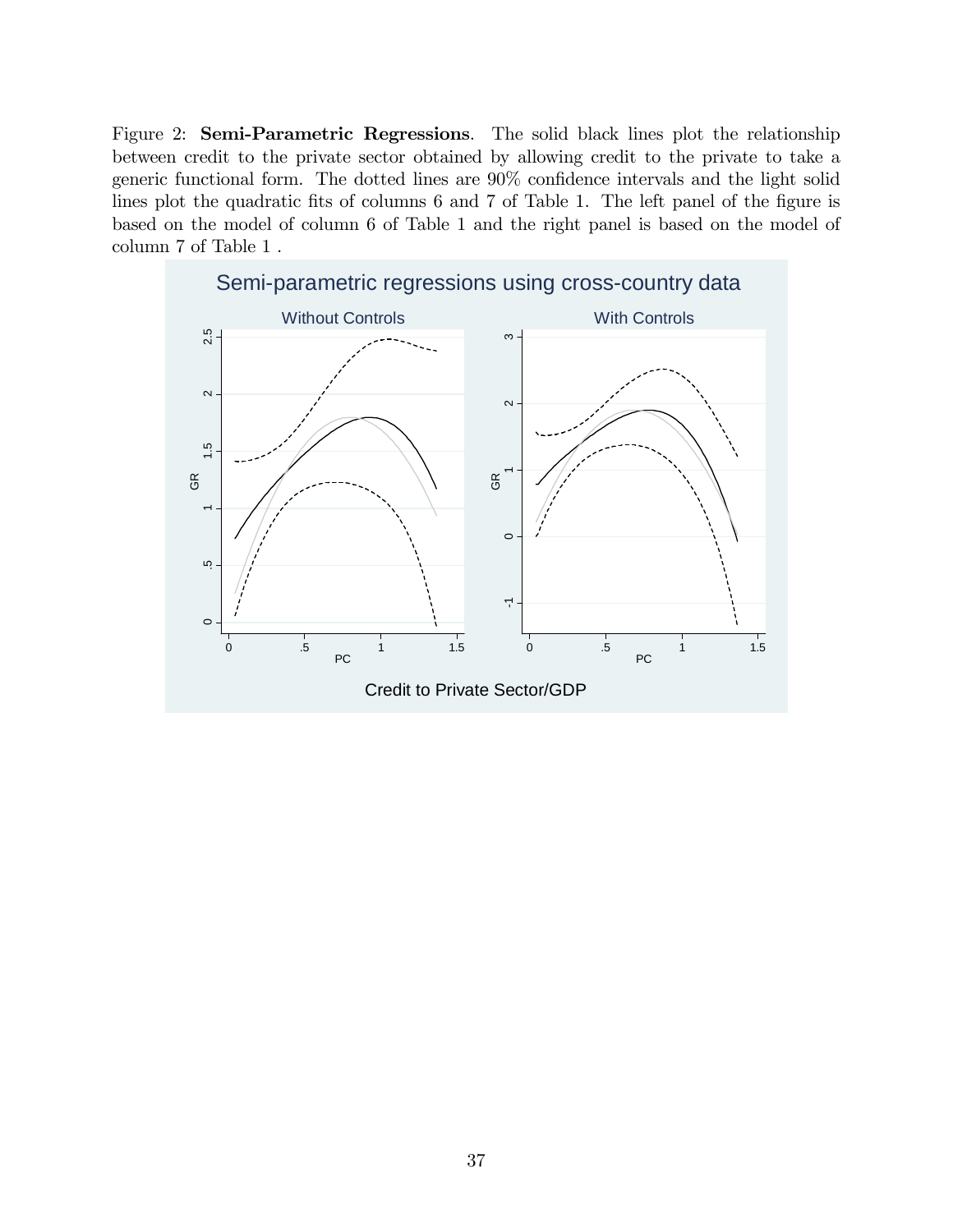Figure 3: Credit to the Private Sector. This figure plots the evolution of credit to the private sector over GDP (PC) for the sample of countries included in the regressions of Table 4. The left panel plots the mean and median values of PC. The right panel plots the share of observations for which PC>90% (solid line) and PC>120% (dashed line).

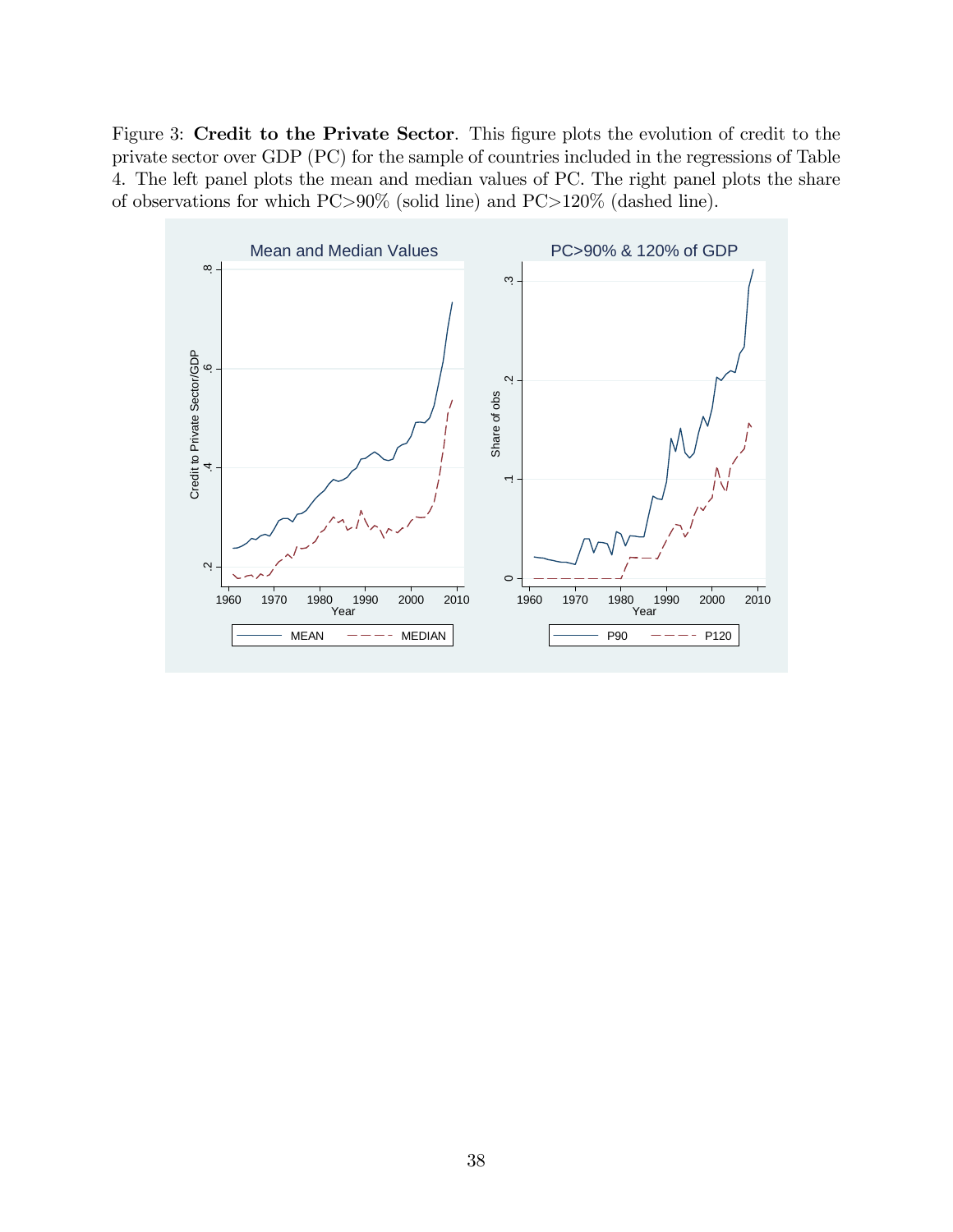Figure 4: Marginal Effect Using Panel Data. This figure plots the marginal effect of credit to the private sector on growth obtained from the regression of Table 5, column 4.

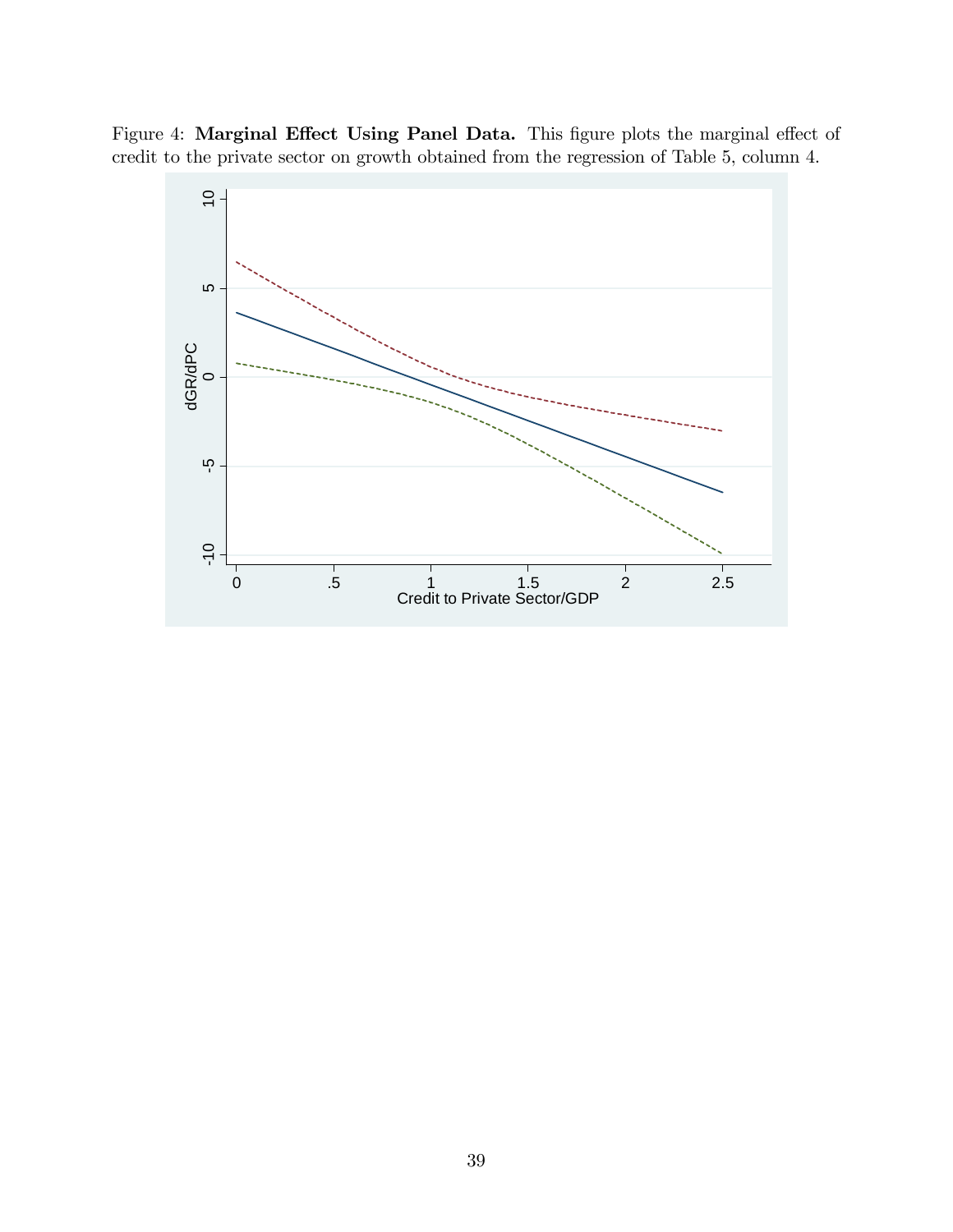Figure 5: Countries with Large Financial Sectors (2006). This figure plots the 2006 level of credit to the private sector over GDP (PC) for all countries that in 2006 had values of PC>90%. The vertical line is at PC=110%.

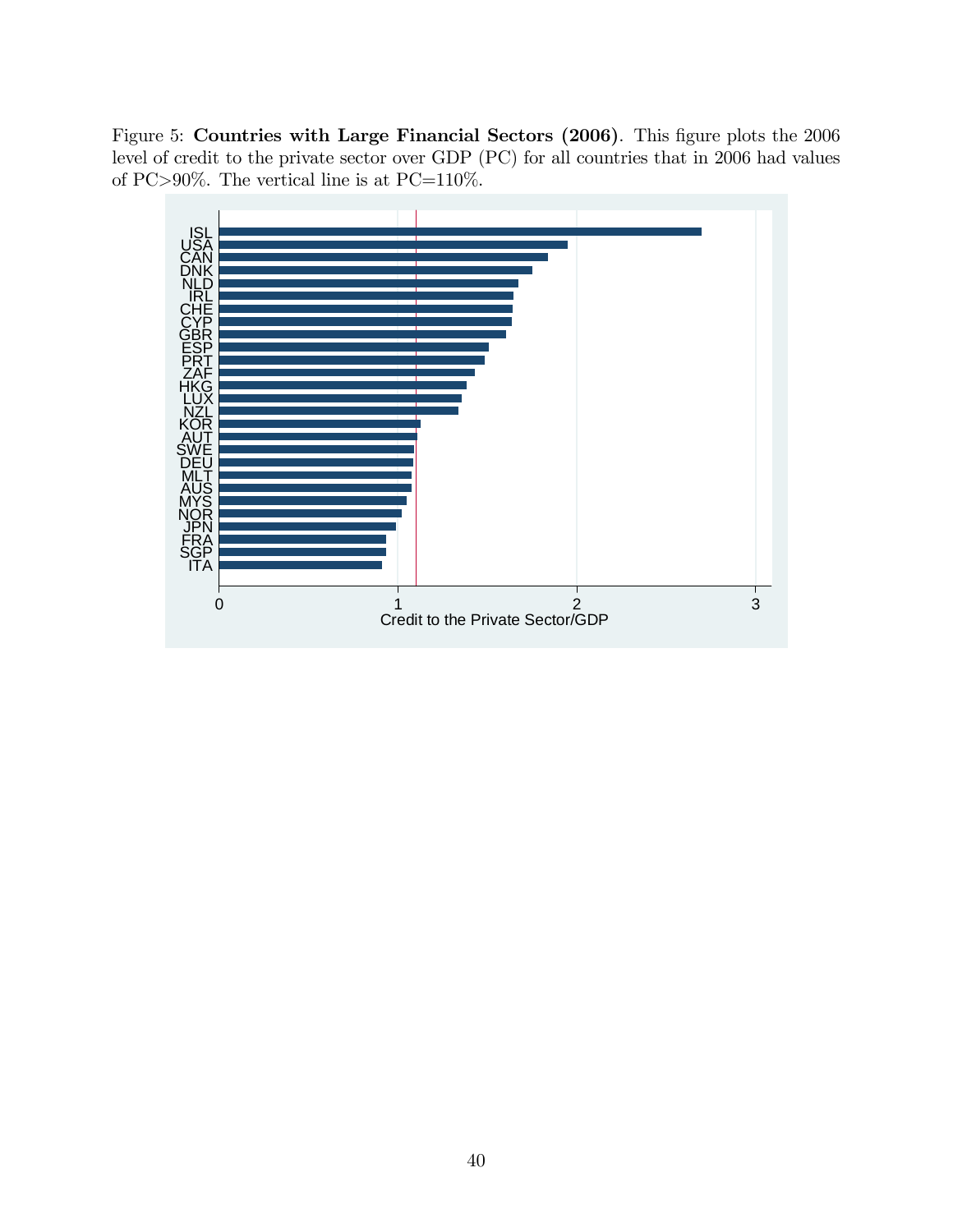Figure 6: Semi-Parametric Regressions using Panel Data. The solid black lines plot the relationship between credit to the private sector obtained by allowing credit to the private to take a generic functional form and using the model of Column 7, Table 5. The dotted lines are 95% confidence intervals and the light solid lines plot the quadratic fits of column 7 of Table 5.

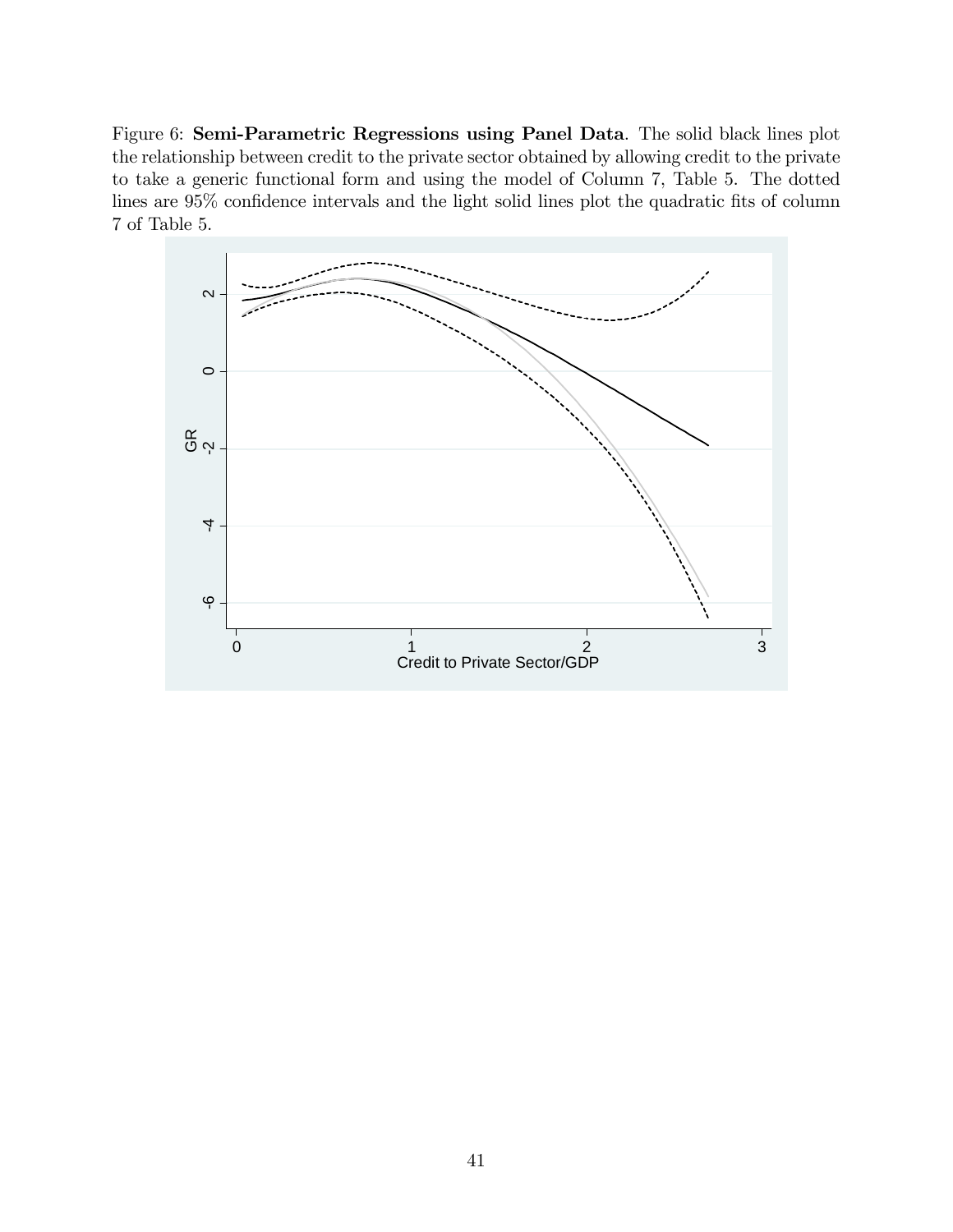Figure 7: The Marginal Effect of Credit to the Private Sector with High and Low Output Volatility. This figure plots the marginal effect obtained from the regression of column 2 Table 7. The left panel is based on the coefficients of  $PC$  and  $PC^2$ . and the right panel is based on the coefficients of  $PC + HVOL * PC$  and  $PC^2 + HVOL * PC^2$ .

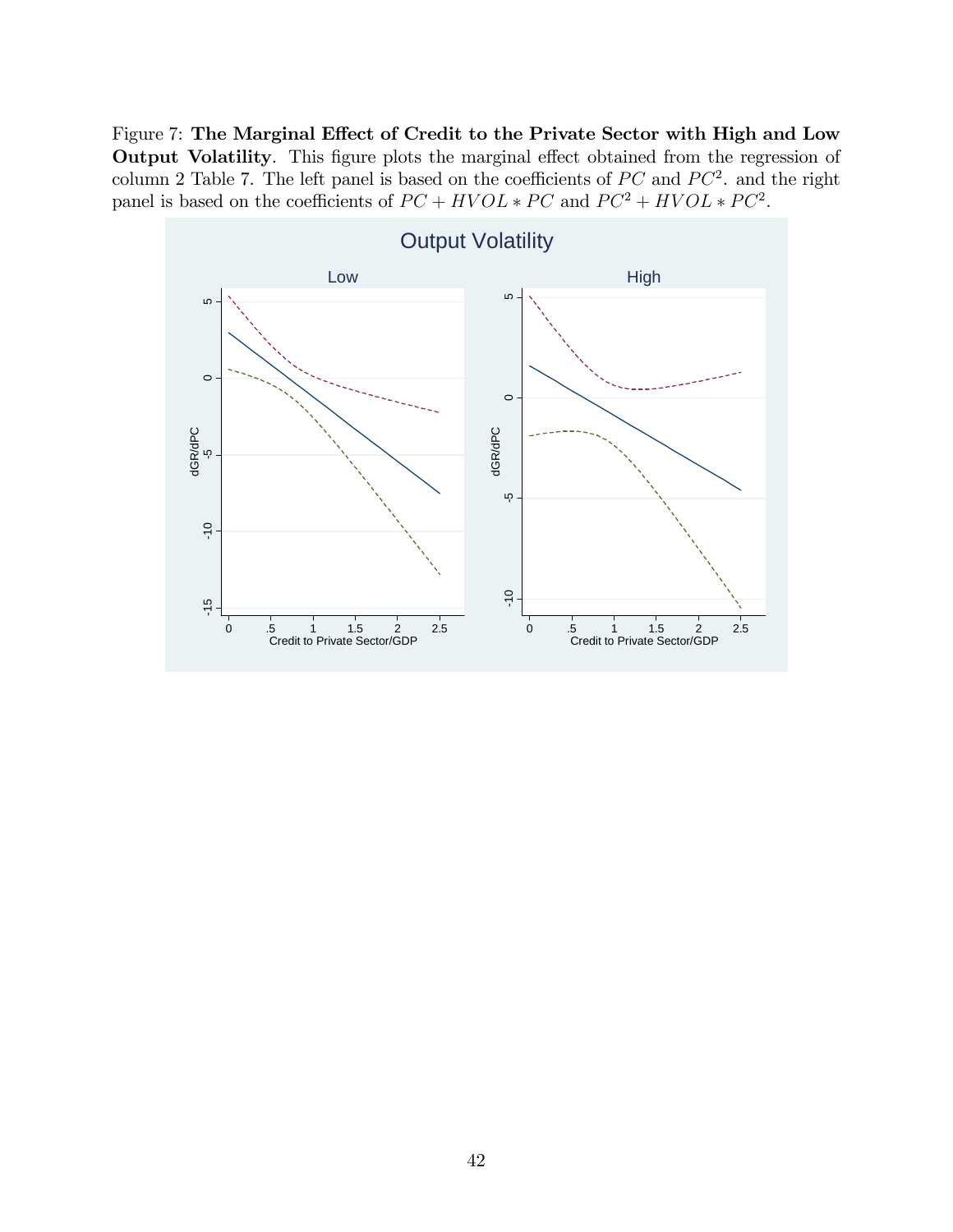Figure 8: The Marginal Effect of Credit to the Private Sector during Tranquil and Crisis Periods. This figure plots the marginal effect obtained from the regression of column 4 Table 7. The left panel is based on the coefficients of  $PC$  and  $PC^2$ . and the right panel is based on the coefficients of  $PC + BKCR * PC$  and  $PC^2 + BKCR * PC^2$ .